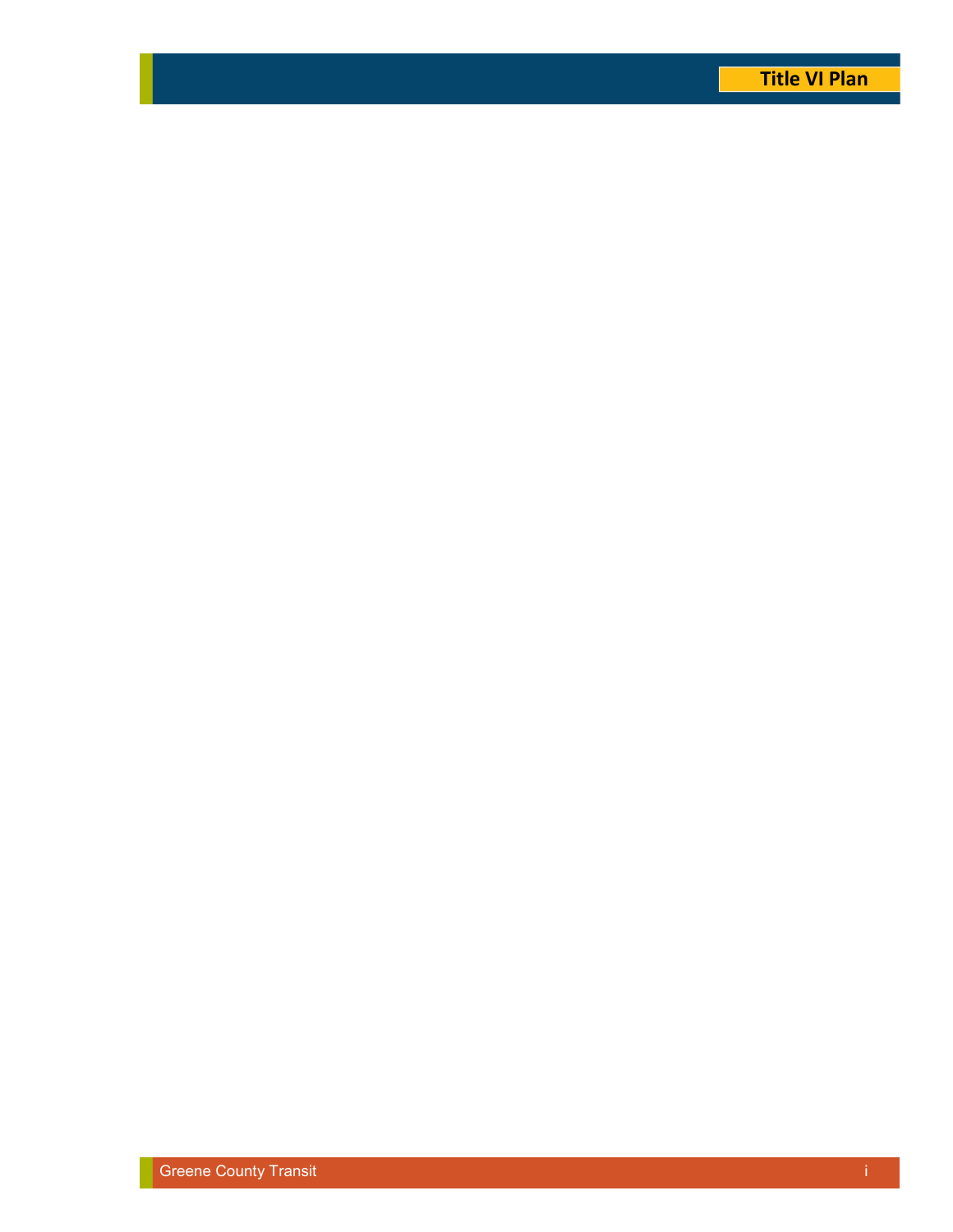## **Title VI Plan Activity Log**

| <b>Date</b> | <b>Activity</b><br>(Review/Update/Addendum/<br><b>Adoption/Distribution)</b> | <b>Concerned Person (Signature)</b>                  | <b>Remarks</b> |
|-------------|------------------------------------------------------------------------------|------------------------------------------------------|----------------|
| 6/25/2021   | Title VI Plan revised and draft<br>submitted by County to<br><b>GDOT</b>     |                                                      |                |
| 10/12/2021  | Further revisions approved by<br>Greene County BOC                           | X COBle<br>Chris Edwards<br>Signed by: Chris Edwards |                |
| 10/25/2021  | GDOT issues concurrence<br>letter                                            |                                                      |                |
|             |                                                                              |                                                      |                |
|             |                                                                              |                                                      |                |
|             |                                                                              |                                                      |                |
|             |                                                                              |                                                      |                |
|             |                                                                              |                                                      |                |
|             |                                                                              |                                                      |                |
|             |                                                                              |                                                      |                |
|             |                                                                              |                                                      |                |
|             |                                                                              |                                                      |                |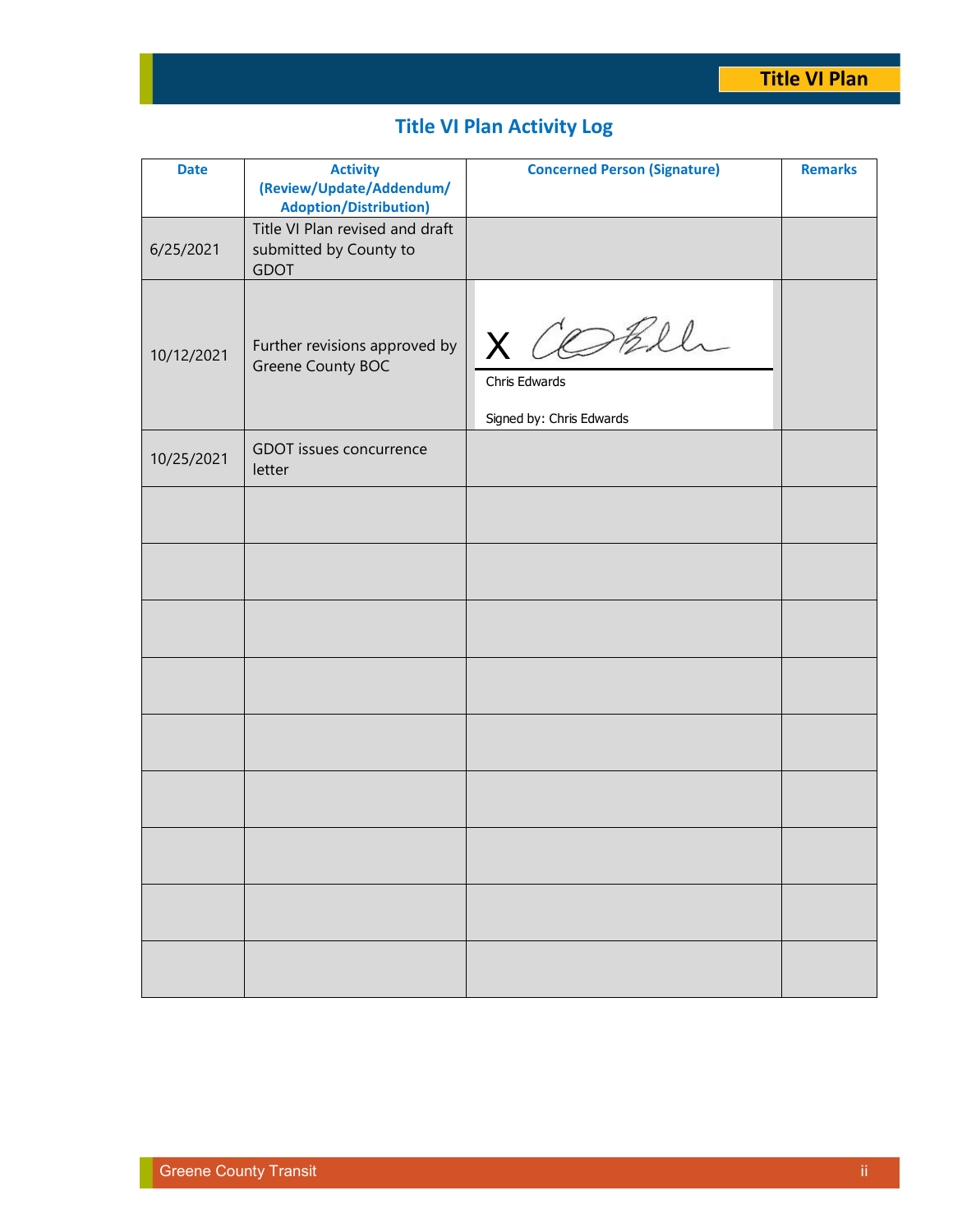## **Title VI Plan Activity Log (Continued)**

| <b>Date</b> | <b>Activity</b><br>(Review/Update/Addendum/<br><b>Adoption/Distribution)</b> | <b>Concerned Person</b><br>(Signature) | <b>Remarks</b> |
|-------------|------------------------------------------------------------------------------|----------------------------------------|----------------|
|             |                                                                              |                                        |                |
|             |                                                                              |                                        |                |
|             |                                                                              |                                        |                |
|             |                                                                              |                                        |                |
|             |                                                                              |                                        |                |
|             |                                                                              |                                        |                |
|             |                                                                              |                                        |                |
|             |                                                                              |                                        |                |
|             |                                                                              |                                        |                |
|             |                                                                              |                                        |                |
|             |                                                                              |                                        |                |
|             |                                                                              |                                        |                |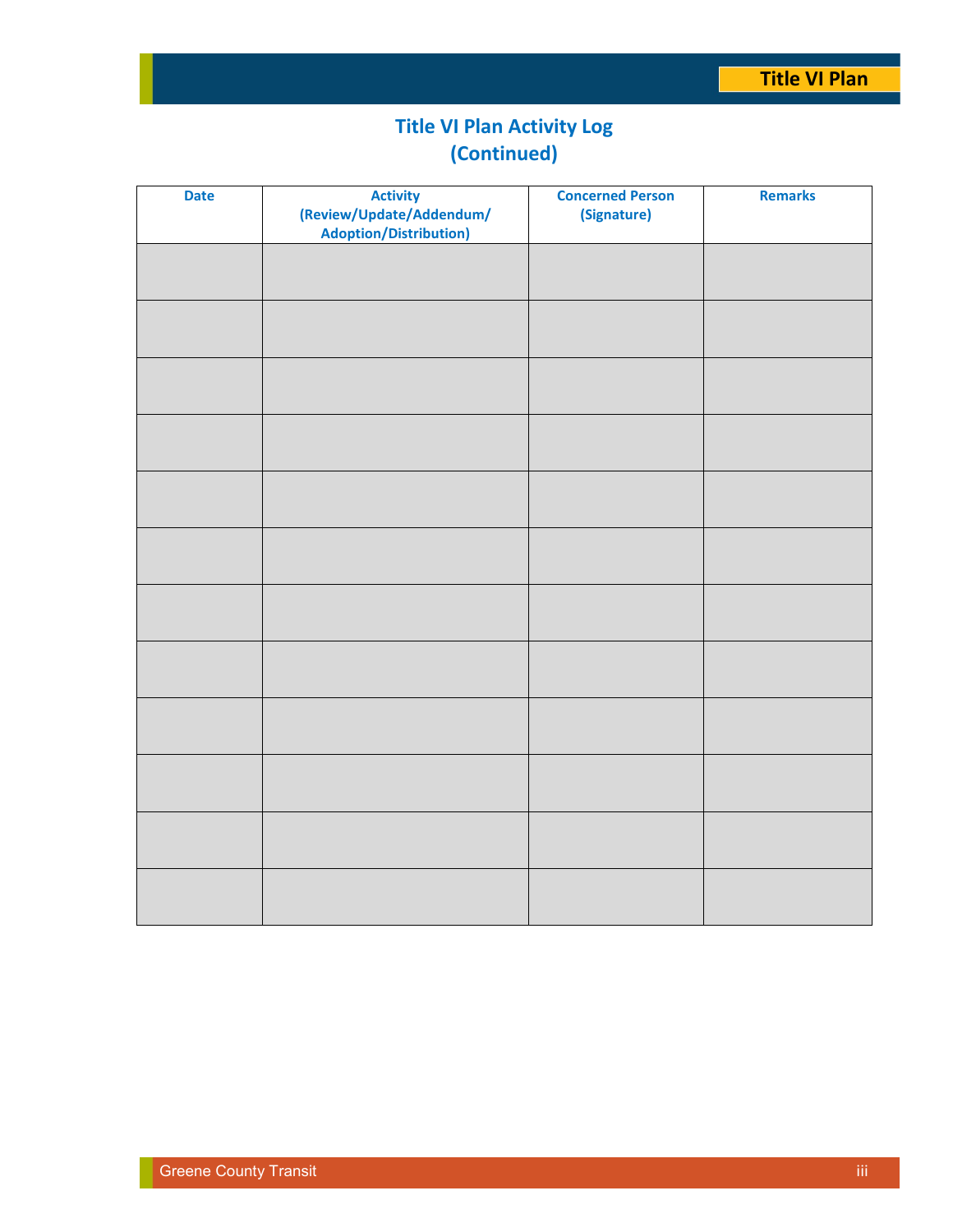## **Table of Contents**

| 1.0 |                                 | <b>Title VI/Nondiscrimination Policy Statement</b> |
|-----|---------------------------------|----------------------------------------------------|
| 2.0 |                                 |                                                    |
|     | 2.1<br>2.2<br>2.3               |                                                    |
| 3.0 |                                 |                                                    |
|     | 3.1<br>3.2                      |                                                    |
| 4.0 |                                 |                                                    |
|     | 4.1<br>4.2<br>4.3<br>4.4<br>4.5 |                                                    |
| 5.0 |                                 |                                                    |
| 6.0 |                                 |                                                    |
| 7.0 |                                 |                                                    |
| 8.0 |                                 |                                                    |
| 9.0 |                                 |                                                    |
|     |                                 |                                                    |
|     |                                 |                                                    |
|     |                                 |                                                    |

- APPENDIX A FTA CIRCULAR 4702.1B REPORTING REQUIREMENTS FOR TRANSIT PROVIDERS
- APPENDIX B CURRENT SYSTEM DESCRIPTION
- APPENDIX C TITLE VI PLAN ADOPTION MEETING MINUTES AND GDOT CONCURRENCE LETTER
- APPENDIX D TITLE VI NOTICE TO PUBLIC
- APPENDIX E TITLE VI COMPLAINT FORM
- APPENDIX F PUBLIC PARTICIPATION PLAN
- APPENDIX G LANGUAGE ASSISTANCE PLAN
- APPENDIX H OPERATING AREA LANGUAGE DATA: GREENE COUNTY TRANSIT SERVICE AREA
- APPENDIX I DEMOGRAPHIC MAPS
- APPENDIX J TITLE VI EQUITY ANALYSIS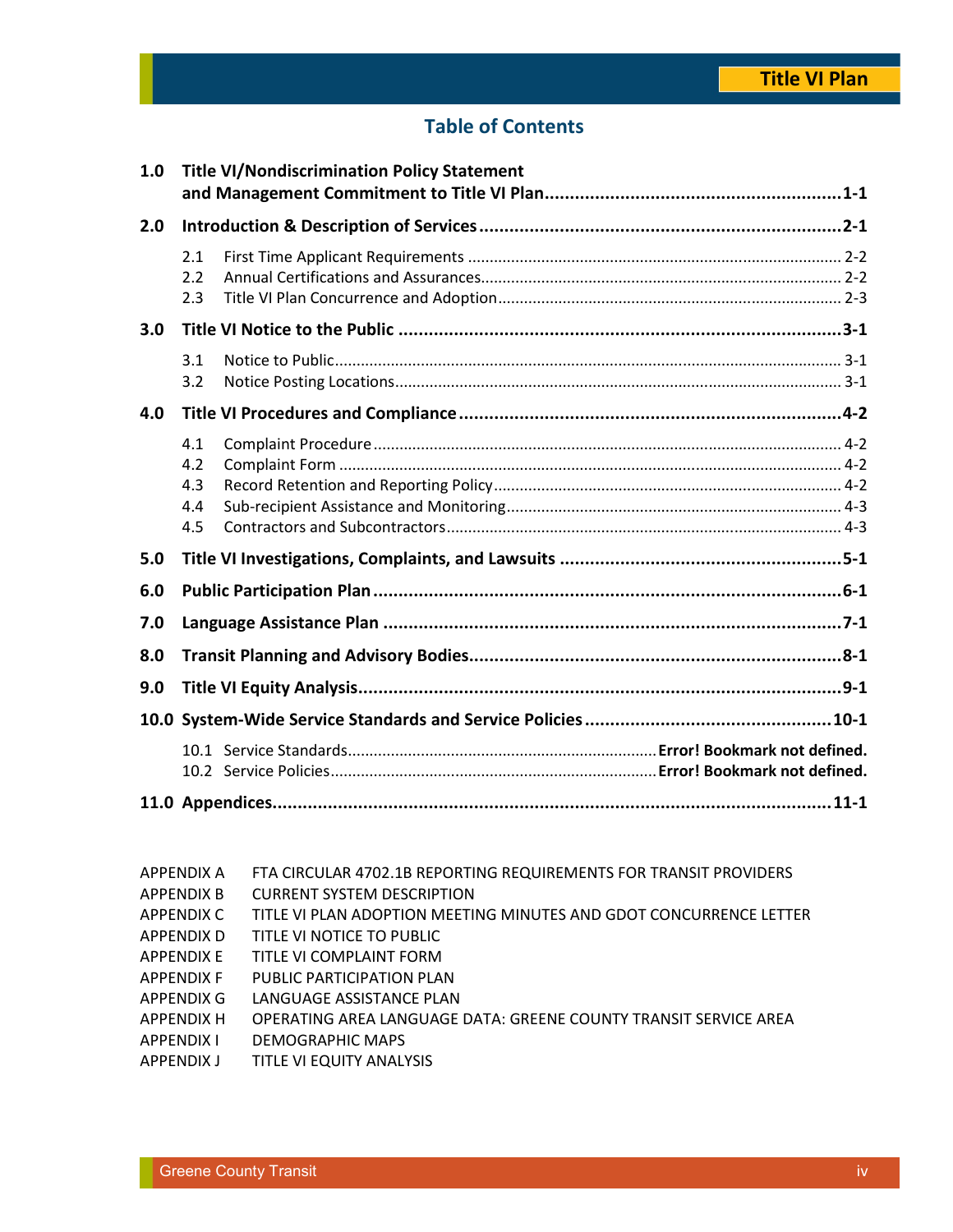## **1.0 Title VI/Nondiscrimination Policy Statement and Management Commitment to Title VI Plan**

*49 CFR Part 21.7(a): Every application for Federal financial assistance to which this part applies shall contain, or be accompanied by, an assurance that the program will be conducted or the facility operated in compliance with all requirements imposed or pursuant to [49 CFR Part 21].* 

Greene County Transit assures the Georgia Department of Transportation that no person shall on the basis of race, color, or national origin as provided by Title VI of the Civil Rights Act of 1964, Federal Transit Laws, 49 CFR Part 21 Unlawful Discrimination, Nondiscrimination In Federally-Assisted Programs Of The Department Of Transportation and as per written guidance under FTA Circular 4702.1B, dated October 2012, be excluded from participation in, denied the benefits of, or be otherwise subjected to discrimination or retaliation under any program or activity undertaken by the agency.

Greene County Transit further agrees to the following responsibilities with respect to its programs and activities:

- 1. Designate a Title VI Liaison that has a responsible position within the organization and access to the recipient's Chief Executive Officer or authorized representative.
- 2. Issue a policy statement signed by the Executive Director or authorized representative, which expresses its commitment to the nondiscrimination provisions of Title VI. The policy statement shall be circulated throughout the Recipient's organization and to the general public. Such information shall be published where appropriate in language other than English.
- 3. Insert the clauses of Section 4.5 of this plan into every contract subject to the Acts and the Regulations.
- 4. Develop a complaint process and attempt to resolve complaints of discrimination against Greene County Transit.
- 5. Participate in training offered on the Title VI and other nondiscrimination requirements.
- 6. If reviewed by GDOT or any other state or federal regulatory agency, take affirmative actions to correct any deficiencies found within a reasonable time period, not to exceed ninety (90) days.
- 7. Have a process to collect racial and ethnic data on persons impacted by the agency's programs.
- 8. Submit the information required by FTA Circular 4702.1B to the GDOT. (refer to Appendix A of this plan)

**THIS ASSURANCE** is given in consideration of and for the purpose of obtaining any and all federal funds, grants, loans, contracts, properties, discounts or other federal financial assistance under all programs and activities and is binding. The person whose signature appears below is authorized to sign this assurance on behalf of the agency.

Skill X

Chris Edwards

Signature: Signed by: Chris Edwards

Printed Name: Chris Edwards

Signatory Authority, Greene County Transit, Date: 10/12/2021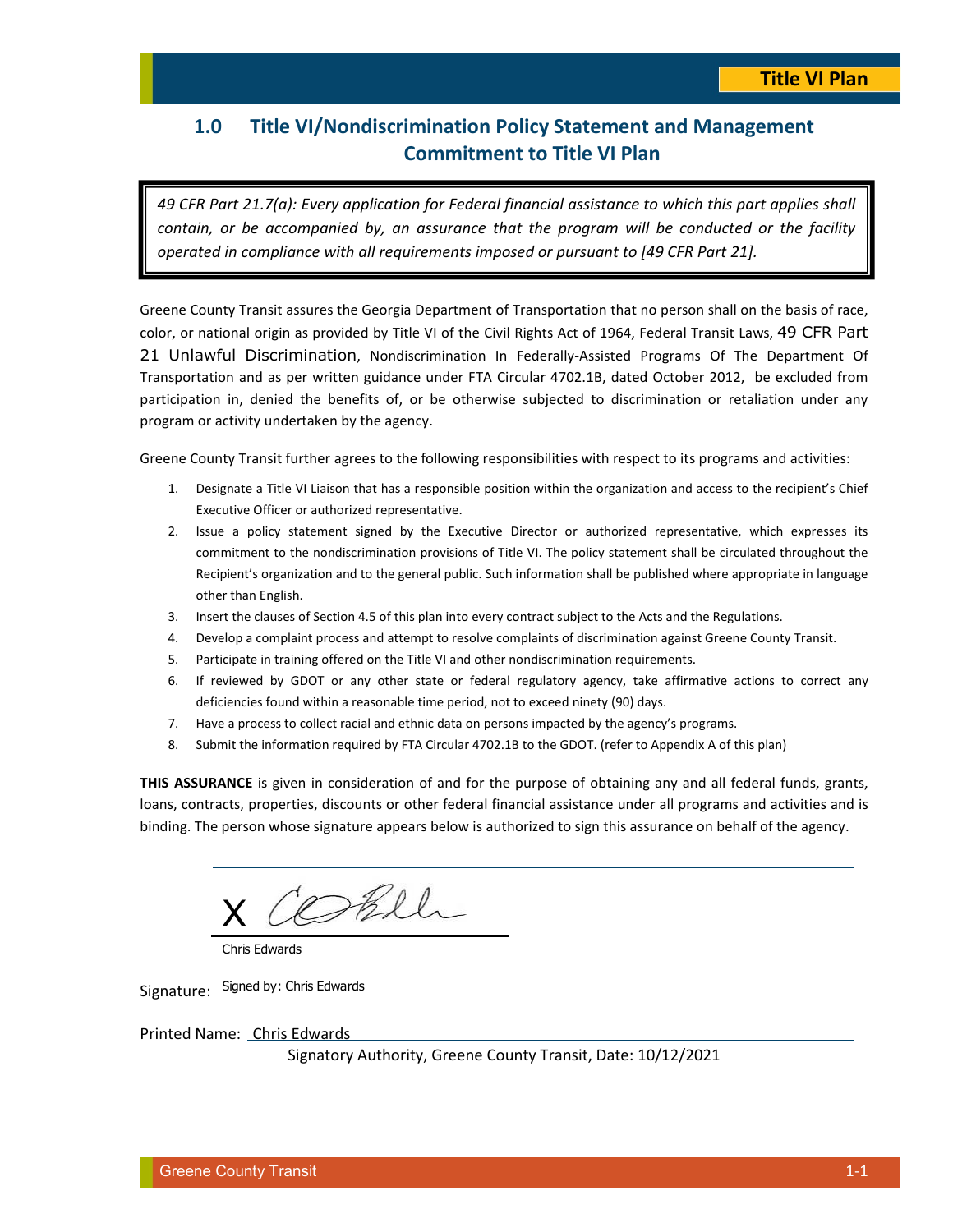### **2.0 Introduction & Description of Services**

Greene County Transit submits this Title VI Plan in compliance with Title VI of the Civil Rights Act of 1964, 49 CFR Part 21, and the guidelines of FTA Circular 4702.1B, published October 1, 2012.

Greene County Transit is a sub-recipient of FTA funds and provides service in Greene County and surrounding areas. A description of the current Greene County Transit system is included in Appendix B.

#### **Title VI Liaison**

Chris Edwards Employed by Greene County Board of Commissioners 706-453-7716 1034 Silver Drive, Ste 201 Greensboro, GA 30642

#### **Alternate Title VI Contact**

Vincent Lewis, Director Employed by TPO Rural Georgia Transit 706-818-0209 1121 Planing Mill Rd Greensboro, GA 30642

Greene County Transit must designate a liaison for Title VI issues and complaints within the organization. The liaison is the focal point for Title VI implementation and monitoring of activities receiving federal financial assistance. Key responsibilities of the Title VI Liaison include:

- **Maintain knowledge of Title VI requirements.**
- Attend training on Title VI and other nondiscrimination authorities when offered by GDOT or any other regulatory agency.
- **•** Disseminate Title VI information to the public including in languages other than English, when necessary.
- **•** Develop a process to collect data related to race, and national origin of service area population to ensure low income, minorities, and other underserved groups are included and not discriminated against.
- **IMPLEMENT IMPLEMENT INCOCOUTES FOR THE PROPERTY IMPLEMENT IMPLY** COMPLAINTS.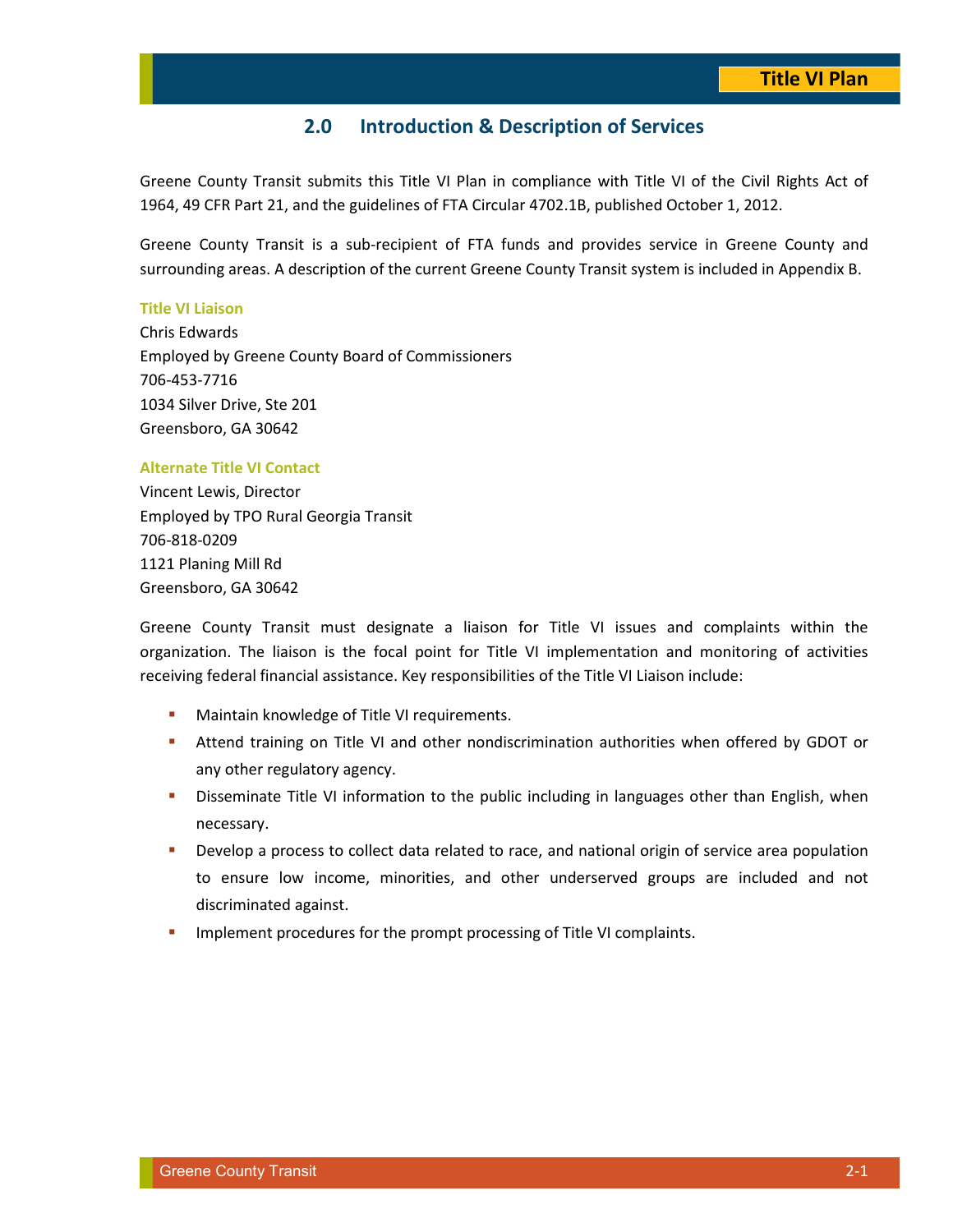### **2.1 First Time Applicant Requirements**

*FTA Circular 4702.1B, Chapter III, Paragraph 3: Entities applying for FTA funding for the first time shall provide information regarding their Title VI compliance history if they have previously received funding from another Federal agency.* 

Greene County Transit is not a first time applicant for FTA/GDOT funding. The following is a summary of Greene County Transit's current and pending federal and state funding.

Current and Pending FTA Funding

1. 5311 Operating and Capital, Fiscal Year 2022, \$295,960.25

Current and Pending GDOT Funding

none

Current and Pending Federal Funding (non-FTA)

none

Current and Pending State Funding (non-GDOT)

none

During the previous three years, GDOT did not complete a Title VI compliance review of Greene County Transit.

### **2.2 Annual Certifications and Assurances**

*FTA Circular 4702.1B, Chapter III, Paragraph 2: Every application for financial assistance from FTA must be accompanied by an assurance that the applicant will carry out the program in compliance with the Title VI regulations.* 

In accordance with 49 CFR Section 21.7(a), every application for financial assistance from FTA must be accompanied by an assurance that the applicant will carry out the program in compliance with Title VI regulations. This requirement shall be fulfilled when the applicant/recipient submits its annual certifications and assurances. Primary recipients will collect Title VI assurances from sub-recipients prior to passing through FTA funds.

Greene County Transit will remain in compliance with this requirement by annual submission of certifications and assurances as required by GDOT.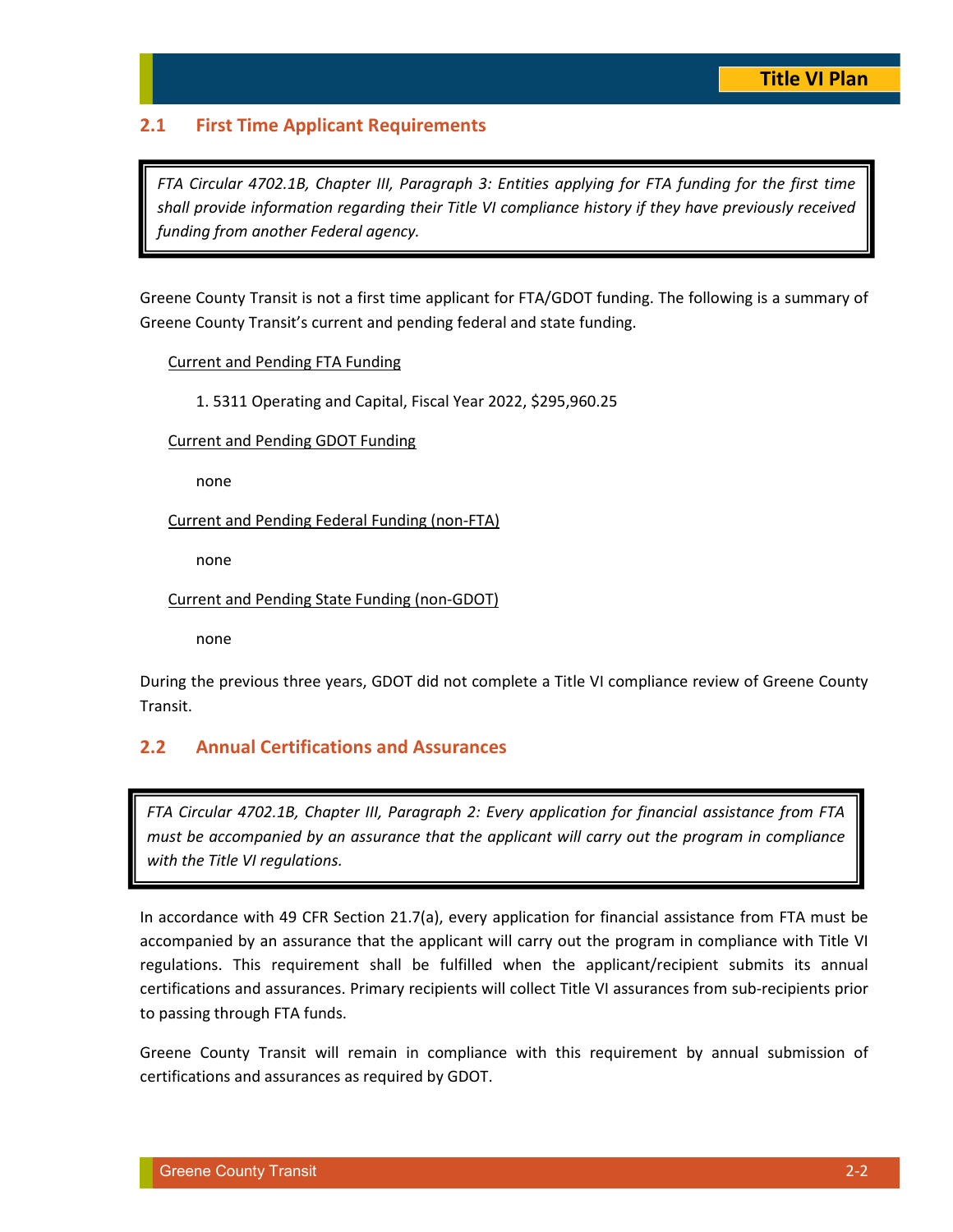## **2.3 Title VI Plan Concurrence and Adoption**

This Title VI Plan received GDOT concurrence on October 25, 2021. The Plan was approved and adopted by Greene County Transit's Greene County Board of Commissioners during a meeting held on October 12, 2021. A copy of the meeting minutes and GDOT concurrence letter is included in Appendix C of this Plan.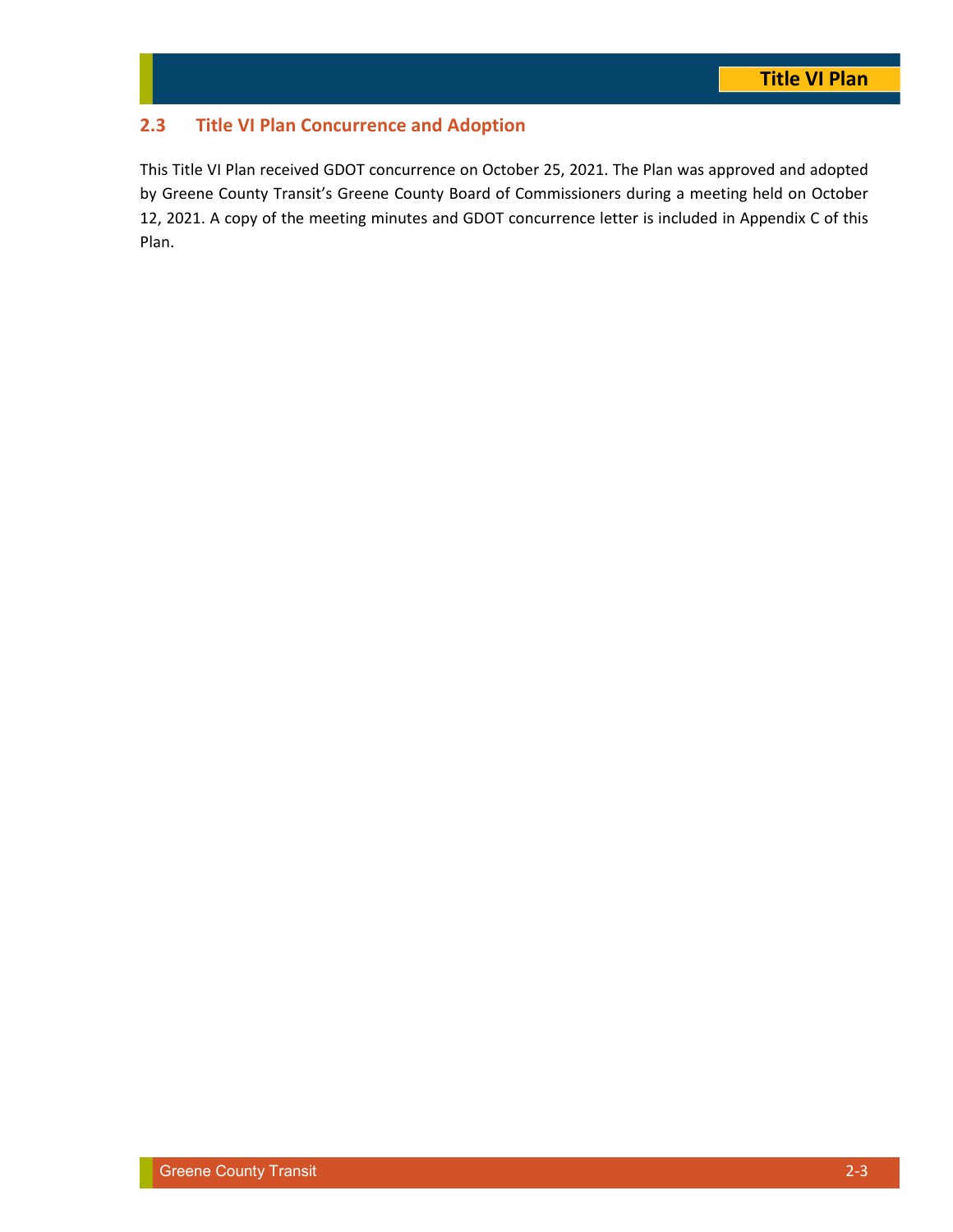## **3.0 Title VI Notice to the Public**

*FTA Circular 4702.1B, Chapter III, Paragraph 5: Title 49 CFR 21.9(d) requires recipients to provide information to the public regarding the recipient's obligations under DOT's Title VI regulations and apprise members of the public of the protections against discrimination afforded to them by Title VI.* 

#### **3.1 Notice to Public**

Recipients must notify the public of its rights under Title VI and include the notice and where it is posted in the Title VI Plan. The notice must include:

- A statement that the agency operates programs without regard to race, color and national origin
- A description of the procedures members of the public should follow in order to request additional information on the grantee's nondiscrimination obligations
- A description of the procedure members of the public should follow in order to file a discrimination complaint against the grantee

The notice is included in Appendix D of this Plan.

#### **3.2 Notice Posting Locations**

The Notice to Public will be posted at many locations to apprise the public of Greene County Transit's obligations under Title VI and to inform them of the protections afforded them under Title VI. At a minimum, the notice will be posted in public areas of Greene County Transit's office(s) including the reception desk and meeting rooms, and on the Greene County Transit's website at www.greenecountyga.gov/transit. Additionally, Greene County Transit will post the notice at stations, stops and on transit vehicles.

This notice is included in Appendix D of this Plan.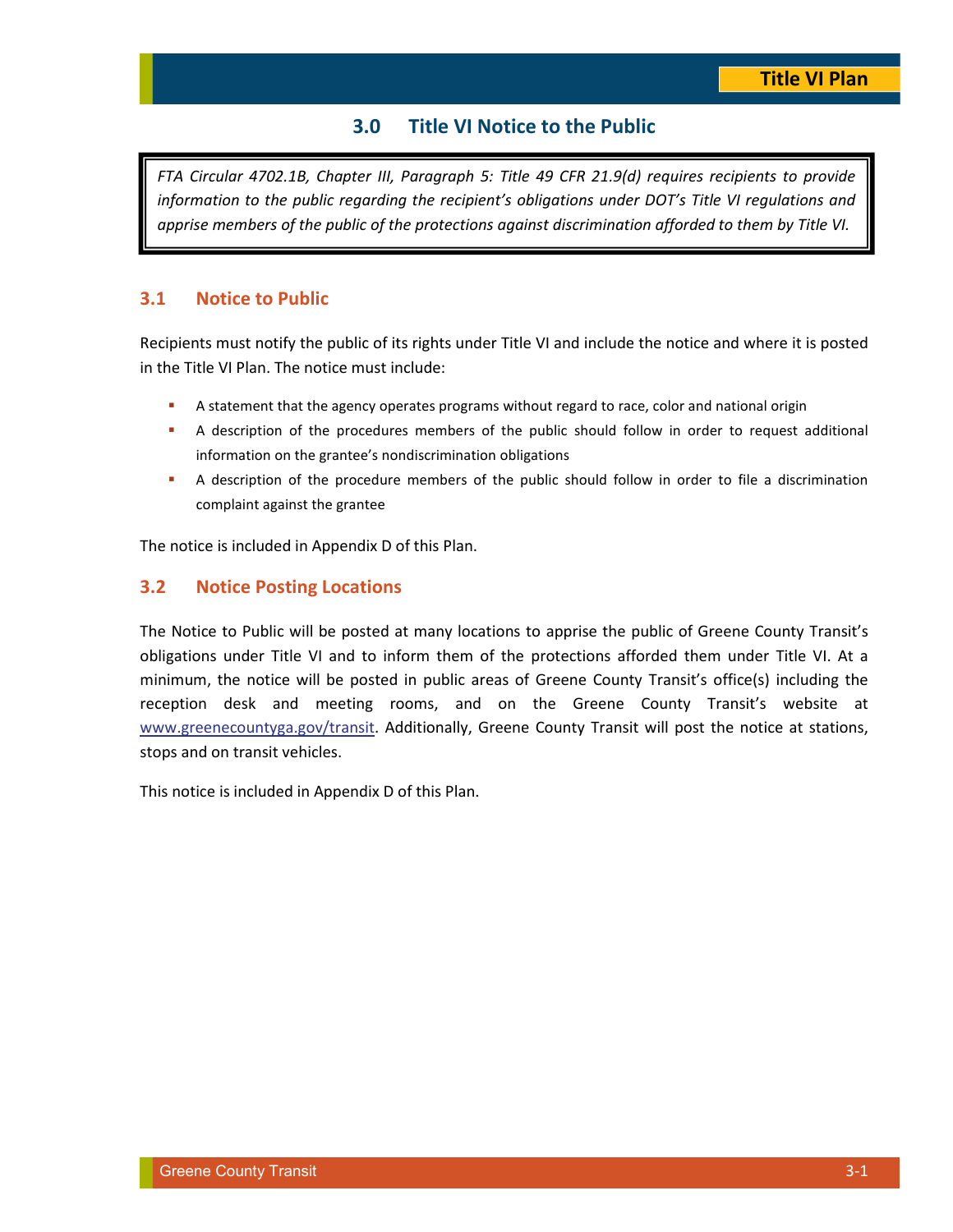### **4.0 Title VI Procedures and Compliance**

*FTA Circular 4702.1B, Chapter III, Paragraph 6: All recipients shall develop procedures for investigating and tracking Title VI complaints filed aginst them and make their procedures for filing a complaint available to member of the public.* 

#### **4.1 Complaint Procedure**

Any person who believes he or she has been discriminated against on the basis of race, color or national origin by Greene County Transit may file a Title VI complaint by completing and submitting the agency's Title VI Complaint Form (refer to Appendix E). Greene County Transit investigates complaints received no more than 180 days after the alleged incident. Greene County Transit will process complaints that are complete.

Once the complaint is received, Greene County Transit will review it to determine if our office has jurisdiction. The complainant will receive an acknowledgement letter informing him/her whether the complaint will be investigated by our office.

Greene County Transit has ninety (90) days to investigate the complaint. If more information is needed to resolve the case, Greene County Transit may contact the complainant. The complainant has ten (10) business days from the date of the letter to send requested information to the investigator assigned to the case. If the investigator is not contacted by the complainant or does not receive the additional information within ten (10) business days, Greene County Transit can administratively close the case. A case can also be administratively closed if the complainant no longer wishes to pursue their case.

After the investigator reviews the complaint, she/he will issue one of two letters to the complainant: a closure letter or a letter of finding (LOF). A closure letter summarizes the allegations and states that there was not a Title VI violation and that the case will be closed. A LOF summarizes the allegations and the interviews regarding the alleged incident, and explains whether any disciplinary action, additional training of the staff member or other action will occur. If the complainant wishes to appeal the decision, she/he has seven (7) days to do so from the time he/she receives the closure letter or the LOF.

The complaint procedure will be made available to the public on Greene County Transit's website (www.greenecountyga.gov/transit).

#### **4.2 Complaint Form**

A copy of the complaint form in English is provided in Appendix E and on Greene County Transit's website (www.greenecountyga.gov/transit).

#### **4.3 Record Retention and Reporting Policy**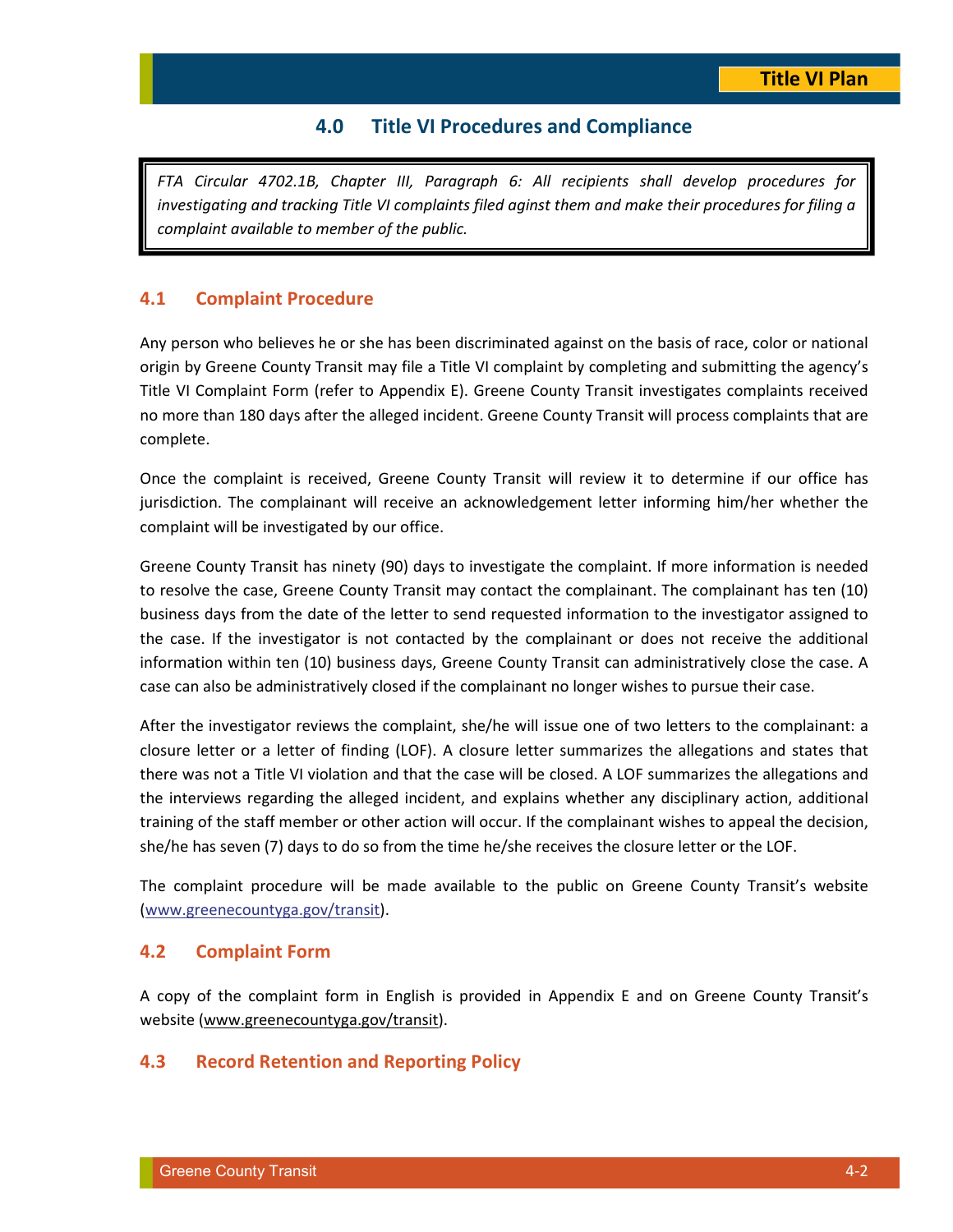FTA requires that all direct and primary recipients (GDOT) document their compliance by submitting a Title VI Plan to their FTA regional civil rights officer once every three (3) years. Greene County Transit will submit Title VI Plans to GDOT for concurrence on an annual basis or any time a major change in the Plan occurs.

Compliance records and all Title VI related documents will be retained for a minimum of three (3) years and reported to the primary recipient annually.

#### **4.4 Sub-recipient Assistance and Monitoring**

*FTA Circular 4702.1B, Chapter III, Paragraph 11: Primary recipients should assist their sub-recipients in complying with DOT's Title VI regulations, including the general reporting requirements.* 

 Greene County Transit does not have any sub-recipients to provide monitoring and assistance to. As a sub-recipient to GDOT, Greene County Transit utilizes the sub-recipient assistance and monitoring provided by GDOT, as needed. In the future, if Greene County Transit has sub-recipients, it will provide assistance and monitoring as required by FTA Circular 4702.1B.

#### **4.5 Sub recipients and Subcontractors**

Greene County Transit is responsible for ensuring that subcontractors (TPOs) are in compliance with Title VI requirements. Sub recipients may not discriminate in the selection and retention of any subcontractors. Subcontractors also may not discriminate in the selection and retention of any subcontractors. Greene County Transit, subcontractors, and/or TPOs may not discriminate in their employment practices in connection with federally assisted projects. Subcontractors and TPOs are not required to prepare or submit a Title VI Plan. However, the following nondiscrimination clauses will be inserted into every contract with contractors and subcontractors subject to Title VI regulations.

#### **Nondiscrimination Clauses**

During the performance of a contract, the contractor, for itself, its assignees and successors in interest (hereinafter referred to as the "Contractor") must agree to the following clauses:

- 1. **Compliance with Regulations:** The Contractor shall comply with the Regulations relative to nondiscrimination in Federally-assisted programs of the U.S. Department of Transportation (hereinafter, "USDOT") Title 49, Code of Federal Regulations, Part 21, as they may be amended from time to time, (hereinafter referred to as the Regulations), which are herein incorporated by reference and made a part of this Agreement.
- 2. **Nondiscrimination:** The Contractor, with regard to the work performed during the contract, shall not discriminate on the basis of race, color, or national origin in the selection and retention of subcontractors, including procurements of materials and leases of equipment. The Contractor shall not participate either directly or indirectly in the discrimination prohibited by section 21.5 of the Regulations, including employment practices when the contract covers a program set forth in Appendix B of the Regulations.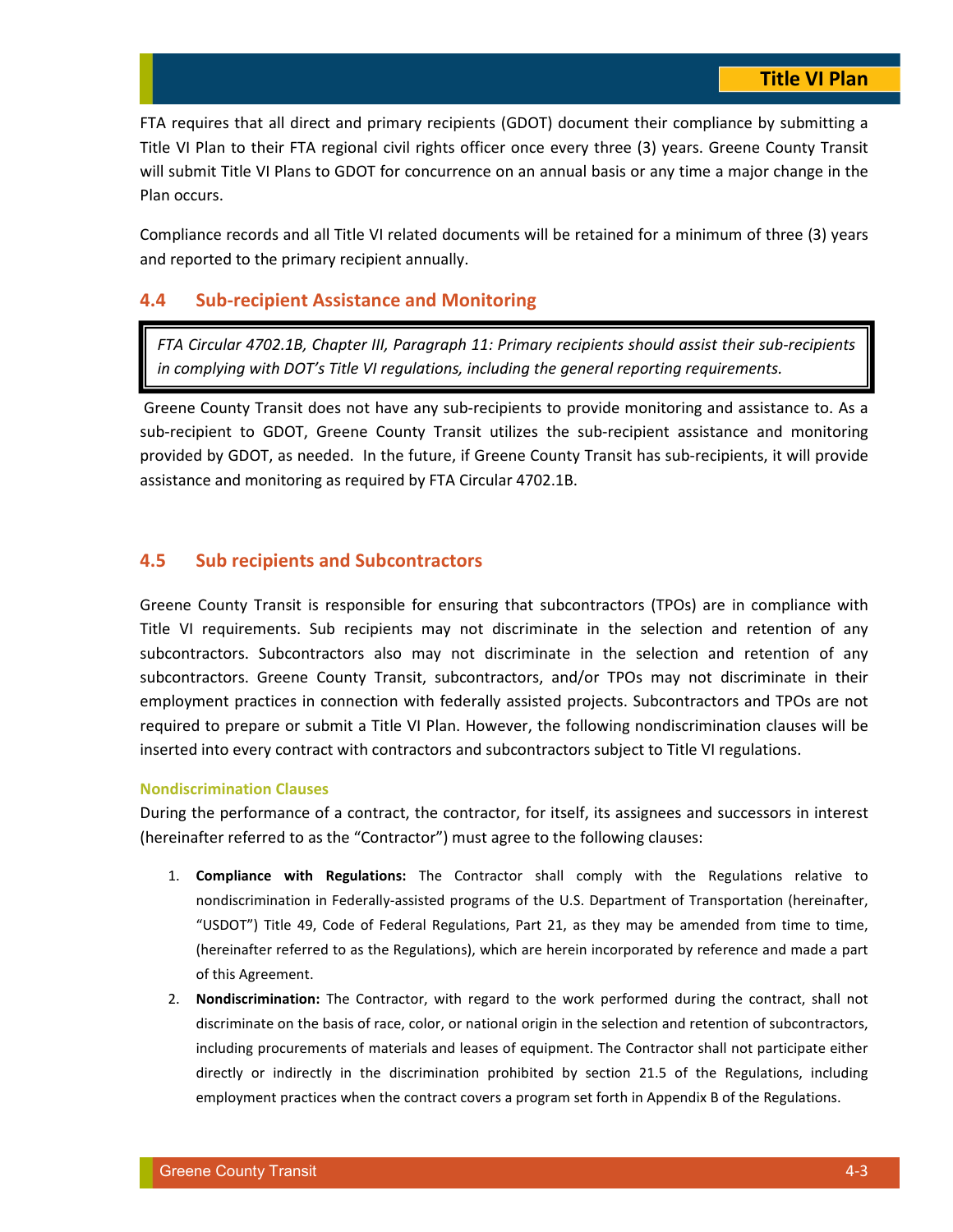- 3. **Solicitations for Subcontractors, including Procurements of Materials and Equipment:** In all solicitations made by the Contractor, either by competitive bidding or negotiation for work to be performed under a subcontract, including procurements of materials or leases of equipment; each potential subcontractor or supplier shall be notified by the Contractor of the subcontractor's obligations under this contract and the Regulations relative to nondiscrimination on the basis of race, color, or national origin.
- 4. **Information and Reports:** The Contractor shall provide all information and reports required by the Regulations or directives issued pursuant thereto, and shall permit access to its books, records, accounts, other sources of information, and its facilities as may be determined by the *Georgia Department of Transportation and/or the Federal Transit Administration,* to be pertinent to ascertain compliance with such Regulations, orders and instructions. Where any information required of a Contractor is in the exclusive possession of another who fails or refuses to furnish this information the Contractor shall so certify to the *Georgia Department of Transportation*, and/or the *Federal Transit Administration,* as appropriate, and shall set forth what efforts it has made to obtain the information.
- 5. **Sanctions for Noncompliance:** In the event of the Contractor's noncompliance with the nondiscrimination provisions of this contract, Greene County Transit shall impose contract sanctions as appropriate, including, but not limited to:
	- a. withholding of payments to the Contractor under the contract until the Contractor complies, and/or
	- b. cancellation, termination or suspension of the contract, in whole or in part.
- 6. **Incorporation of Provisions:** The Contractor shall include the provisions of paragraphs (1) through (6) in every subcontract, including procurement of materials and leases of equipment, unless exempt by the Regulations, or directives issued pursuant thereto. The Contractor shall take such action with respect to any subcontract or procurement as the Greene County Transit, Georgia Department of Transportation, and/or the Federal Transit Administration, may direct as a means of enforcing such provisions including sanctions for noncompliance.

#### **Disadvantaged Business Enterprise (DBE) Policy**

As a condition of your agreement with GDOT, Greene County Transit and its contractors and subcontractors agree to ensure that Disadvantaged Business Enterprises as defined in 49 CFR Part 26, as amended, have the opportunity to participate in the performance of contracts. Greene County Transit and its contractor and subcontractors shall not discriminate on the basis of race, color, or national origin, in the performance of any contract. The contractor shall carry out applicable requirements of 49 CFR Part 26 in the award and administration of GDOT-assisted contracts. Failure by the contractor to carry out these requirements is a material breach of this contract, which may result in the termination of the contract or such other remedy as the recipient deems appropriate.

#### **E-Verify**

As a condition of your agreement with GDOT, vendors and contractors of Greene County Transit shall utilize the U.S. Department of Homeland Security's E-Verify system to verify the employment eligibility of all new employees hired by the vendor or contractor while contracted with Greene County Transit. Additionally, vendors and contractors shall expressly require any subcontractors performing work or providing services pursuant to work for Greene County Transit shall likewise utilize the U.S. Department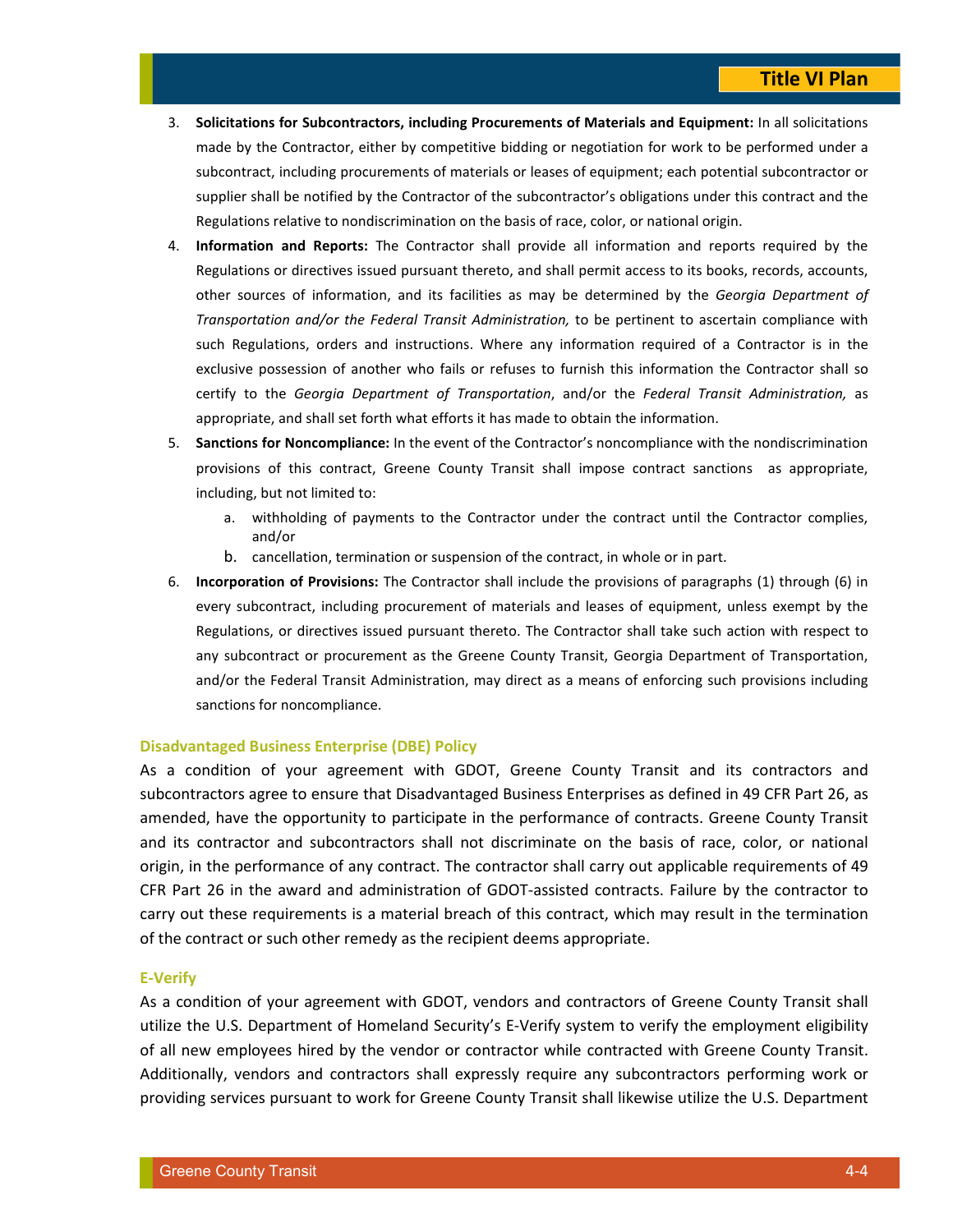of Homeland Security's E-Verify system to verify the employment eligibility of all new employees hired by the subcontractor while working for Greene County Transit.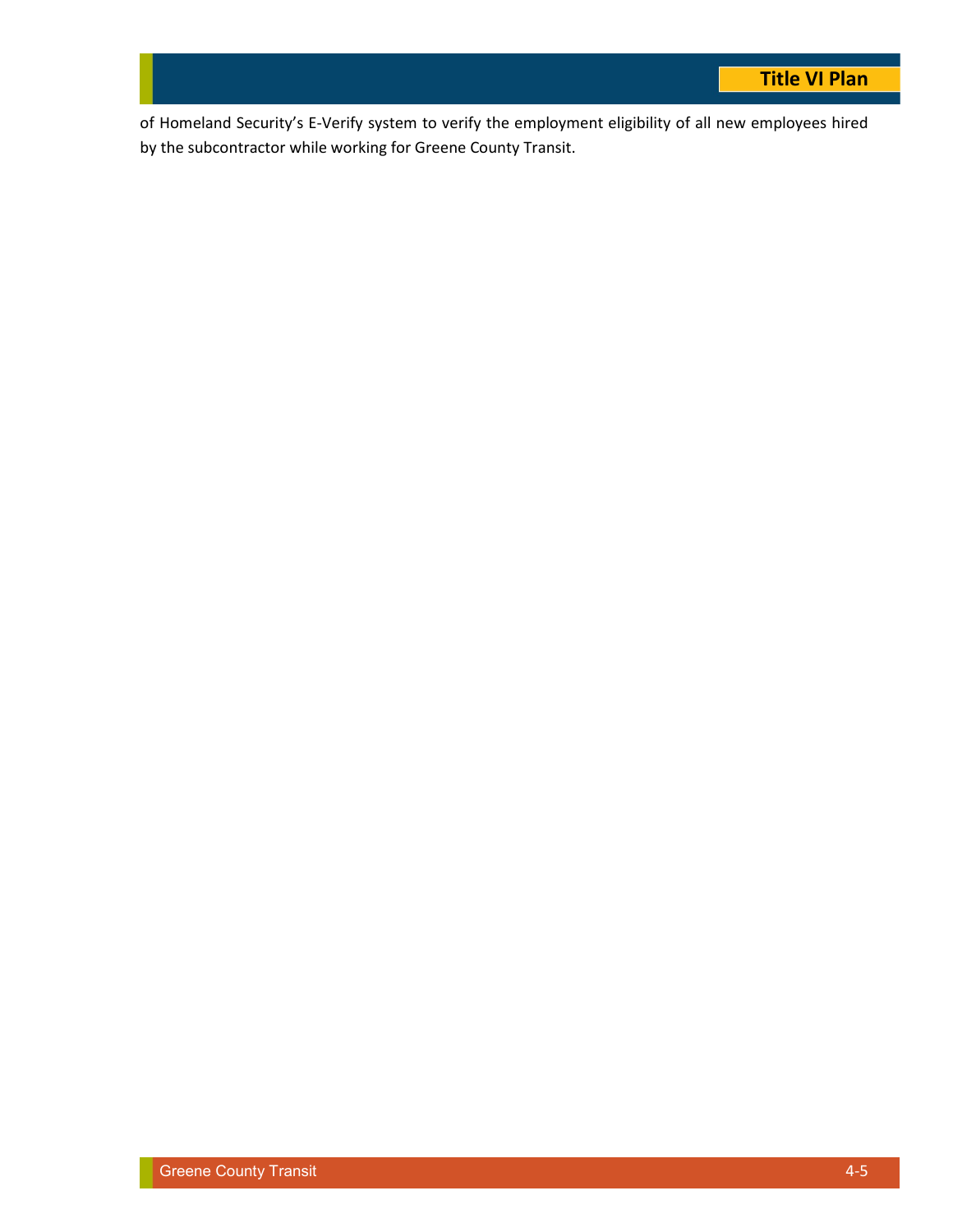### **5.0 Title VI Investigations, Complaints, and Lawsuits**

*FTA Circular 4702.1B, Chapter III, Paragraph 7: In order to comply with the reporting requirements of 49 CFR 21.9(b), FTA requires all recipients to prepare and maintain a list of any of the following that allege discrimination on the basis of race, color, or national origin: active investigations….; lawsuits, and complaints naming the recipient.* 

In accordance with 49 CFR 21.9(b), Greene County Transit must record and report any investigations, complaints, or lawsuits involving allegations of discrimination. The records of these events shall include the date the investigation, lawsuit, or complaint was filed; a summary of the allegations; the status of the investigation, lawsuit, or complaint; and actions taken by Greene County Transit in response; and final findings related to the investigation, lawsuit, or complaint. The records for the previous three (3) years shall be included in the Title VI Plan when it is submitted to GDOT.

Greene County Transit has had no investigations, complaints, or lawsuits involving allegations of discrimination on the basis of race, color, or national origin over the past three (3) years. A summary of these incidents is recorded in Table 1.

|                | <b>Date</b><br>(Month, Day,<br>Year) | <b>Summary</b><br>(include basis of<br>complaint: race,<br>color, or national<br>origin) | <b>Status</b> | <b>Action(s) Taken</b> |
|----------------|--------------------------------------|------------------------------------------------------------------------------------------|---------------|------------------------|
| Investigations | n/a                                  |                                                                                          |               |                        |
| 1.             |                                      |                                                                                          |               |                        |
| 2.             |                                      |                                                                                          |               |                        |
| Lawsuits       | n/a                                  |                                                                                          |               |                        |
| 1.             |                                      |                                                                                          |               |                        |
| 2.             |                                      |                                                                                          |               |                        |
| Complaints     | n/a                                  |                                                                                          |               |                        |
| 1.             |                                      |                                                                                          |               |                        |
| 2.             |                                      |                                                                                          |               |                        |

#### **Table 1: Summary of Investigations, Lawsuits, and Complaints**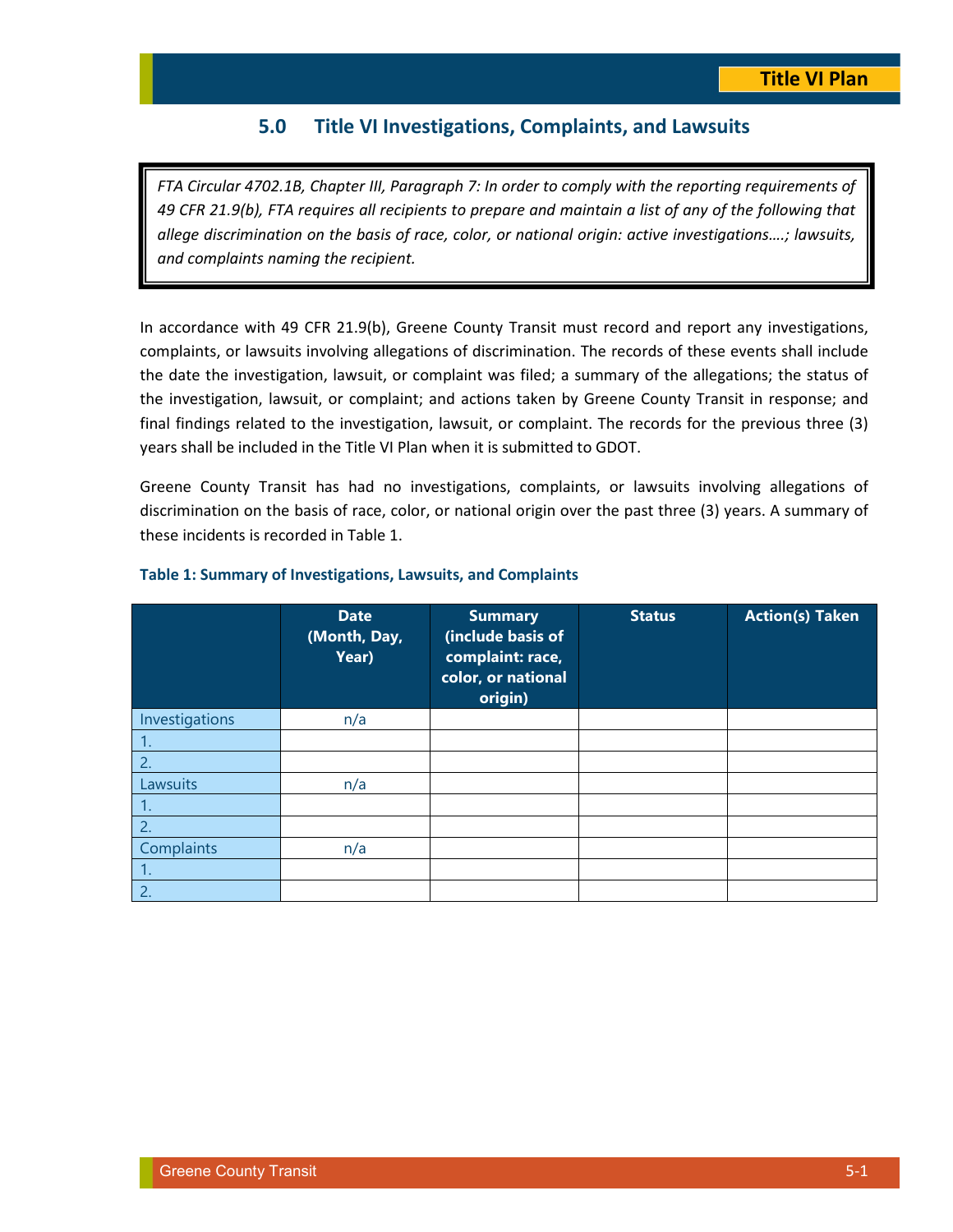### **6.0 Public Participation Plan**

*FTA Circular 4702.1B, Chapter III, Paragraph 4.a.4: Every Title VI Plan shall include the following information: A public participation plan that includes an outreach plan to engage minority and limited English proficient populations, as well as a summary of outreach efforts made since the last Title VI Plan submission. A recipient's targeted public participation plan of minority populations may be part of efforts that extend more broadly to include constituencies that are traditionally underserved, such as people with disabilities, low-income populations, and others.* 

The Public Participation Plan (PPP) for Greene County Transit was developed to ensure that all members of the public, including minorities and Limited English Proficient (LEP) populations, are encouraged to participate in the decision making process for Greene County Transit. Policy and service delivery decisions need to take into consideration community sentiment and public opinion based upon wellexecuted outreach efforts. The public outreach strategies described in the PPP are designed to provide the public with effective access to information about Greene County Transit services and to provide a variety of efficient and convenient methods for receiving and considering public comment prior to implementing changes to services. The PPP is included as Appendix F to this Title VI Plan.

#### **Current Outreach Efforts**

Greene County Transit is required to submit a summary of public outreach efforts made over the last three (3) years. The following is a list and short description of Greene County Transit's recent, current, and planned outreached activities.

- Updated brochure about Transit services dropped off at community government buildings and healthrelated offices and departments
- Newspaper press releases promoting transit and its affordability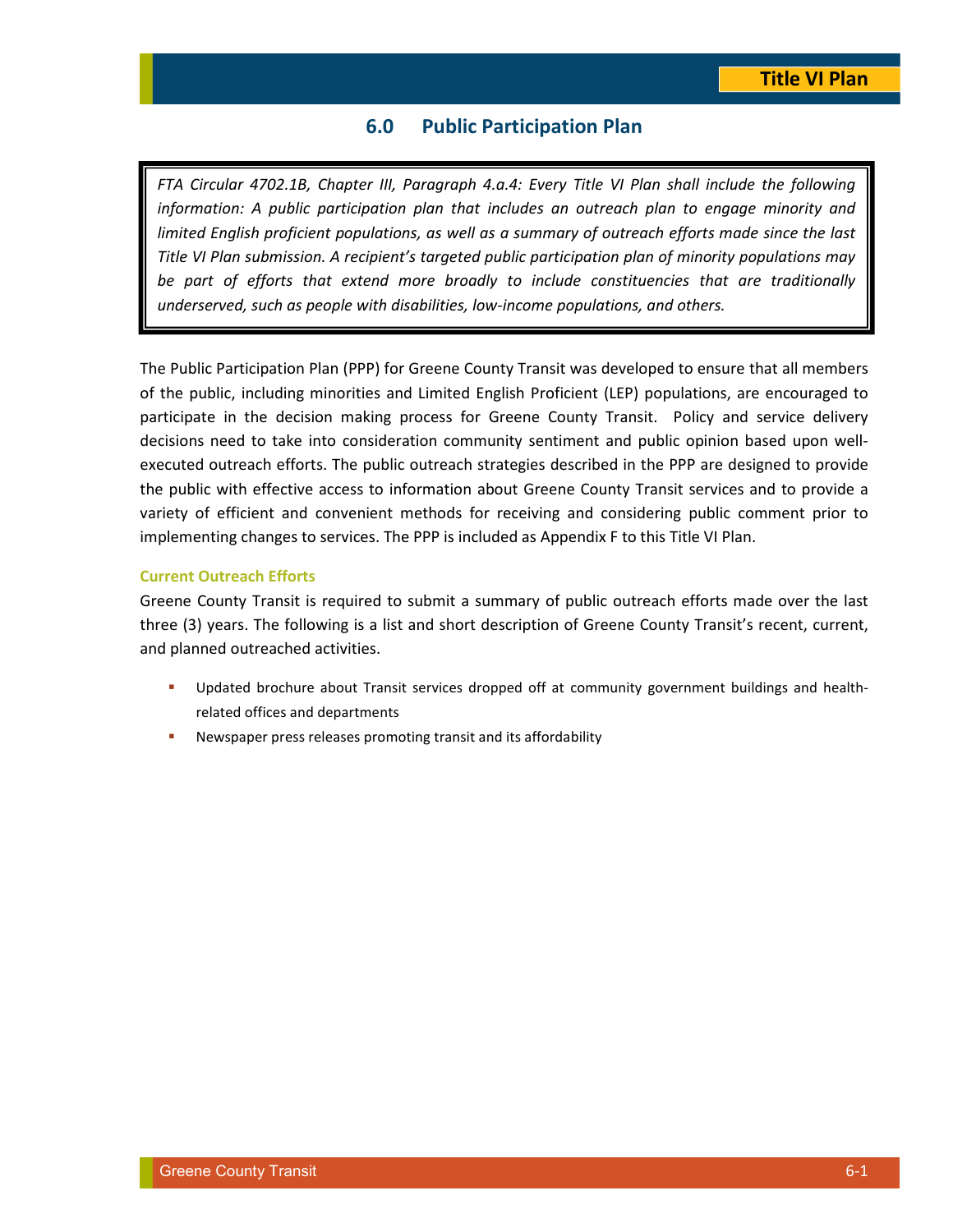### **7.0 Language Assistance Plan**

*FTA Circular 4702.1B, Chapter III, Paragraph 9: Recipients shall take reasonable steps to ensure meaningful access to benefits, services, information, and other important portions of their programs and activities for individuals who are limited English proficient (LEP).* 

Greene County Transit operates a transit system within Greene County and surrounding areas. The Language Assistance Plan (LAP) has been prepared to address Greene County Transit's responsibilities as they relate to the needs of individuals with Limited English Proficiency (LEP). Individuals, who have a limited ability to read, write, speak or understand English are LEP. In Greene County Transit service area there are 317 residents or 1.93% who speak English less than 'very well'" (Source: U.S. Census Bureau 2019 American Community Survey). Greene County Transit is federally mandated (Executive Order 13166) to take responsible steps to ensure meaningful access to the benefits, services, information and other important portions of its programs and activities for individuals who are LEP. Greene County Transit has utilized the U.S. Department of Transportation (DOT) LEP Guidance Handbook and performed a four factor analysis to develop its LAP. The LAP is included in this Title VI Plan as Appendix G.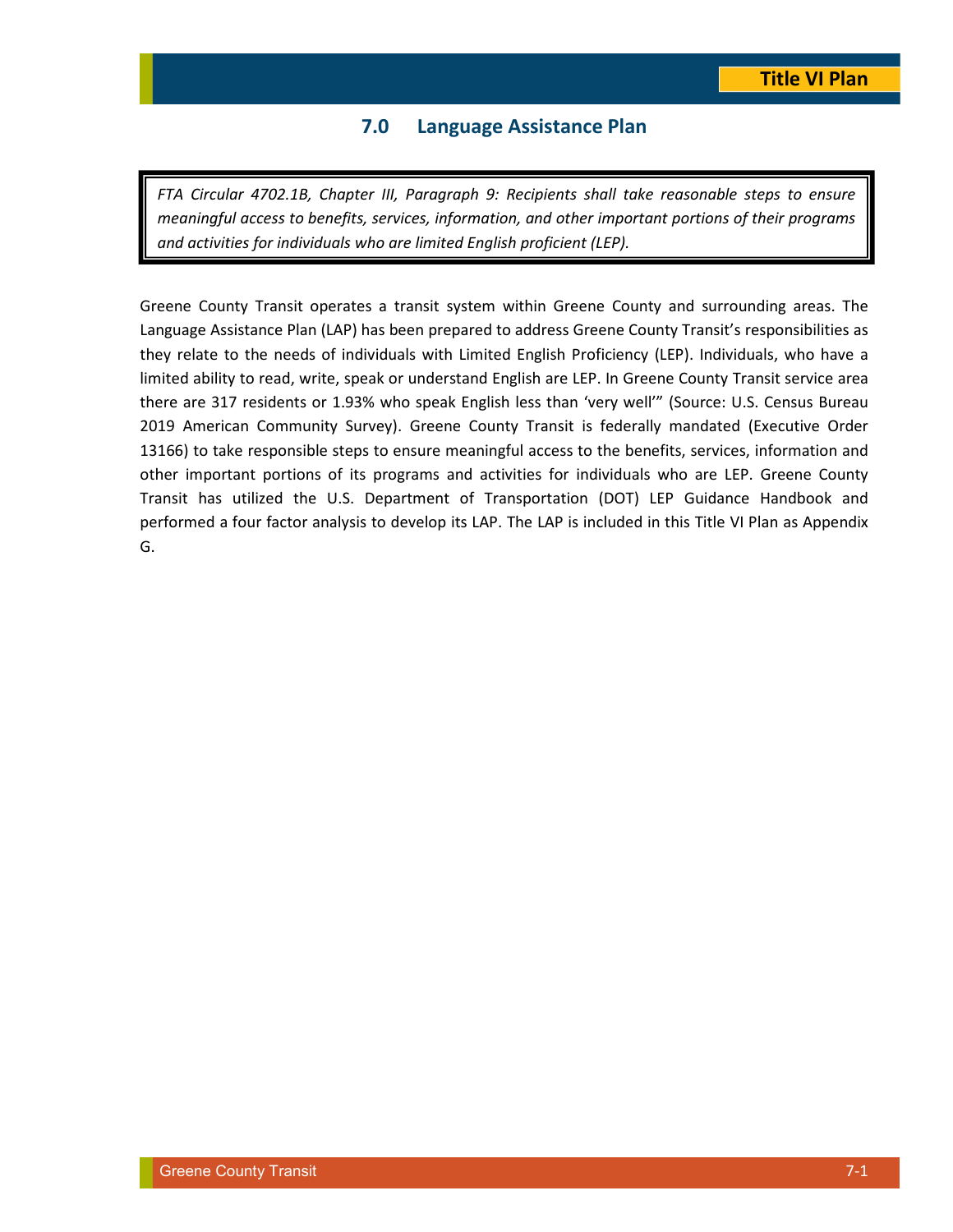## **8.0 Transit Planning and Advisory Bodies**

*FTA Circular 4702.1B, Chapter III, Paragraph 10: Recipients that have transit-related, non-elected planning boards, advisory councils or commitees, or similar committess, the membership of which is selected by the recipient, must provide a table depicting the racial breakdown of the membership of those committees, and a description of efforts made to encourage the participation of minorities on such committees.* 

Greene County Transit does not have a transit-related committee or board, therefore this requirement does not apply.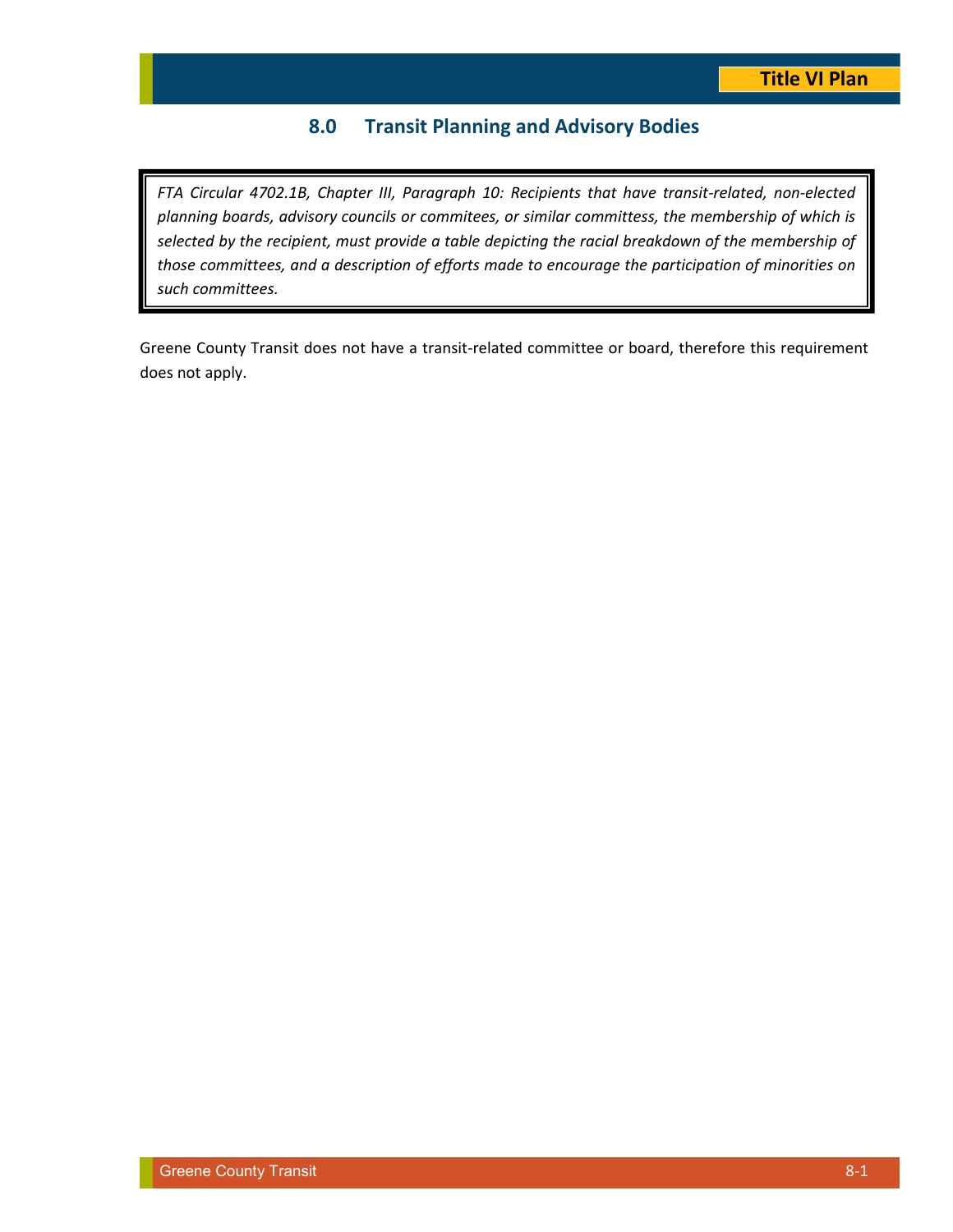### **9.0 Title VI Equity Analysis**

*FTA Circular 4702.1B, Chapter III, Paragraph 4.a.8: If the recipient has constructed a facility, such as vehicle storage, maintenance facility, operation center, etc., the recipient shall include a copy of the Title VI equity analysis conducted during the planning stage with regard to the location of the facility.* 

Title 49 CFR, Appendix C, Section (3)(iv) requires that "the location of projects requiring land acquisition and the displacement of persons from their residences and business may not be determined on the basis of race, color, or national origin." For purposes of this requirement, "facilities" does not include bus shelters, as they are considered transit amenities. It also does not include transit stations, power substations, or any other project evaluated by the National Environmental Policy Act (NEPA) process. Facilities included in the provision include, but are not limited to, storage facilities, maintenance facilities, operations centers, etc. In order to comply with the regulations, Greene County Transit will ensure the following:

- 1. Greene County Transit will complete a Title VI equity analysis for any facility during the planning stage with regard to where a project is located or sited to ensure the location is selected without regard to race, color, or national origin. Greene County Transit will engage in outreach to persons potentially impacted by the siting of the facility. The Title VI equity analysis must compare the equity impacts of various siting alternatives, and the analysis must occur before the selection of the preferred site.
- 2. When evaluating locations of facilities, Greene County Transit will give attention to other facilities with similar impacts in the area to determine if any cumulative adverse impacts might result. Analysis should be done at the Census tract or block group level where appropriate to ensure that proper perspective is given to localized impacts.
- 3. If Greene County Transit determines that the location of the project will result in a disparate impact on the basis of race, color, or national origin, Greene County Transit may only locate the project in that location if there is a substantial legitimate justification for locating the project there, and where there are no alternative locations that would have a less disparate impact on the basis of race, color, or national origin. Greene County Transit must demonstrate and document how both tests are met. Greene County Transit will consider and analyze alternatives to determine whether those alternatives would have less of a disparate impact on the basis of race, color, or national origin, and then implement the least discriminatory alternative.

Greene County Transit has not recently constructed any facilities nor does it currently have any facilities in the planning stage. Therefore, Greene County Transit does not have any Title VI Equity Analysis reports to submit with this Plan. Greene County Transit will utilize the demographic maps included in Appendix I for future Title VI analysis.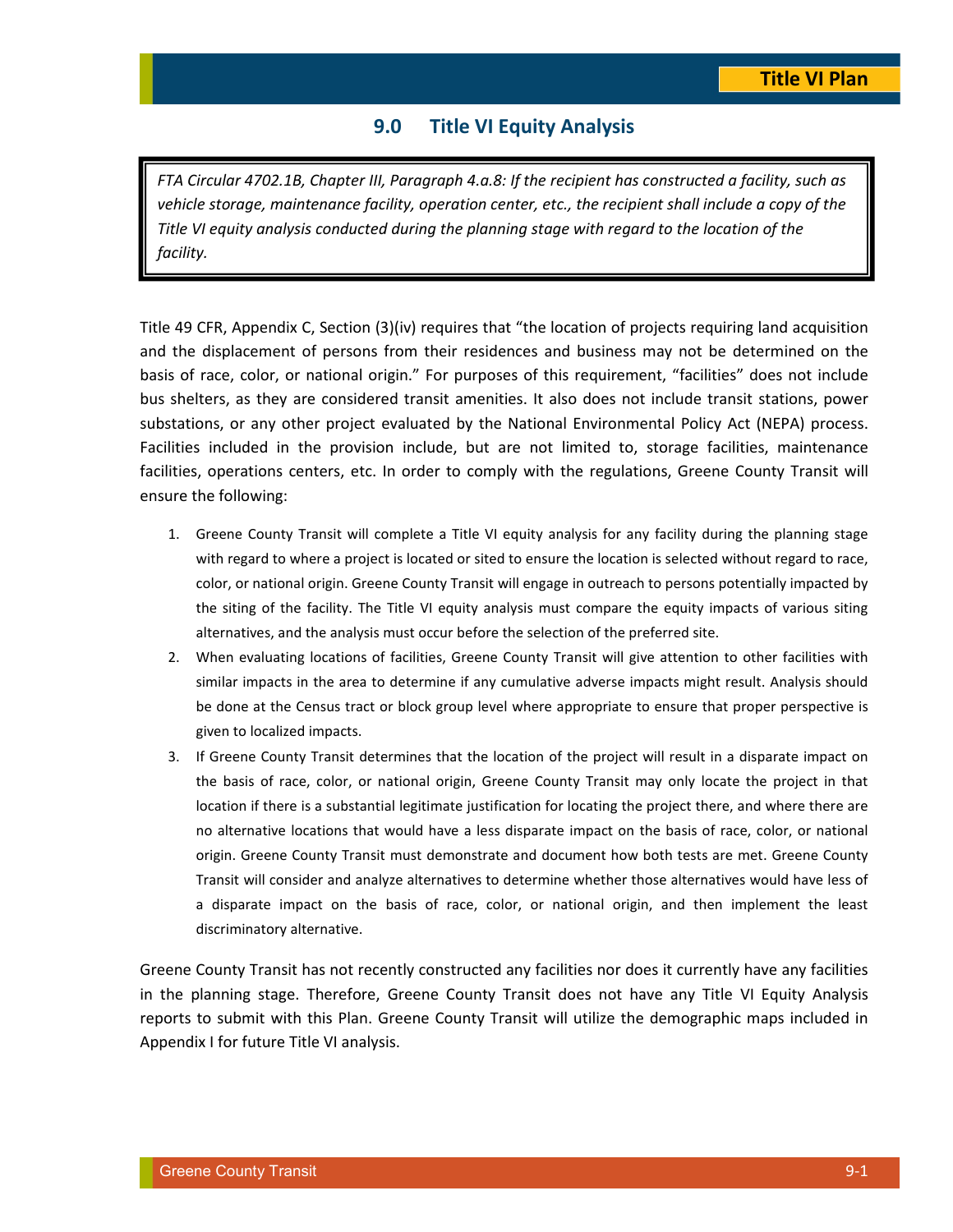## **10.0 System-Wide Service Standards and Service Policies**

*FTA Circular 4702.1B, Chapter III, Paragraph 10: All fixed route transit providers shall set service standards and policies for each specific fixed route mode of service they provide.* 

Greene County Transit is not a fixed route service provider.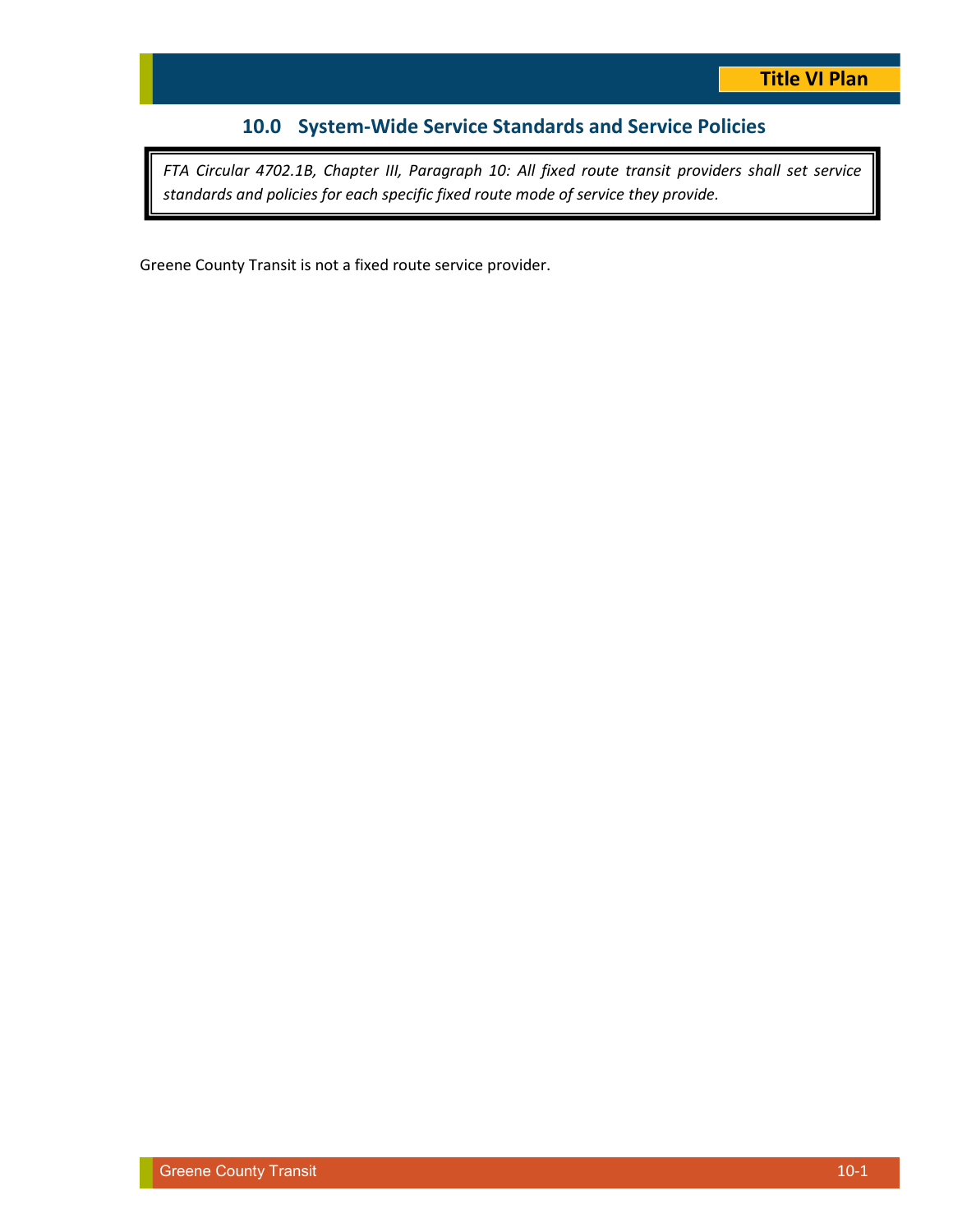## **11.0 Appendices**

- APPENDIX A FTA CIRCULAR 4702.1B REPORTING REQUIREMENTS FOR TRANSIT PROVIDERS
- APPENDIX B CURRENT SYSTEM DESCRIPTION
- APPENDIX C TITLE VI PLAN ADOPTION MEETING MINUTES AND GDOT CONCURRENCE LETTER
- APPENDIX D TITLE VI NOTICE TO PUBLIC
- APPENDIX E TITLE VI COMPLAINT FORM
- APPENDIX F PUBLIC PARTICIPATION PLAN
- APPENDIX G LANGUAGE ASSISTANCE PLAN
- APPENDIX H OPERATING AREA LANGUAGE DATA: GREENE COUNTY TRANSIT SERVICE AREA
- APPENDIX I DEMOGRAPHIC MAPS
- APPENDIX J TITLE VI EQUITY ANALYSIS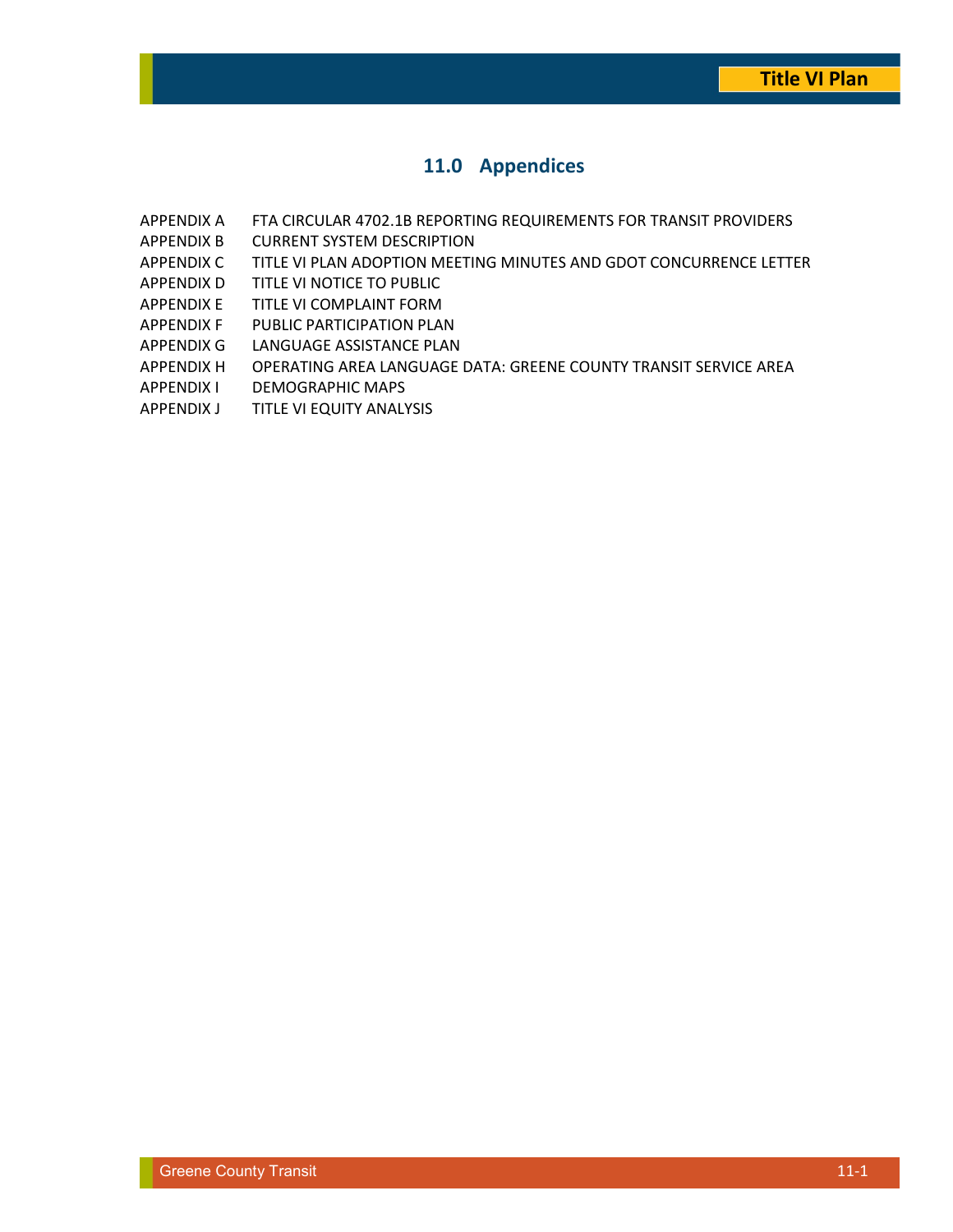# **Appendix A FTA Circular 4702.1B Reporting Requirements for Transit Providers**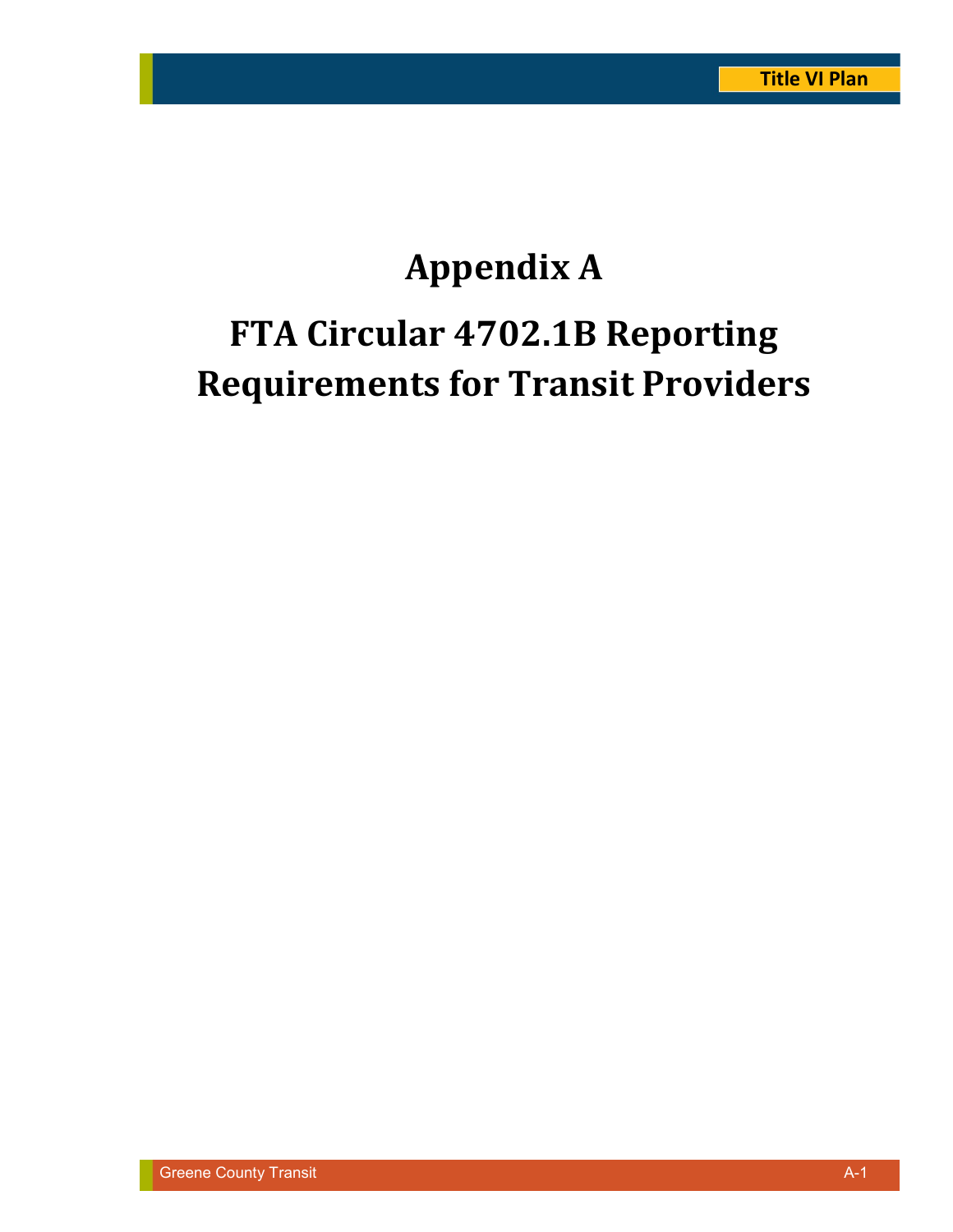Every three years, on a date determined by FTA, each recipient is required to submit the following information to the Federal Transit Administration (FTA) as part of their Title VI Program. Subrecipients shall submit the information below to their primary recipient (the entity from whom the sub-recipient receives funds directly), on a schedule to be determined by the primary recipient.

#### **General Requirements**

#### *All recipients must submit:*

- □ Title VI Notice to the Public, including a list of locations where the notice is posted
- □ Title VI Complaint Procedures (i.e., instructions to the public regarding how to file a Title VI discrimination complaint)
- **T** Title VI Complaint Form
- □ List of transit-related Title VI investigations, complaints, and lawsuits
- □ Public Participation Plan, including information about outreach methods to engage minority and limited English proficient populations (LEP), as well as a summary of outreach efforts made since the last Title VI Program submission
- □ Language Assistance Plan for providing language assistance to persons with limited English proficiency (LEP), based on the DOT LEP Guidance
- $\Box$  A table depicting the membership of non-elected committees and councils, the membership of which is selected by the recipient, broken down by race, and a description of the process the agency uses to encourage the participation of minorities on such committees
- □ Primary recipients shall include a description of how the agency monitors its sub-recipients for compliance with Title VI, and a schedule of sub-recipient Title VI Program submissions
- **A Title VI equity analysis if the recipient has constructed a facility, such as a vehicle storage facility, maintenance facility, operation center, etc.**
- A copy of board meeting minutes, resolution, or other appropriate documentation showing the board of directors or appropriate governing entity or official(s) responsible for policy decisions reviewed and approved the Title VI Program. For State DOTs, the appropriate governing entity is the State's Secretary of Transportation or equivalent. The approval must occur prior to submission to FTA.
- Additional information as specified in Chapters IV, V, and VI, depending on whether the recipient is a transit provider, a State, or a planning entity (see below)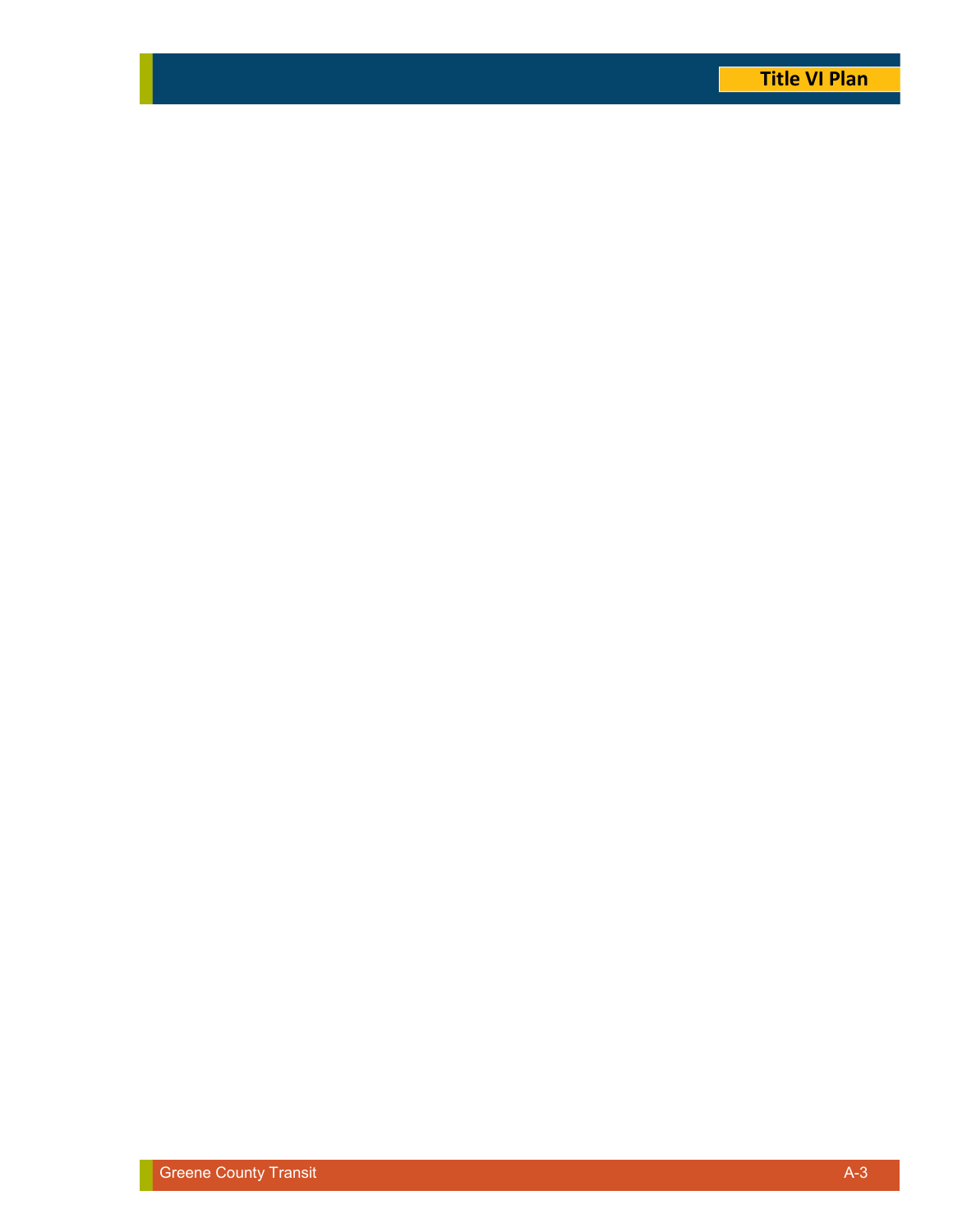## **Appendix B**

## **Current System Description**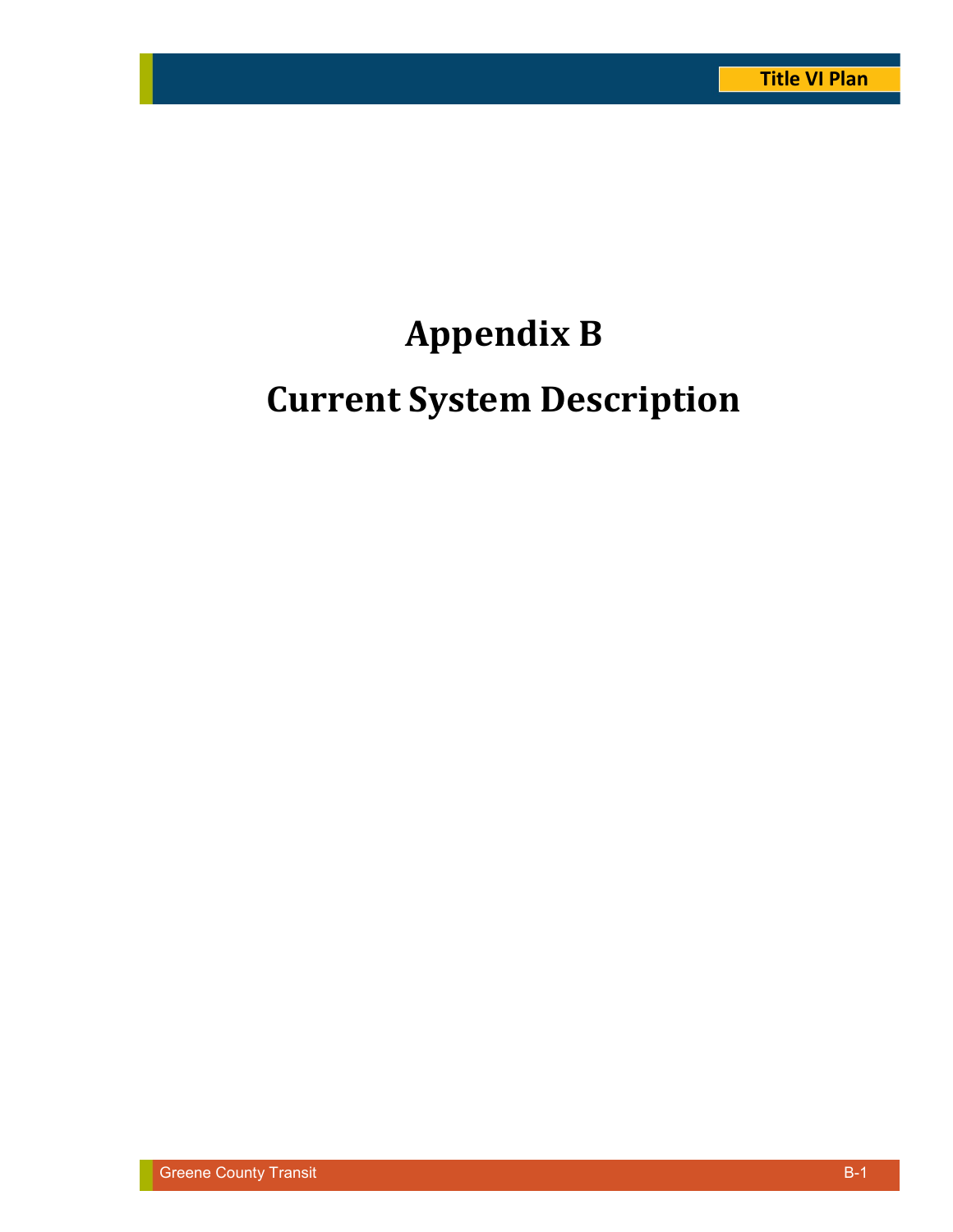#### **Current System Description**

1. An overview of the organization including its mission, program goals and objectives.

Greene County Transit's current and long-term focus as a transportation provider is on maintaining the best-coordinated transportation system possible for this community. Our goal is to create a coordinated system with the objective of providing safe, reliable, timely and efficient transportation services to county residents.

2. Organizational structure, type of operation, number of employees, service hours, staffing plan and safety and security plan.

Greene County Transit is a third party operated transit service operated by Rural Georgia Transit, LLC through an agreement with the Greene County Board of Commissioners. Our organization is made up of 6 full-time employees and 2 part-time employees. Our TPO is responsible for all of the day-to-day operations of our organization and reports directly to the Greene County Board of Commissioners' administrative staff. Our hours of service are Monday through Friday from 7:30 a.m. to 4:30 p.m.

3. Indicate if your agency is a government authority.

Greene County Transit operates as a for profit company through a TPO agreement with the Commissioners, which is the subrecipient. We have an executed TPO agreement dated July 1, 2019.

4. Who is responsible for insurance, training and management, and administration of the agency's transportation programs?

Greene County Transit's manager Vincent Lewis is responsible for training and management of our transportation program. All safety sensitive employees are required to complete GDOT approved safety and security training course as part of their new hire orientation. The Greene County Board of Commissioners is responsible for annual renewal of all liability insurance for both GDOT and agency owned vehicles, as well as vehicle registration renewal. It is the Transportation Manager's responsibility to administer all aspects of the transportation program and to control access and usage of all agency vehicles.

5. Who provides vehicle maintenance and record keeping?

Maintenance on all agency vehicles is provided by the TPO and its vendors. The TPO employs only ASE certified technicians with experience in working on commercial passenger vehicles like the type our agency uses. All maintenance is performed using the Preventative Maintenance Plan, which conforms to the State Vehicle Maintenance Guidelines set forth in the GDOT Preventative Maintenance Guidelines document. All vehicle files and driver files are kept on-site at our operations base located at 1040 Silver Drive in Greensboro, GA 30642 and are maintained by the onsite Supervisor. All records are maintained and retained for a minimum of four (4) years.

#### 6. Number of current transportation related employees

Our transportation department has a total of 8 employees that include: 5 full-time drivers, 1 parttime drivers, 1 administrators and 1 support staff.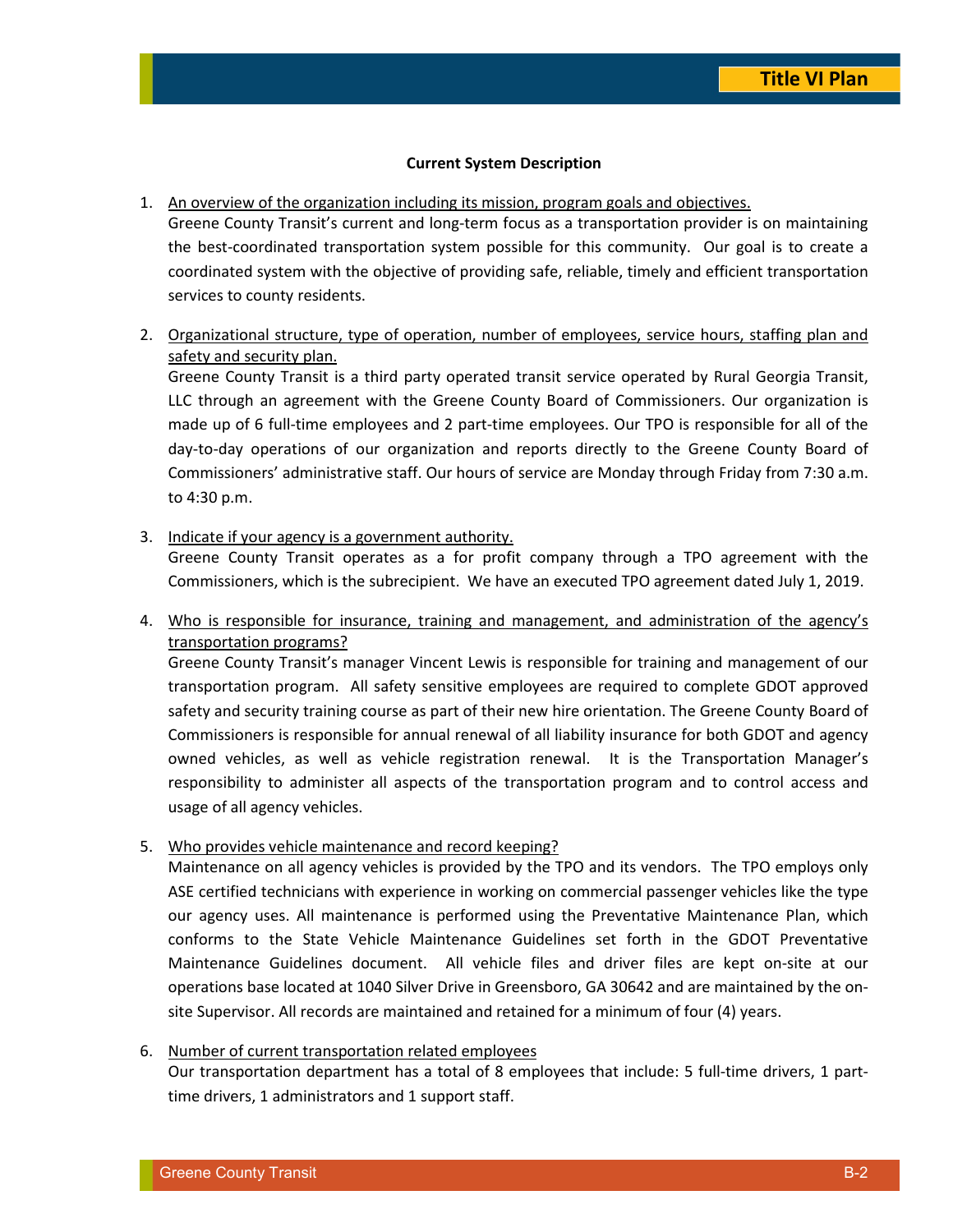7. Who will drive the vehicle, number of drivers, CDL certifications, etc.? Only transportation employees that have completed all of the required safety and drivers training requirements will be allowed to drive the agency vehicles.

#### 8. A detailed description of service routes and ridership numbers

Transportation services provided through our program are available to Greene County citizens. We provide a wide range of trip purposes that include: medical, nutrition, shopping, social service, training, employment, social and recreation. Currently, we use a variety of vehicles to provide passenger services. Our fleet includes vans and vans with lifts. Two of our vehicles are equipped for wheelchair service. We also have a contract provider that can supplement any services that we are unable to accommodate. We prioritize grouping trips and multi-loading to the maximum extent possible. We make 85 passenger trips per day on average and leverage our fleet resources so that all vehicles are used in a responsible manner to provide full coverage and retire the vehicles at a consistent pace and appropriate age and mileage.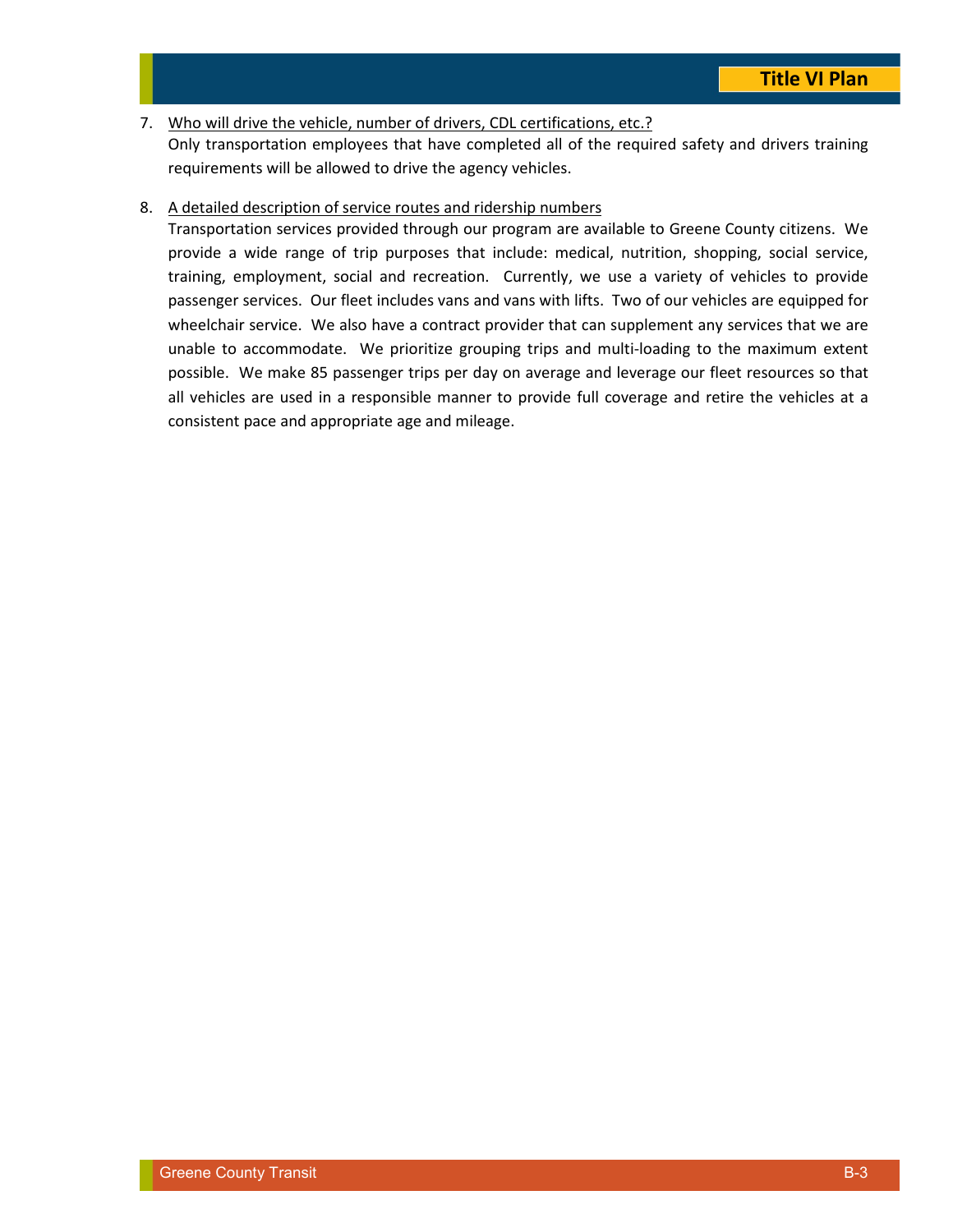# **Appendix C Title VI Plan Adoption Meeting Minutes and GDOT Concurrence Letter**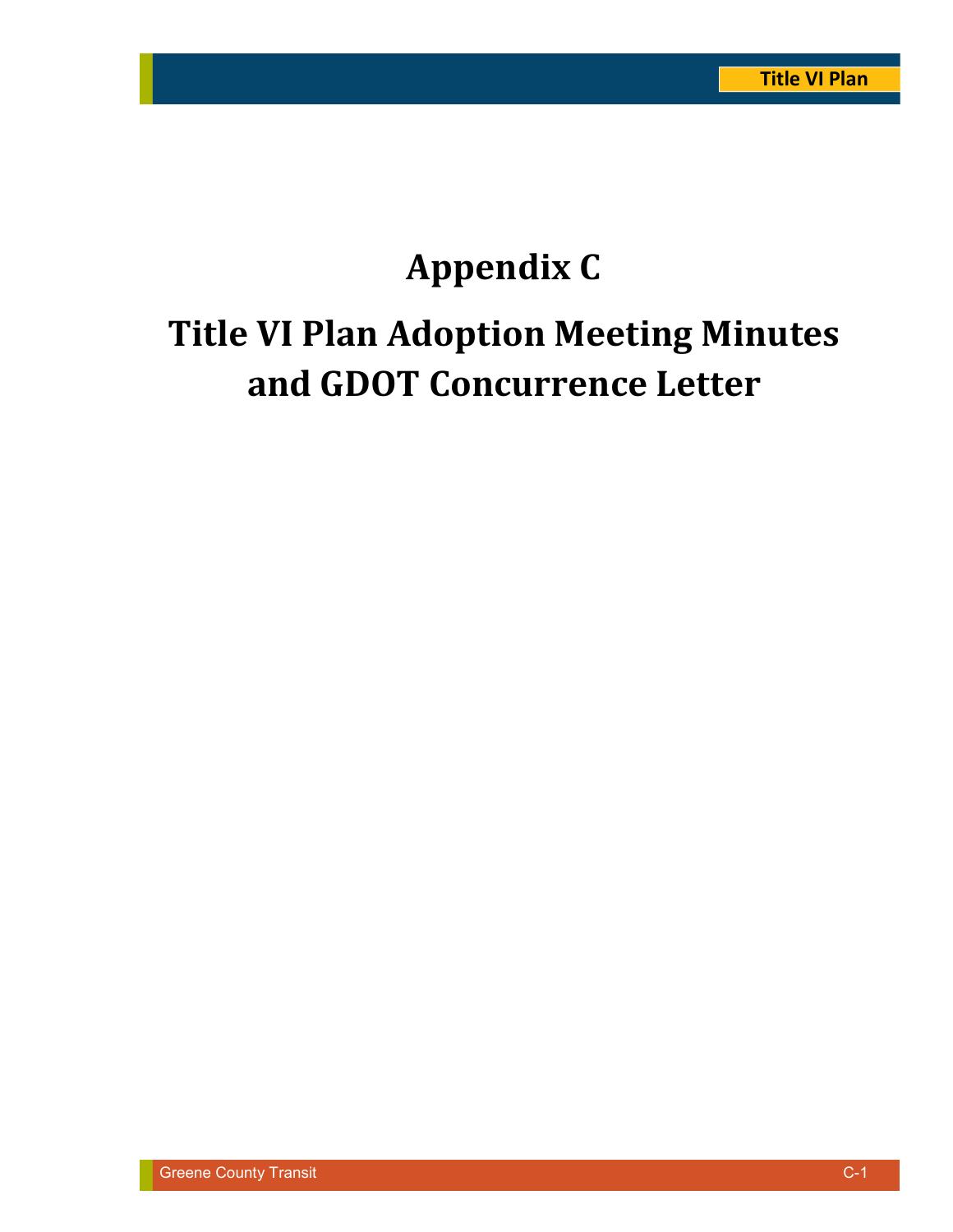Greene County Board of Commissioners October Monthly Meeting Page 1 of 2

#### **GREENE COUNTY BOARD OF COMMISSIONERS**

#### **REGULAR MONTHLY MEETING OCTOBER 2021**

#### OCTOBER 12, 2021 MEETING:

Chairman Usry led the Pledge of Allegiance, and led the invocation.

Call to Order: Chairman Usry called the meeting to order at 5:00 p.m.

Roll Call: Commissioners Filice, Lindsey, Deering, Smith and Chairman Usry were present. Also present was County Manager Byron Lombard.

Minutes: The Chairman inquired with the Commissioners to determine if any corrections were necessary for the minutes under consideration for approval. Commissioner Smith motioned to approve the Minutes from the September 2021 Regular Monthly Meeting, the September 10, 2021 Called Meeting, and the September 24, 2021 Called Meeting. Commissioner Deering seconded. Motion carried unanimously.

#### Zoning & Subdivision Items:

Consideration of a Preliminary Plat Request - Oconee Land Development Company, LLC, Horseshoe Bend - Section I: The Commissioners reviewed a proposed preliminary plat for 10 single-family residential lots to be created from 42.22 acres of property zoned PUD and located in the Revnolds Lake Oconee development. Commissioner Filice motioned to approve the Preliminary Plat Request submitted by Oconee Land Development Company, LLC, for Horseshoe Bend, Section I, creating 10 single-family residential lots. Commissioner Lindsey seconded. Motion carried unanimously.

Consideration of a Conditional Use Permit-Anchor, Inc-Sand Mining Operation, 7090 Athens Hwy: The Board was informed that the sand mining operation located at 7090 Athens Highway has changed names due to new ownership. The Environmental Protection Division requested a letter of zoning compliance from the County, so the owner seeks Conditional Use Approval under the new company name. The Planning and Zoning Board conducted a public hearing on the request, reviewed the request, and voted to recommend approval. Commissioner Smith motioned to approve the Conditional Use request submitted by Anchor, Inc. for the current sand mining operation located at 7090 Athens Highway. Commissioner Lindsey seconded. Motion carried unanimously.

#### **Business Items:**

Consideration of a Resolution to Adopt the Northeast Georgia Regional Solid Waste Management Plan Update: The Commissioners received background information that the Northeast Georgia Regional Solid Waste Management Plan update was ready for Board consideration. The Plan is intended to serve as the guiding document for solid waste needs and efforts for the next 10 years. Commissioner Lindsey motioned to adopt Resolution Number 2021.10.12 (a) adopting the update to the Northeast Georgia Regional Solid Waste Management Plan, and to waive the reading of the Resolution. Commissioner Filice seconded. Motion carried unanimously.

Consideration of the Title VI Plan for Transit Services: The Commissioners received background information that the Federal Transit Administration requires that the County update its Title VI Plan to continue receiving various federal funds to operate the 5311 Transit program and other related transportation programs. Once finally reviewed and approval by GDOT, the plan will be carried out by the County and the transit program's Third-Party Operator Rural Georgia Transportation. Commissioner Deering motioned to approve the Greene County Title VI Plan, pending the receipt of the GDOT concurrence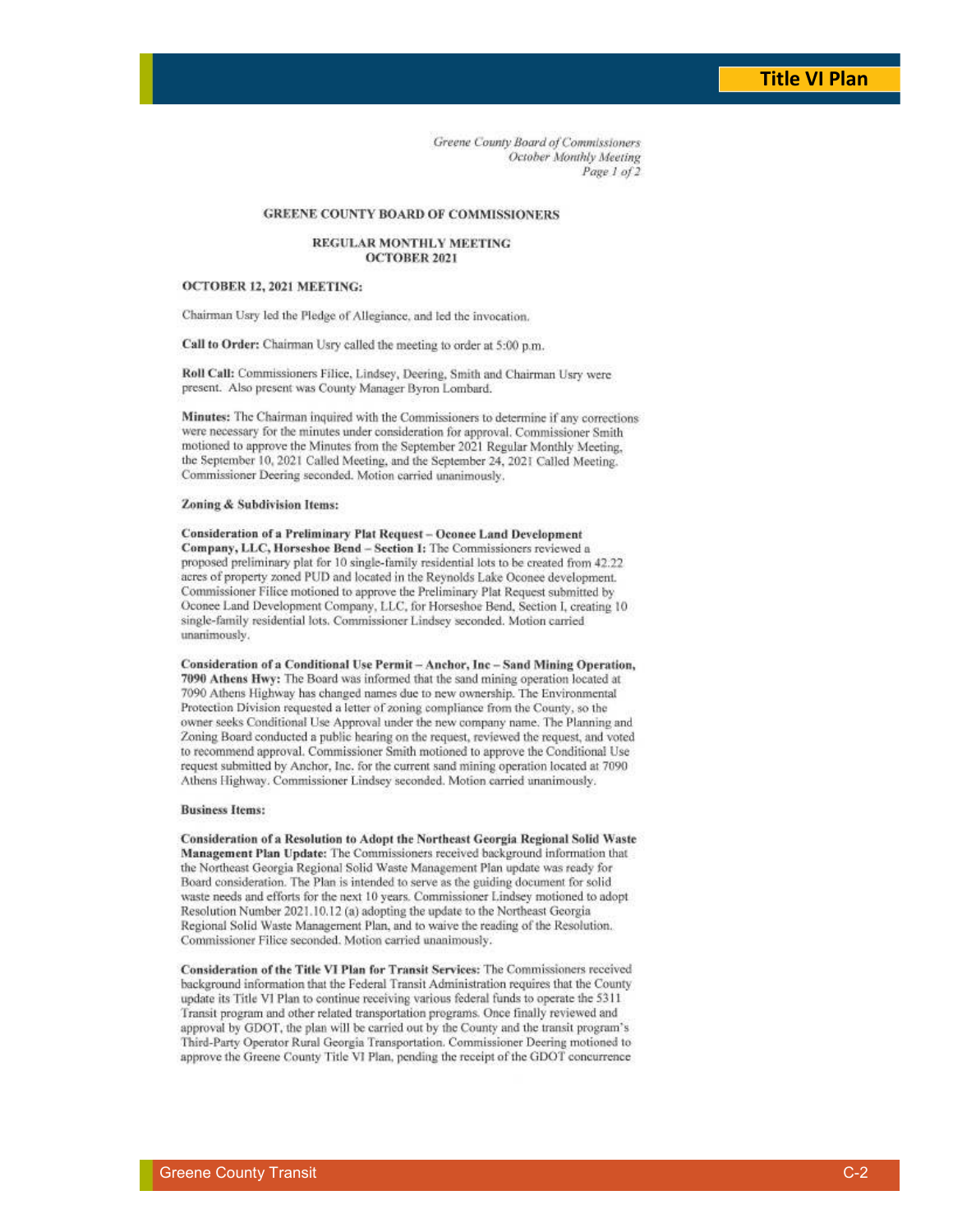Greene County Board of Commissioners October Monthly Meeting Page 2 of 2

letter approving said Plan. Commissioner Lindsey seconded. Motion carried unanimously.

Consideration of the Section 5311 Resolution: The Commissioners received background information regarding the annual application for federal assistance for the County's transit program. Commissioner Lindsey motioned to adopt the Resolution 2021.10.12 (b) authorizing the filing of an application with the Georgia Department of Transportation and the United States Department of Transportation for a grant for public assistance under Section 5311 of the Federal Transit laws under Chapter 53 of Title 49 of the United States Code for the annual operating and capital assistance for the Section 5311 Transportation Program, and to waive the reading of the Resolution. Commissioner Filice seconded. Commissioner Smith asked about the required legal notice, and County Manager Lombard explained the notice's requirements and added that the Regional Commission is looking at the feasibility of regionalizing rural transit. Motion carried unanimously.

#### **Commissioner's Report:**

District Two Commissioner Smith reported that the Recycle Center may be in need of some improvements to ensure continued, optimal use and service to the citizens.

District Three Commissioner Lindsey agreed with Commissioner Smith regarding looking at some options to maintain and improve the Recycle Center.

#### **Executive Session: None**

Adjournment: Chairman Usry adjourned the meeting at 5:08 p.m.

Respectfully Submitted,

Sylvie V. Hill<br>Sylvia V. Hill, County Clerk

The above minutes were adopted and approved this 9th day of November, 2021.

Gary Usry, Chairman

een Angela Walker Deering, Commissioner

Ernie Filice, Commissioner

ice-Chairman

Dee Lindsey, Commissioner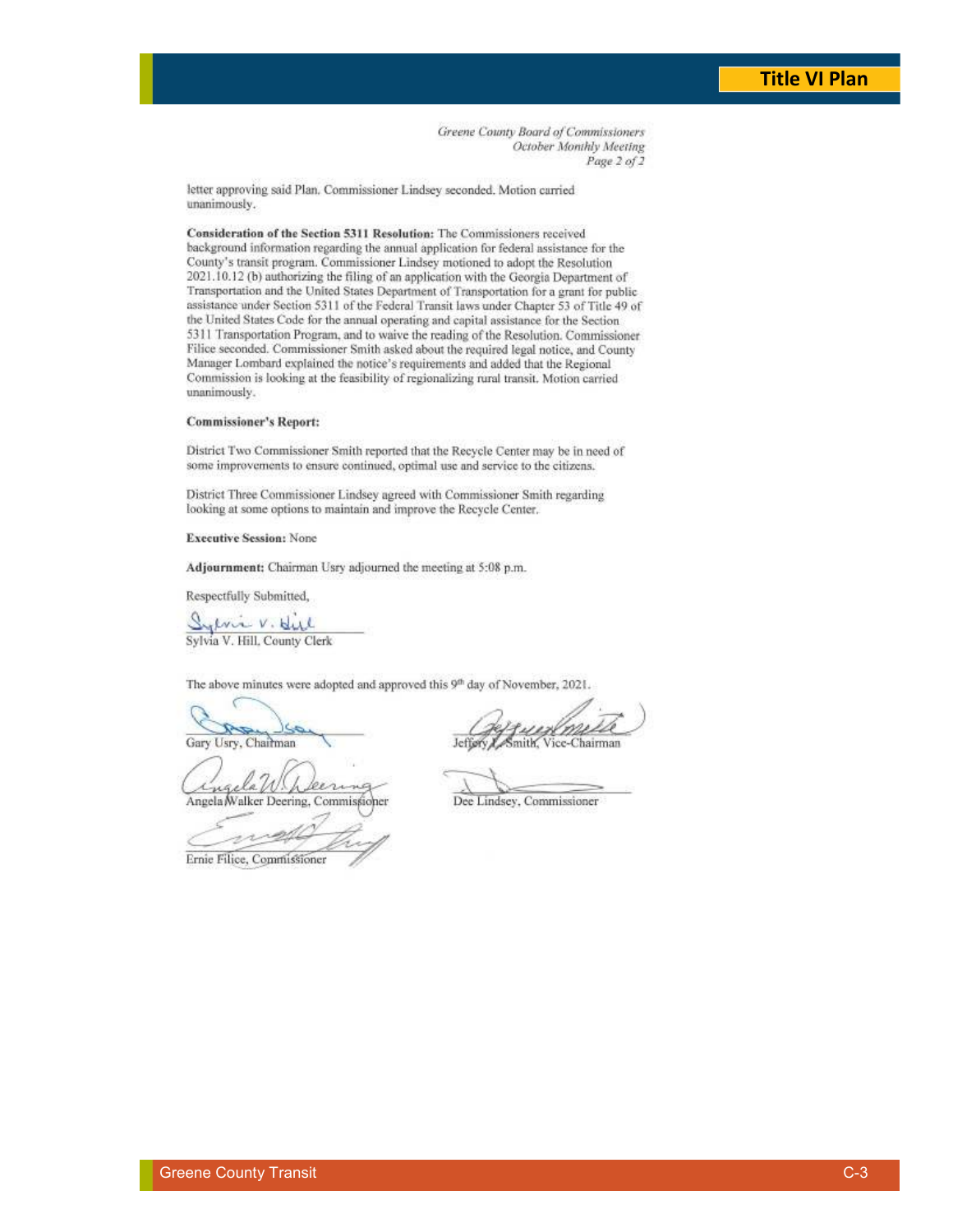#### **Title VI Plan**



Russell R. McMurry, P.E., Commissioner One Georgia Center 600 West Peachtree NW Atlanta, GA 30308 (404) 631-1990 Main Office

October 25, 2021

Chris Edwards **Greene County** 1034 Silver Drive, Ste. 201 Greensboro, GA 30642

Dear Mr. Edwards,

The Department has completed its review of your Title VI Plan and has determined that it meets the requirements established in the Federal Transit Administration's (FTA) Circular 4702.1B, "Title VI Program Guidelines for Federal Transit Administration Recipients," effective October 1, 2012.

Thank you for your ongoing cooperation and compliance of the FTA Civil Rights Program requirements. Should you need assistance or have any questions, please do not hesitate to contact Ashley Finch, Rail/Transit Planner directly at a finch@dot.ga.gov or (470) 432-1751.

Sincerely,

Digitally signed Patricia Smith by Patricia Smith 17:07:53 -04'00" Patricia Smith **Transit Program Manager** Division of Intermodal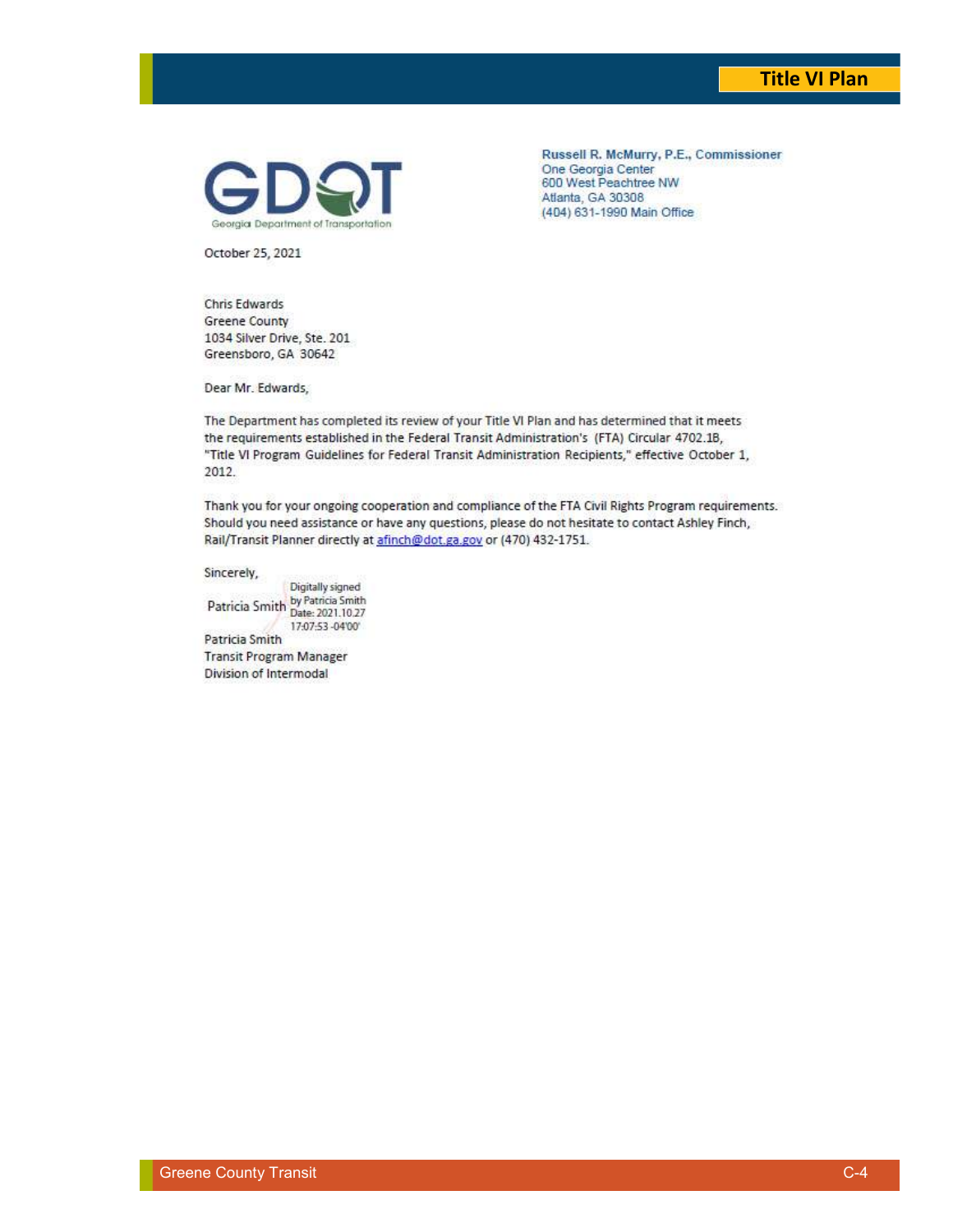# **Appendix D Title VI Notice to Public**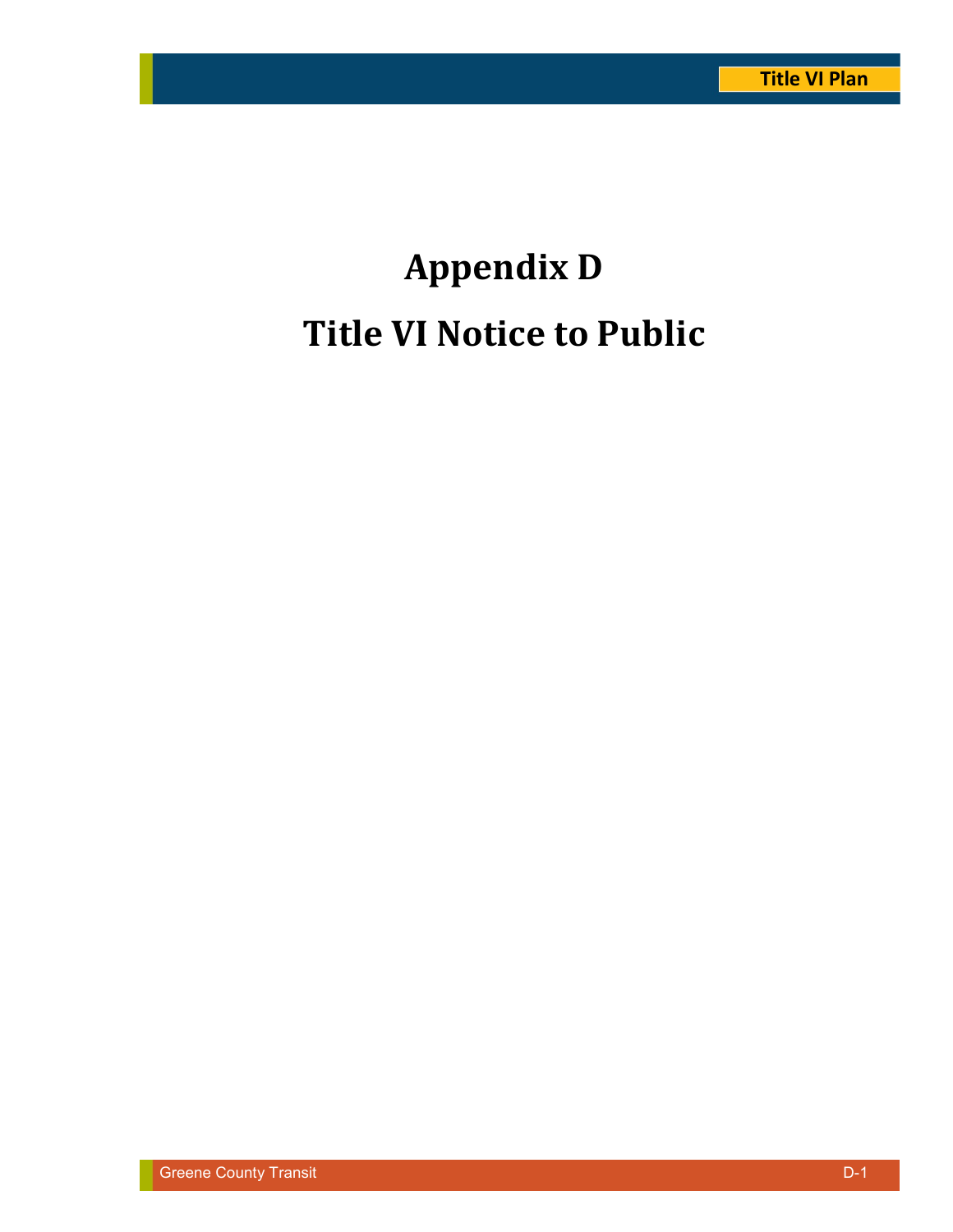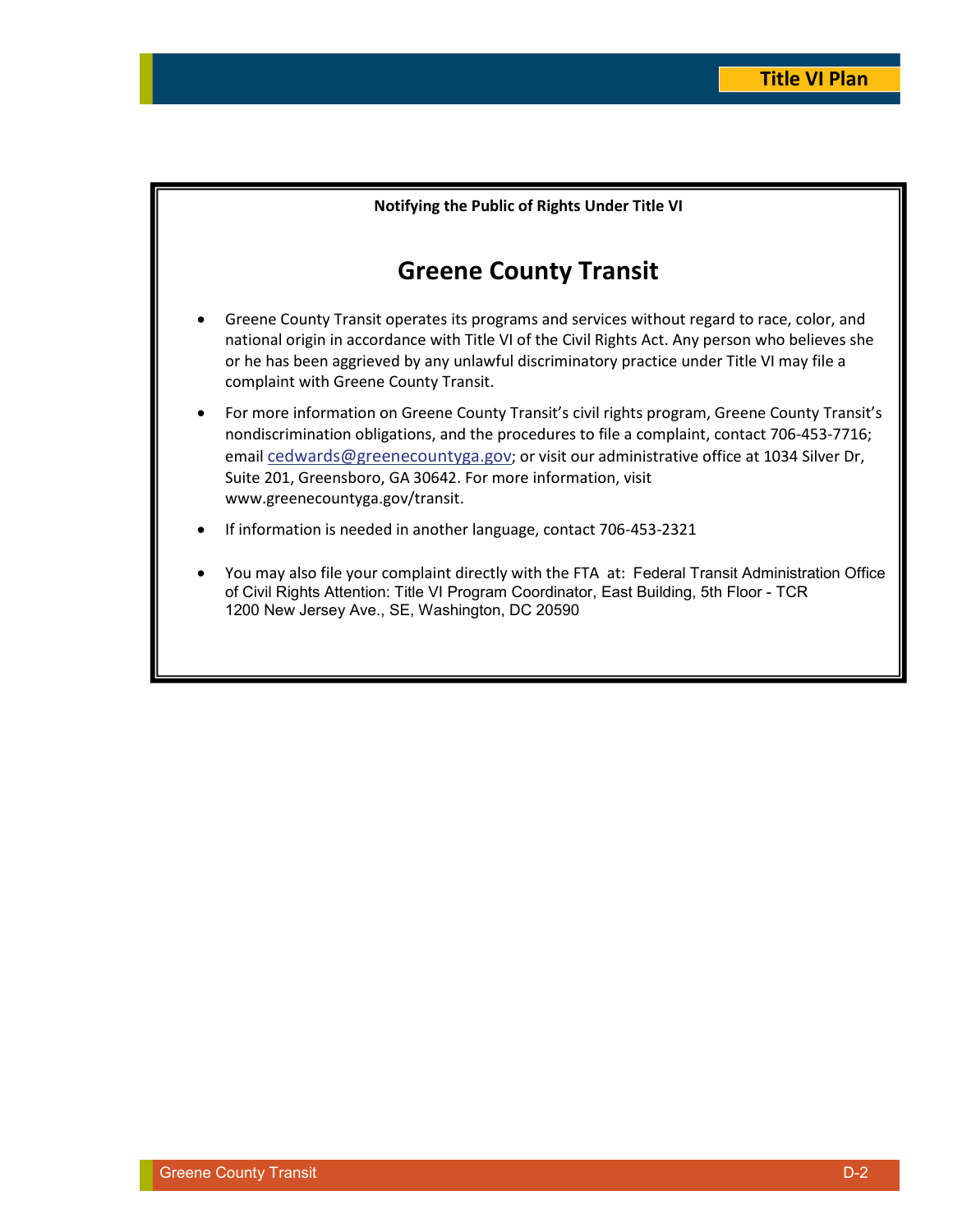# **Appendix E Title VI Complaint Form**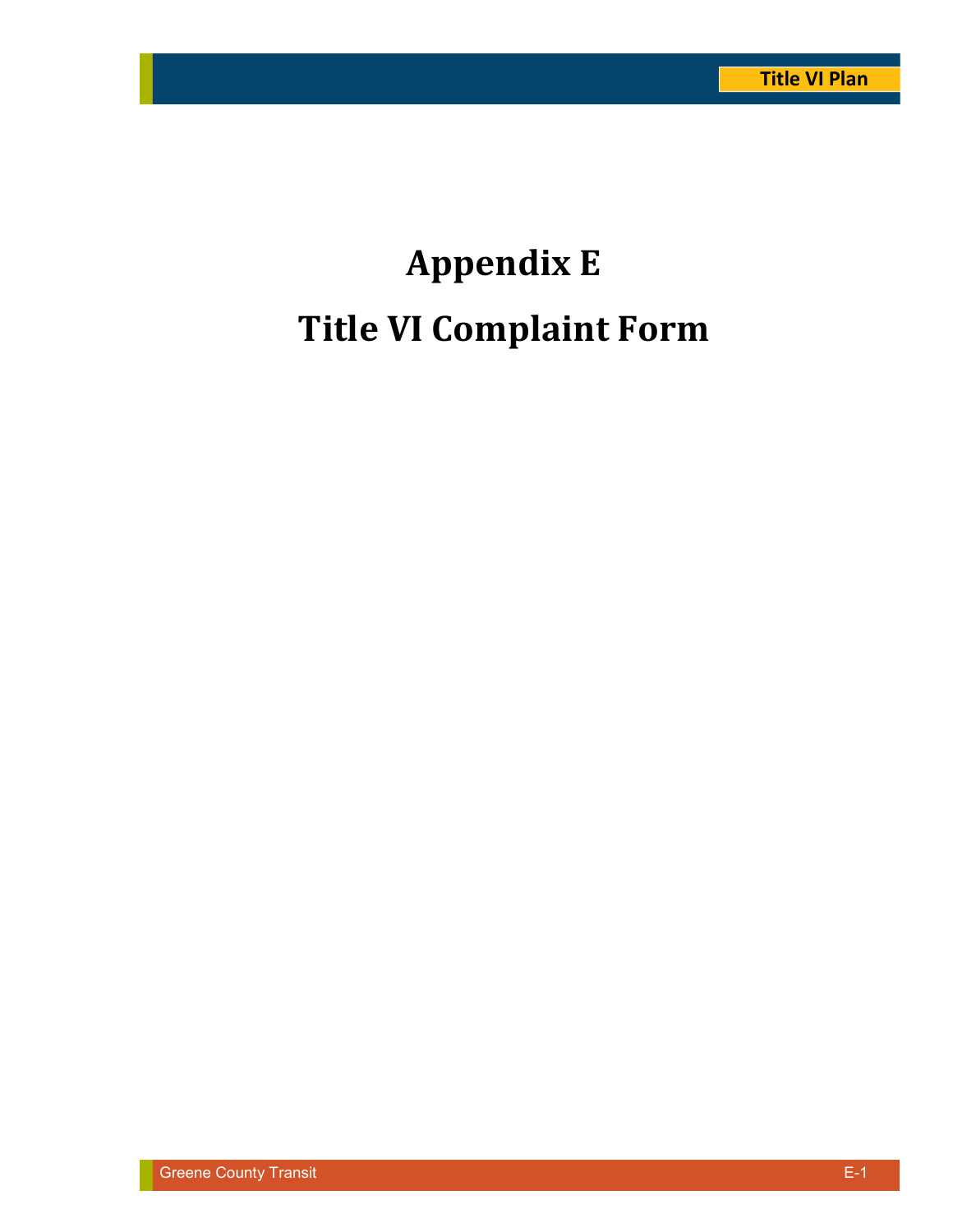## **Greene County Transit**

Title VI Complaint Form

| <b>Section I:</b>                                                                                                                                                                                                                                                                                                                                                          |                           |                   |       |    |
|----------------------------------------------------------------------------------------------------------------------------------------------------------------------------------------------------------------------------------------------------------------------------------------------------------------------------------------------------------------------------|---------------------------|-------------------|-------|----|
| Name:                                                                                                                                                                                                                                                                                                                                                                      |                           |                   |       |    |
| Address:                                                                                                                                                                                                                                                                                                                                                                   |                           |                   |       |    |
| Telephone (Home):                                                                                                                                                                                                                                                                                                                                                          |                           | Telephone (Work): |       |    |
| <b>Electronic Mail Address:</b>                                                                                                                                                                                                                                                                                                                                            |                           |                   |       |    |
| Accessible Format                                                                                                                                                                                                                                                                                                                                                          | Large Print<br>Audio Tape |                   |       |    |
| Requirements?                                                                                                                                                                                                                                                                                                                                                              | <b>TDD</b>                |                   | Other |    |
| <b>Section II:</b>                                                                                                                                                                                                                                                                                                                                                         |                           |                   |       |    |
| Are you filing this complaint on your own behalf?                                                                                                                                                                                                                                                                                                                          |                           |                   | Yes*  | No |
| *If you answered "yes" to this question, go to Section III.                                                                                                                                                                                                                                                                                                                |                           |                   |       |    |
| If not, please supply the name and relationship of the person for whom                                                                                                                                                                                                                                                                                                     |                           |                   |       |    |
| you are complaining:                                                                                                                                                                                                                                                                                                                                                       |                           |                   |       |    |
| Please explain why you have filed for a third party:                                                                                                                                                                                                                                                                                                                       |                           |                   |       |    |
|                                                                                                                                                                                                                                                                                                                                                                            |                           |                   |       |    |
| Please confirm that you have obtained the permission of the aggrieved                                                                                                                                                                                                                                                                                                      |                           |                   | Yes   | No |
| party if you are filing on behalf of a third party.                                                                                                                                                                                                                                                                                                                        |                           |                   |       |    |
| <b>Section III:</b>                                                                                                                                                                                                                                                                                                                                                        |                           |                   |       |    |
| I believe the discrimination I experienced was based on (check all that apply):                                                                                                                                                                                                                                                                                            |                           |                   |       |    |
| [ ] Race<br>[] Color<br>[] National Origin                                                                                                                                                                                                                                                                                                                                 |                           |                   |       |    |
| [] Disability                                                                                                                                                                                                                                                                                                                                                              |                           |                   |       |    |
| Date of Alleged Discrimination (Month, Day, Year): _____________                                                                                                                                                                                                                                                                                                           |                           |                   |       |    |
| Explain as clearly as possible what happened and why you believe you were discriminated against. Describe all<br>persons who were involved. Include the name and contact information of the person(s) who discriminated against<br>you (if known) as well as names and contact information of any witnesses. If more space is needed, please use the<br>back of this form. |                           |                   |       |    |
|                                                                                                                                                                                                                                                                                                                                                                            |                           |                   |       |    |
|                                                                                                                                                                                                                                                                                                                                                                            |                           |                   |       |    |
| <b>Section IV</b>                                                                                                                                                                                                                                                                                                                                                          |                           |                   |       |    |
| Have you previously filed a Title VI complaint with this agency?                                                                                                                                                                                                                                                                                                           |                           | Yes               | No    |    |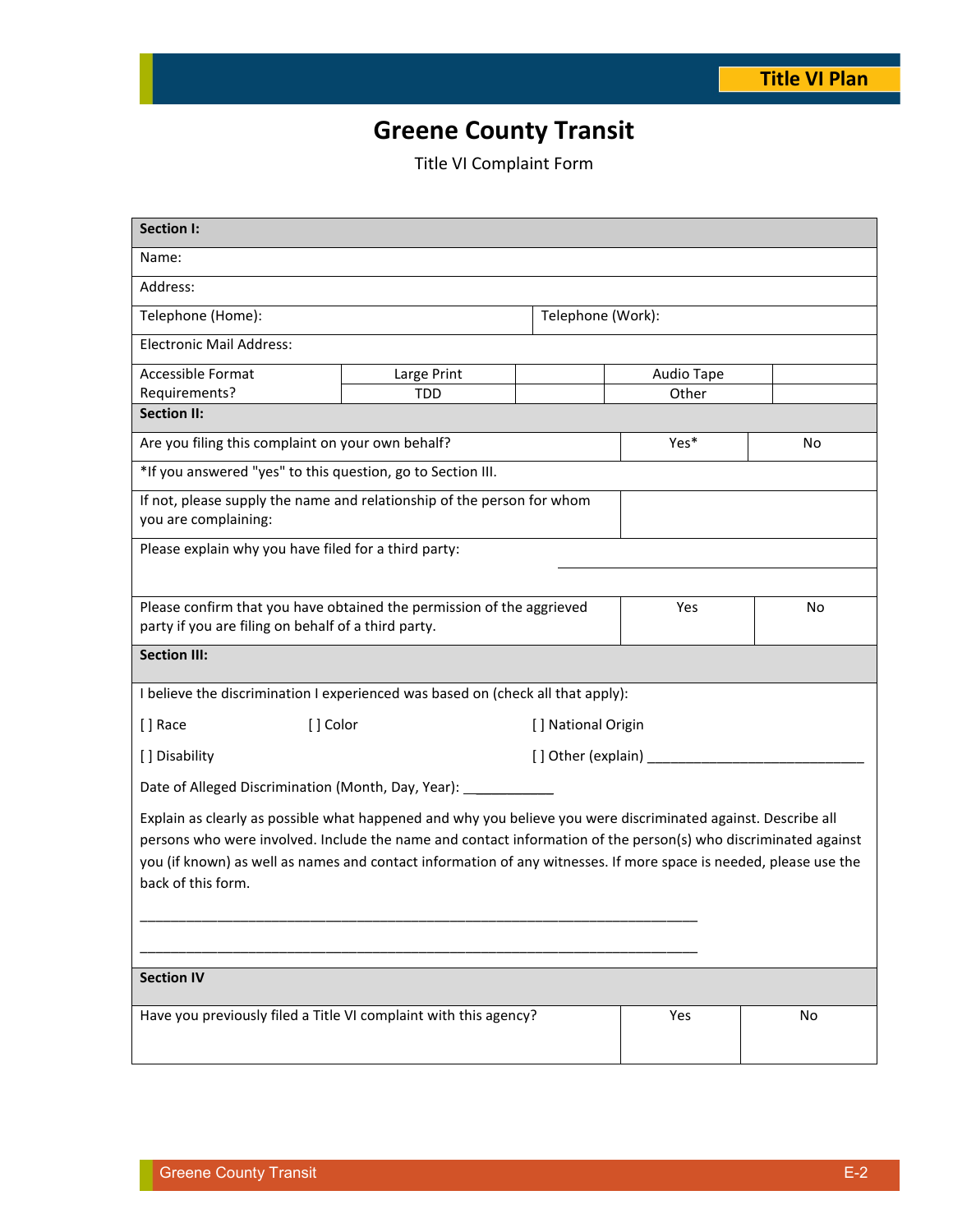### **Title VI Plan**

| <b>Section V</b>                                                                                                  |  |  |  |
|-------------------------------------------------------------------------------------------------------------------|--|--|--|
| Have you filed this complaint with any other Federal, State, or local agency, or with any Federal or State court? |  |  |  |
| [] No<br>[] Yes                                                                                                   |  |  |  |
| If yes, check all that apply:                                                                                     |  |  |  |
|                                                                                                                   |  |  |  |
|                                                                                                                   |  |  |  |
|                                                                                                                   |  |  |  |
| Please provide information about a contact person at the agency/court where the complaint was filed.              |  |  |  |
| Name:                                                                                                             |  |  |  |
| Title:                                                                                                            |  |  |  |
| Agency:                                                                                                           |  |  |  |
| Address:                                                                                                          |  |  |  |
| Telephone:                                                                                                        |  |  |  |
| <b>Section VI</b>                                                                                                 |  |  |  |
| Name of agency complaint is against:                                                                              |  |  |  |
| Contact person:                                                                                                   |  |  |  |
| Title:                                                                                                            |  |  |  |
| Telephone number:                                                                                                 |  |  |  |

You may attach any written materials or other information that you think is relevant to your complaint.

\_\_\_\_\_\_\_\_\_\_\_\_\_\_\_\_\_\_\_\_\_\_\_\_\_\_\_\_\_\_\_\_\_ \_\_\_\_\_\_\_\_\_\_\_\_\_\_\_\_\_\_\_\_\_\_\_\_

Signature and date required below

Signature Date

Please submit this form in person at the address below, or mail this form to:

Chris Edwards 1034 Silver Drive, Suite 201 Greensboro, GA 30642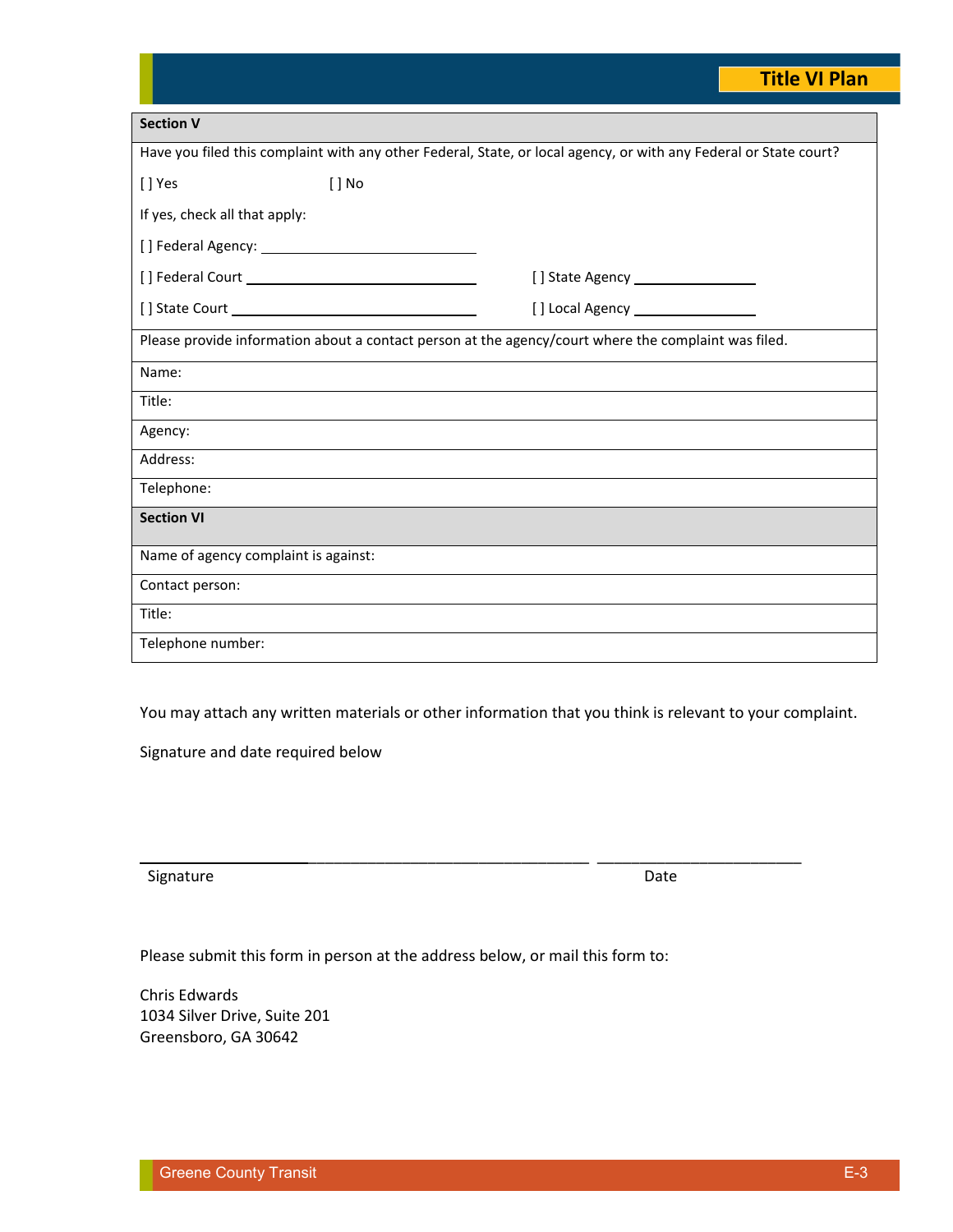# **Appendix F Public Participation Plan (PPP)**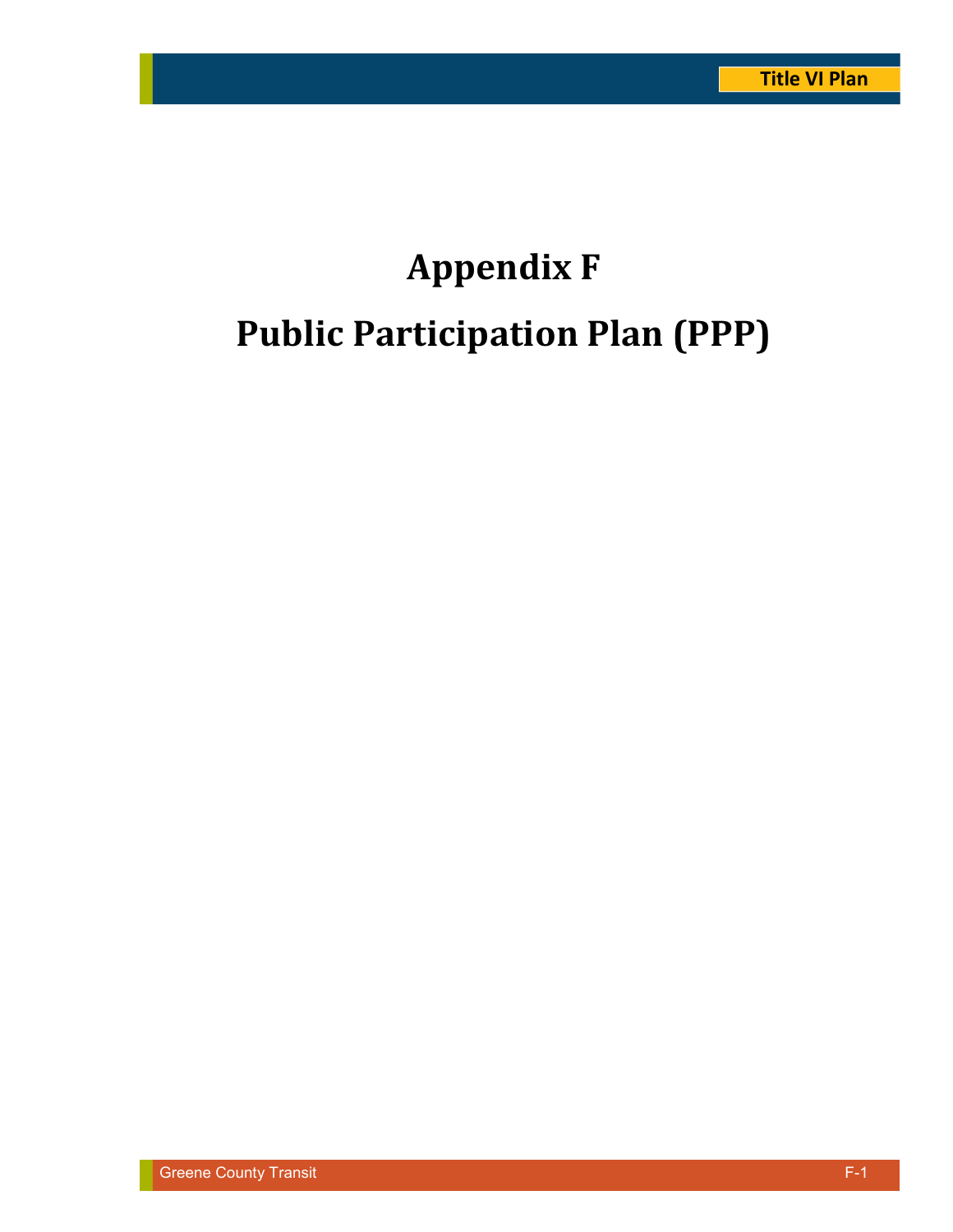#### Introduction

The Public Participation Plan (PPP) for Greene County Transit was developed to ensure that all members of the public, including minorities and Limited English Proficient (LEP) populations, are encouraged to participate in the decision making process for Greene County Transit. Policy and service delivery decisions need to take into consideration community sentiment and public opinion based upon wellexecuted outreach efforts. The public outreach strategies described in the PPP are designed to provide the public with effective access to information about Greene County Transit services and to provide a variety of efficient and convenient methods for receiving and considering public comment prior to implementing changes to services. Greene County Transit also recognizes the importance of many types of stakeholders in the decision-making process, including other units of government, metropolitan area agencies, community based organizations, major employers, passengers and the general public, including low-income, minority, LEP, and other traditionally underserved communities.

#### Public Participation Goals

The main goal of the PPP is to offer meaningful opportunities for all interested segments of the public, including, but not limited to, low-income, minority and LEP groups, to comment, about Greene County Transit and its operations. The goals for this PPP include:

- **Inclusion and Diversity**: Greene County Transit will proactively reach out and engage low-income, minority, and LEP populations for the Greene County Transit service area so these groups will have an opportunity to participate.
- **Accessibility**: All legal requirements for accessibility will be met. Efforts will be made to enhance the accessibility of the public's participation – physically, geographically, temporally, linguistically and culturally.
- **Clarity and Relevance**: Issues will be framed in public meetings in such a way that the significance and potential effect of proposed decisions is understood by participants. Proposed adjustments to fares or services will be described in language that is clear and easy to understand.
- **Responsive**: Greene County Transit will strive to respond to and incorporate, when possible, appropriate public comments into transportation decisions.
- **Tailored**: Public participation methods will be tailored to match local and cultural preferences as much as possible.
- **Flexible**: The public participation process will accommodate participation in a variety of ways and will be adjusted over time as needed.

#### Public Participation Methods

The methods of public participation included in this PPP were developed based upon best practices in conjunction with the needs and capabilities of Greene County Transit. Greene County Transit intends to achieve meaningful public participation by a variety of methods with respect to service and any changes to service.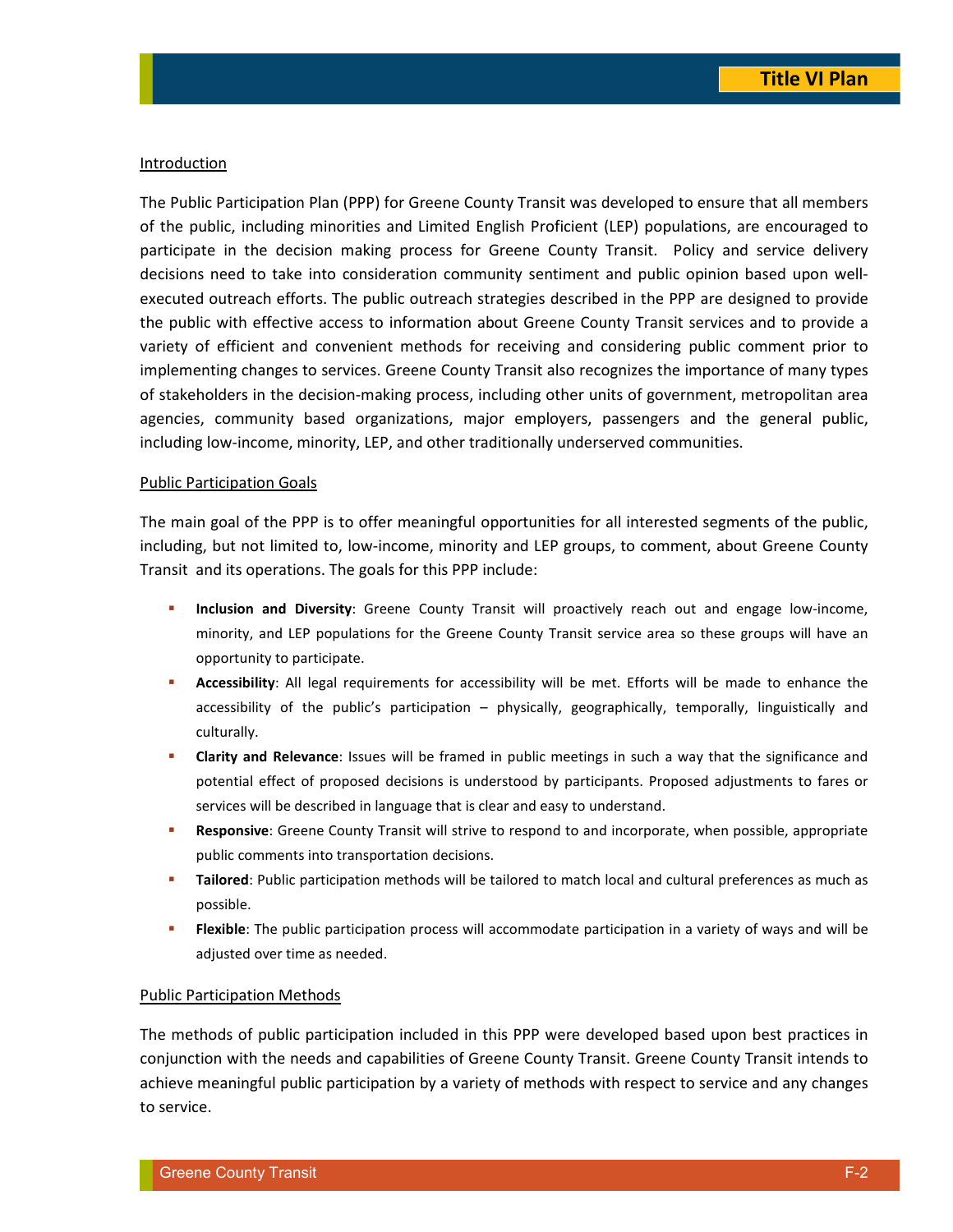Greene County Transit will conduct community meetings and listening sessions as appropriate with passengers, employers, community based organizations, and advisory committees to gather public input and distribute information about service quality, proposed changes or new service options.

The public will be invited to provide feedback on the Greene County Transit website www.greenecountyga.gov/transit and all feedback on the site will be recorded and passed on to Greene County Transit management. The public will also be able to call the Greene County Transit office at 706- 453-2321 during its hours of operation. Feedback collected over the phone will be recorded and passed on to Greene County Transit management. Formal customer surveys to measure performance, and listening sessions to solicit input, will be conducted periodically. The comments recorded as a part of these participation methods will be responded to as appropriate.

Meeting formats will be tailored to help achieve specific public participation goals that vary by project or the nature of the proposed adjustment of service. Some meetings will be designed to share information and answer questions. Some will be designed to engage the public in providing input, establishing priorities, and helping to achieve consensus on a specific recommendation. Others will be conducted to solicit and consider public comments before implementing proposed adjustments to services. In each case, an agenda for the meetings will be created that work to achieve the stated goals and is relevant to the subject and not overwhelming for the public.

For all public meetings, the venue will be a facility that is accessible for persons with disabilities and, preferably, is served by public transit. If a series of meetings are scheduled on a topic, different meeting locations may be used, since no one location is usually convenient to all participants.

For community meetings and other important information, Greene County Transit will use a variety of means to make riders and citizens aware, including some or all of the following methods:

- **In-vehicle advertisement**
- **Posters or flyers in transit center**
- **Posting information on website**
- **Press releases and briefings to media outlets**
- Multilingual flyer distribution to community based organizations, particularly those that target LEP population
- Flyers and information distribution through various libraries and other civic locations that currently help distribute timetables and other information
- **Communications to relevant elected officials**
- **•** Other methods required by local or state laws or agreements

All information and materials communicating proposed and actual service adjustments will be provided in English and any other language that meets the "safe harbor" criteria.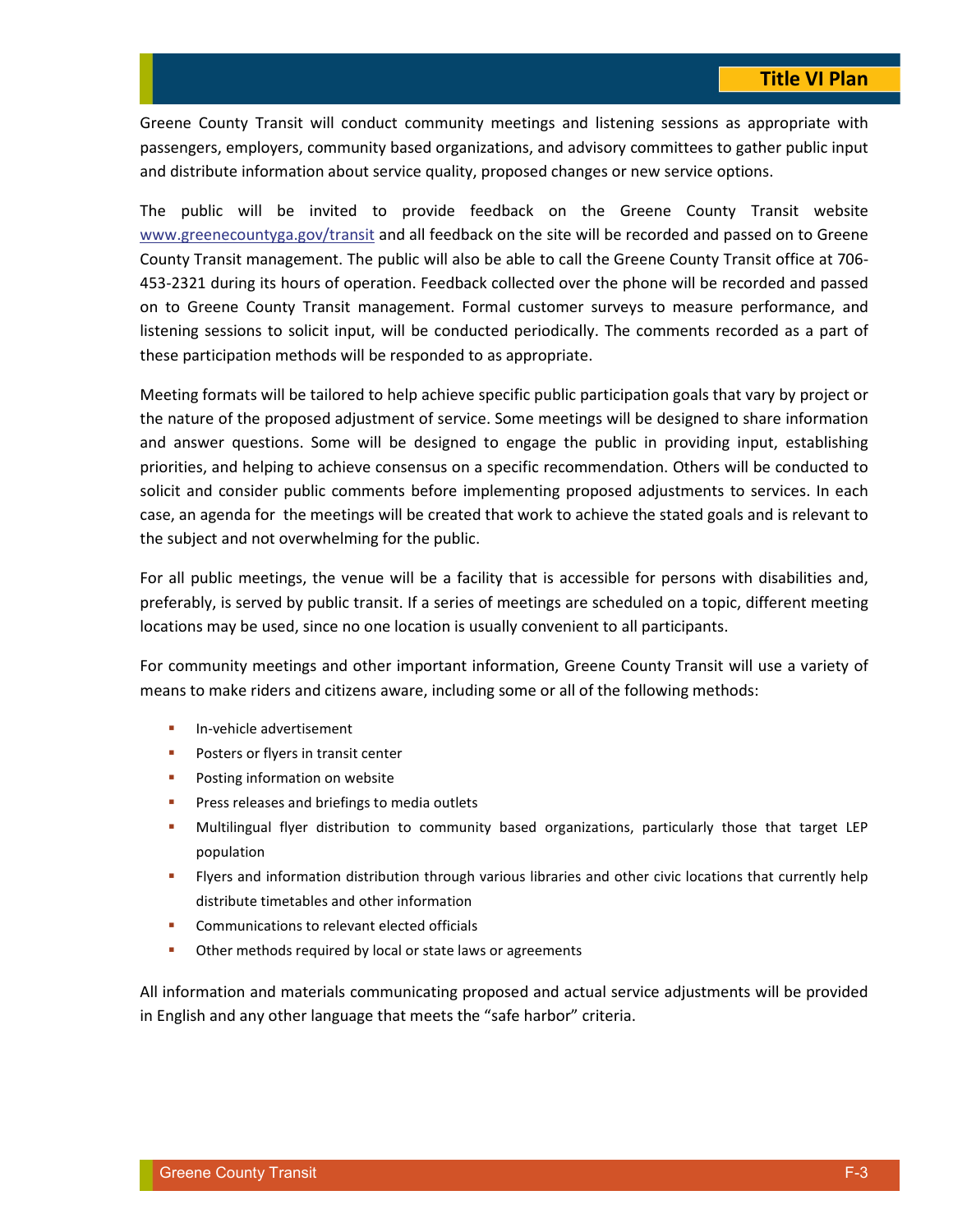# **Appendix G Language Assistance Plan (LAP)**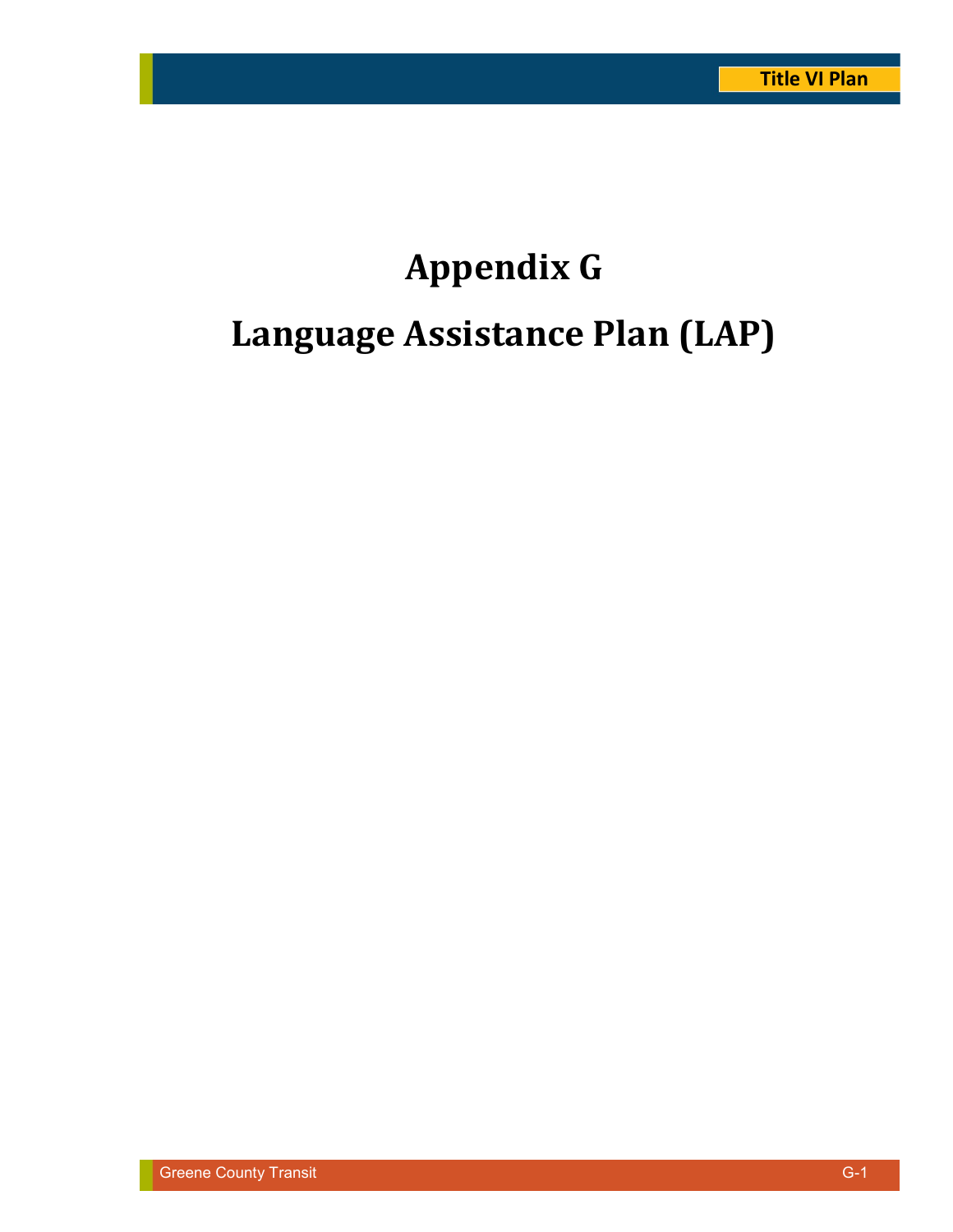#### **I. Introduction**

Greene County Transit operates a transit system within Greene County. The Language Assistance Plan (LAP) has been prepared to address Greene County Transit's responsibilities as they relate to the needs of individuals with Limited English Proficiency (LEP). Individuals, who have a limited ability to read, write, speak or understand English are LEP. In Greene County Transit service area there are 317 residents or 1.93% who speak English less than 'very well'" (Source: U.S. Census Bureau 2019 American Community Survey). Greene County Transit is federally mandated (Executive Order 13166) to take responsible steps to ensure meaningful access to the benefits, services, information and other important portions of its programs and activities for individuals who are LEP. Greene County Transit has utilized the U.S. Department of Transportation (USDOT) LEP Guidance Handbook and performed a four factor analysis to develop its LAP.

The U.S. Department of Transportation Handbook, titled "Implementing the Department of Transportation's Policy Guidance Concerning Recipients' Responsibilities to Limited English Proficient (LEP) Persons: A Handbook for Public Transportation Providers, (April 13, 2007) " (hereinafter "Handbook"), states that Title VI of the Civil Rights Act of 1964, 42 U.S.C. 2000d et seq., and its implementing regulations provide that no person in the United States shall, on the grounds of race, color, or national origin, be excluded from participation in, be denied the benefits of, or be otherwise subjected to discrimination under any program or activity that receives Federal financial assistance (Handbook, page 5). The Handbook further adds that Title VI prohibits conduct that has a disproportionate effect on LEP persons because such conduct constitutes national origin discrimination (Handbook, page 5).

Executive Order 13166 of August 16, 2000 states that recipients of Federal financial assistance must take reasonable steps to ensure meaningful access to their programs and activities by LEP persons (Handbook, page 6). Additionally recipients should use the DOT LEP Guidance to determine how best to comply with statutory and regulatory obligations to provide meaningful access to the benefits, services, information and other important portions of their programs and activities for individuals who are LEP (Handbook, page 6). These provisions are included in FTA Circular 4702.1B in Paragraph 9 of Chapter III (pages III-6 to III-9).

For many LEP individuals, public transit is the principal transportation mode available. It is important for Greene County Transit be able to communicate effectively with all of its riders. When Greene County Transit is able to communicate effectively with all of its riders, the service provided is safer, more reliable, convenient, and accessible for all within its service area. Greene County Transit is committed to taking reasonable steps to ensure meaningful access for LEP individuals to this agency's services in accordance with Title VI.

This plan will demonstrate the efforts that Greene County Transit undertakes to make its service accessible to all persons without regard to their ability to communicate in English. The plan addresses how services will be provided through general guidelines and procedures including the following:

- **Interact and Identifying LEP populations in service areas**
- Notification: Providing notice to LEP individuals about their right to language services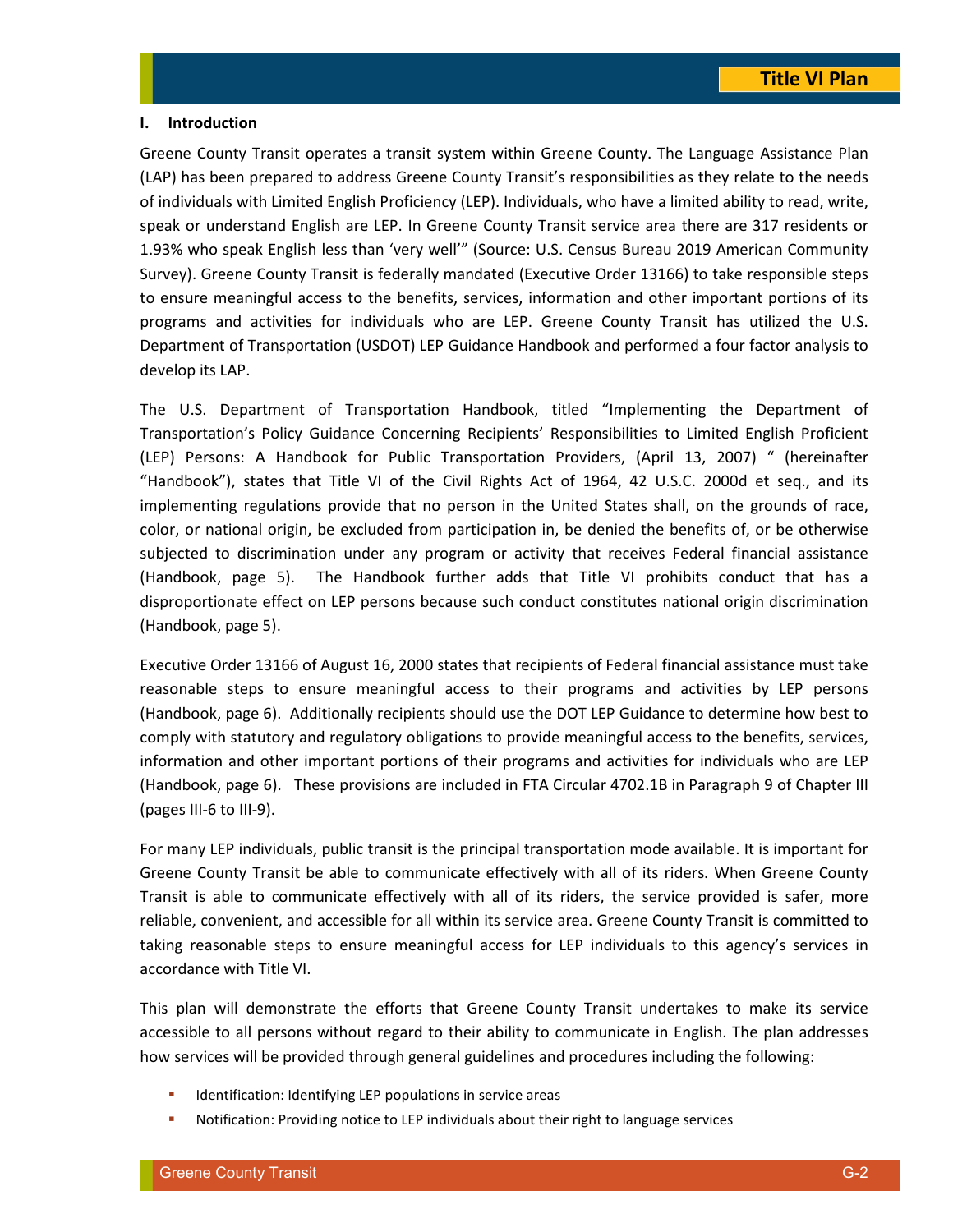- **Interpretation: Offering timely interpretation to LEP individuals upon request**
- **Translation: Providing timely translation of important documents**
- **EXECT:** Staffing: Identifying Greene County Transit staff to assist LEP customers
- **Training: Providing training on LAP to responsible employees.**

#### **II. Four Factor Analysis**

The analysis provided in this report has been developed to identify LEP population that may use Greene County Transit services and identify needs for language assistance. This analysis is based on the "Four Factor Analysis" presented in the Implementing the Department of Transportation's Policy Guidance Concerning Recipients' Responsibilities to Limited English Proficient (LEP) Persons, dated April 13, 2007, which considers the following factors:

- 1. The number and proportion of LEP persons in the service area who may be served or are likely to encounter a Greene County Transit program, activity or service.
- 2. The frequency with which LEP persons come in contact with Greene County Transit programs, activities or services.
- 3. The nature and importance of programs, activities or services provided by Greene County Transit to the LEP population.
- 4. The resources available to Greene County Transit and overall costs to provide LEP assistance

#### **a. Factor 1: The Number and Proportion of LEP Persons Serviced or Encountered in the Eligible Service Population**

Of the 16,440 residents in the Greene County Transit service area 317 residents describe themselves as speaking English less than "very well". People of Spanish or Spanish Creole descent are the primary LEP persons likely to utilize Greene County Transit services. For the Greene County Transit service area, the American Community Survey of the U.S. Census Bureau shows that among the area's population 98.07% speak English "very well". For groups who speak English "less than very well", 1.61% speak Spanish and 0.25% speak Other Indo-European languages.

Appendix H contains a table which lists the languages spoken at home by the ability to speak English for the population within the Greene County Transit service area.

#### **b. Factor 2: The Frequency with which LEP Individuals Come into Contact with Your Programs, Activities, and Services**

The Federal guidance for this factor recommends that agencies should assess the frequency with which they have contact with LEP individuals from different language groups. The more frequent the contact with a particular LEP language group, the more likely enhanced services will be needed.

Greene County Transit has assessed the frequency with which LEP individuals come in contact with the transit system. The methods utilized for this assessment include analysis of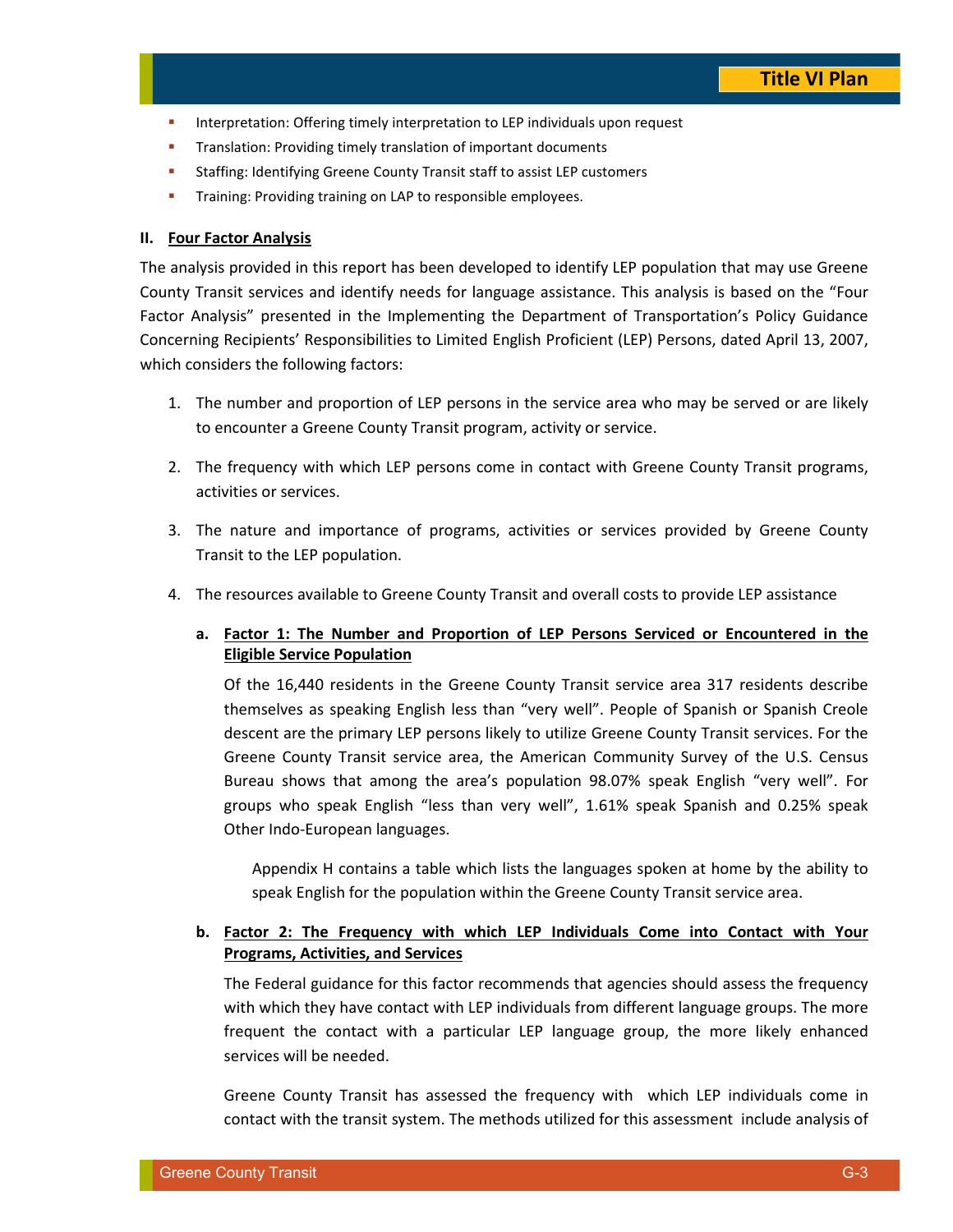Census data, examining phone inquiries, requests for translated documents, and staff survey. As discussed above, Census data indicates that Spanish-speaking persons are the most prominent LEP group in Greene County. Phone inquiries and staff survey feedback indicated that Greene County Transit dispatchers and drivers interact infrequently with LEP persons. The majority of these interactions have occurred with LEP persons who mainly spoke Spanish. Over the past 15 years, Greene County Transit has had zero requests for translated documents.

#### **c. Factor 3: The Nature and Importance of the Program, Activity, or Service Provided by the Recipient to People's Lives**

Public transportation and regional transportation planning is vital to many people's lives. According to the Department of Transportation's *Policy Guidance Concerning Recipient's Responsibilites to LEP Persons*, providing public transportation access to LEP persons is crucial. A LEP person's inability to utilize public transportation effectively, may adversely affect his or her ability to access health care, education, or employment.

#### **d. Factor 4: The Resources Available to the Recipient and Costs**

Greene County Transit assessed its available resources that are currently being used, and those that could be used, to provide assistance to LEP populations.These resources include the following: written, translated notices and information. Greene County Transit provides a reasonable degree of services for LEP populations in its service area.

#### **III. Language Assistance Plan**

In developing a Language Assistance Plan, FTA guidance recommends the analysis of the following five elements:

- 1. Identifying LEP individuals who need language assistance
- 2. Providing language assistance measures
- 3. Training staff
- 4. Providing notice to LEP persons
- 5. Monitoring and updating the plan

The five elements are addressed below.

#### **a. Element 1: Identifying LEP Individuals Who Need Language Assistance**

Federal guidance provides that there should be an assessment of the number or proportion of LEP individuals eligible to be serviced or encountered and the frequency of encounters pursuant to the first two factors in the four-factor analysis.

Greene County Transit has identified the number and proportion of LEP individuals within its service area using United States Census data (see Appendix H). As presented earlier, 93.81% of the service area population speaks English only. The largest non-English spoken language in the service area is Spanish (5.23%). Of those who primary spoken language is Spanish, approximately 1.61% identify themselves as speaking less than "very well". Those residents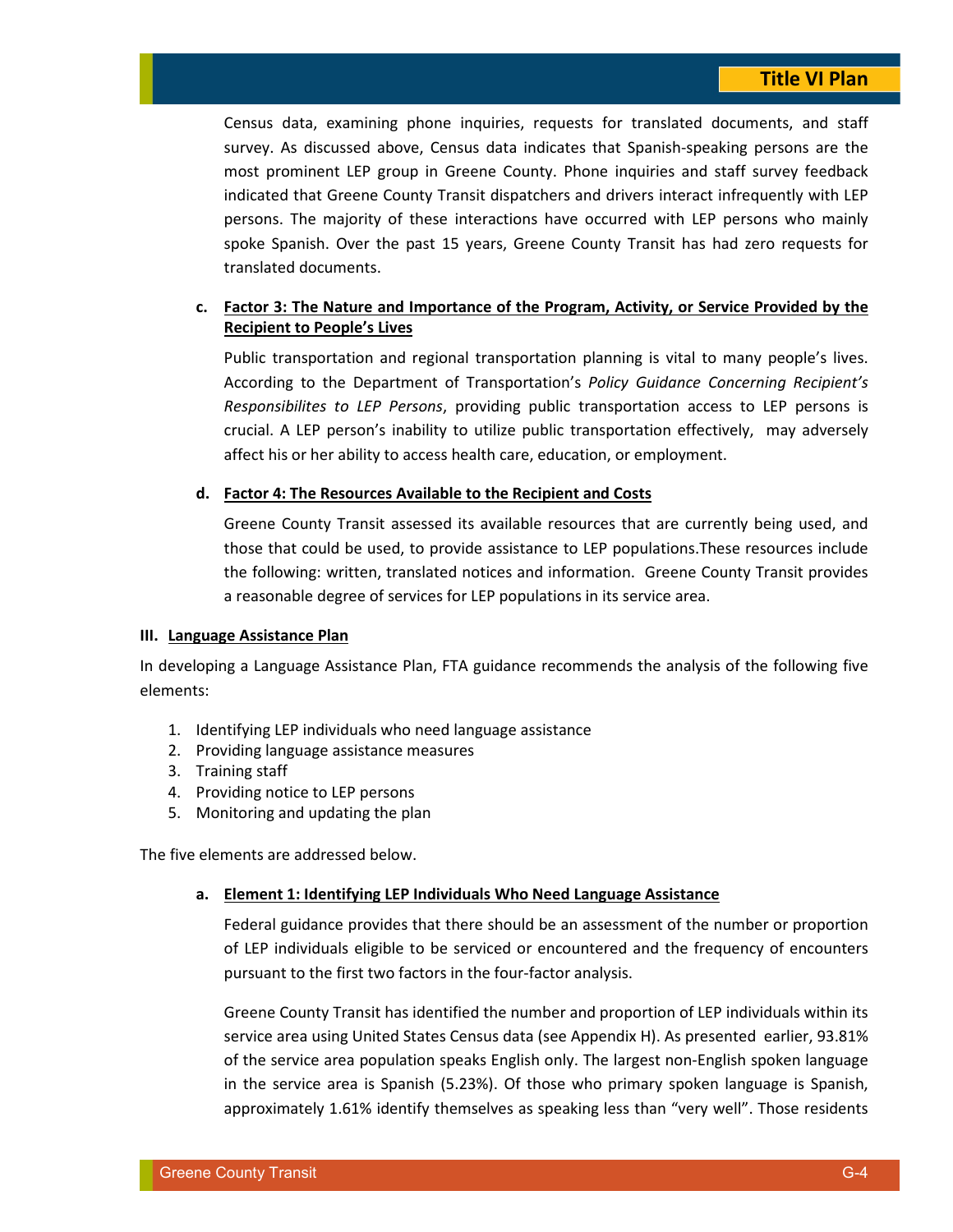whose primary language is not English or Spanish and who identify themselves as speaking English less than "very well" account for 0.32% of the service area population.

Greene County Transit may identify language assistance need for an LEP group by:

- 1. Examining records to see if requests for language assistance have been received in the past, either at meetings or over the phone, to determine whether language assistance might be needed at future events or meetings.
- 2. Vehicle operators and front-line staff (i.e. Dispatchers, Transit Operation Supervisors, etc.) will be surveyed on their experience concerning any contacts with LEP persons during the previous year.

#### **b. Element 2: Language Assistance Measures**

Federal Guidance suggests that an effective LAP should include information about the ways in which language assistance will be provided. This refers to listing the different language services an agency provides and how staff can access this information.

For this task Federal Guidance recommends that transit agencies consider developing strategies that train staff as to how to effectively deal with LEP individuals when they either call agency centers or otherwise interact with the agency.

Greene County Transit has undertaken the following actions to improve access to information and services for LEP individuals:

1. Survey transit drivers and other front-line staff annually on their experience concerning any contacts with LEP persons during the previous year.

Greene County Transit will utilize the demographic maps provided in Appendix I in order to better provide the above efforts to the LEP persons within the service area.

#### **c. Element 3: Training Staff**

Federal guidance states staff members of an agency should know their obligations to provide meaningful access to information and services for LEP persons and that all employees in public contact positions should be properly trained.

Suggestions for implementing Element 3 of the Language Assistance Plan, involve: (1) identifying agency staff likely to come into contact with LEP individuals; (2) identifying existing staff training opportunities; (3) providing regular re-training for staff dealing with LEP individual needs; and (4) designing and implementing LEP training for agency staff.

In the case of Greene County Transit, the most important staff training is for Customer Service Representatives and transit drivers.

The following training will be provided to Customer Service Representative:

- 1. Information on Title VI Procedures and LEP responsibilities
- 2. Documentation of language assistance requests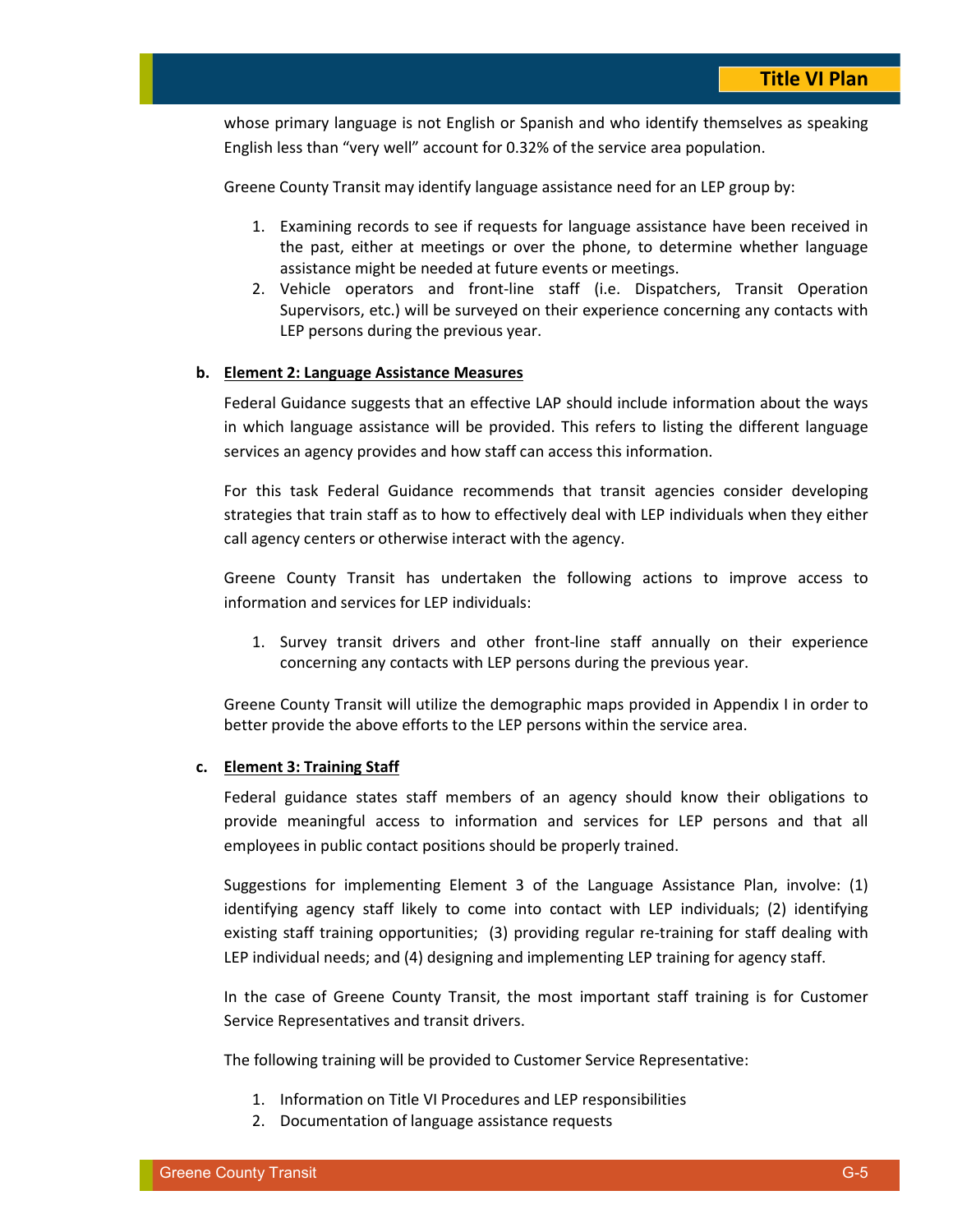3. How to handle a potential Title VI/LEP complaint

#### **d. Element 4: Providing Note to LEP Persons**

Greene County Transit will make Title VI information available in English and Spanish on the Agency's website. Key documents are written in English and Spanish. Notices are also posted in Greene County Transit office lobby, on buses, and other gorvernment buildings. Additionally, when staff prepares a document or schedules a meeting, for which the target audience is expected to include LEP individuals, then documents, meeting notices, flyers, and agendas will be printed in an alternative language based on the known LEP population.

#### **e. Element 5: Monitoring and Updating the Plan**

The plan will be reviewed and updated on an ongoing basis. Updates will consider the following:

- The number of documented LEP person contacts encountered annually
- How the needs of LEP persons have been addressed
- **•** Determination of the current LEP population in the service area
- **•** Determination as to whether the need for translation services has changed
- Determine whether Greene County Transit's financial resources are sufficient to fund language assistance resources needed

Greene County Transit understands the value that its service plays in the lives of individuals who rely on this service, and the importance of any measures undertaken to make the use of system easier. Greene County Transit is open to suggestions from all sources, including customers, Greene County Transit staff, other transportation agencies with similar experiences with LEP communities, and the general public, regarding additional methods to improve their accessibility to LEP communities.

#### **IV. Safe Harbor Provision**

DOT has adopted the Department of Justice's Safe Harbor Provision, which outlines circumstances that can provide a "safe harbor" for recipients regarding translation of written materials for LEP population. The Safe Harbor Provision stipulates that, if a recipient provides written translation of vital documents for each eligible LEP language group that constitutes five percent (5%) or 1,000 persons, whichever is less, of the total population of persons eligible to be served or likely to be affected or encountered, then such action will be considered strong evidence of compliance with the recipient's written translation obligations. Translation of non-vital documents, if needed, can be provided orally. If there are fewer than 50 persons in a language group that reaches the five percent (5%) trigger, the recipient is not required to translate vital written materials but should provide written notice in the primary language of the LEP language group of the right to receive competent oral interpretation of those written materials, free of cost.

Greene County Transit service area does not have LEP populations which qualify for the Safe Harbor Provision. As shown in Appendix H, Greene County Transit does not have LEP groups which speak English less than "very well" which exceed either 5.0% or 1,000 person.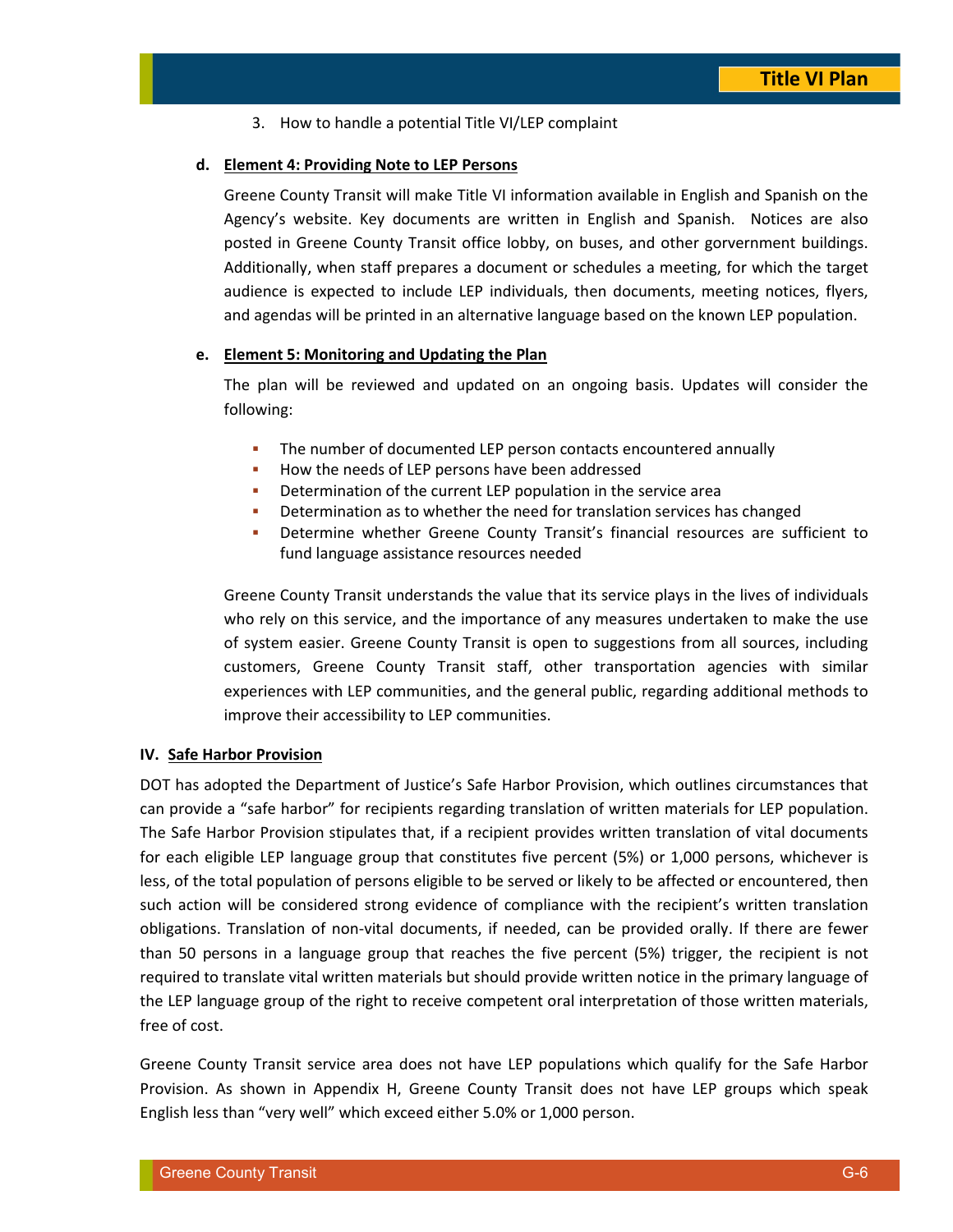The Safe Harbor Provision applies to the translation of written documents only. They do not affect the requirement to provide meaningful access to LEP individuals through competent oral interpreters where oral language services are needed and are reasonable. Greene County Transit may determine, based on the Four Factor Analysis, that even though a language group meets the threshold specified by the Safe Harbor Provision, written translation may not be an effective means to provide language assistance measures.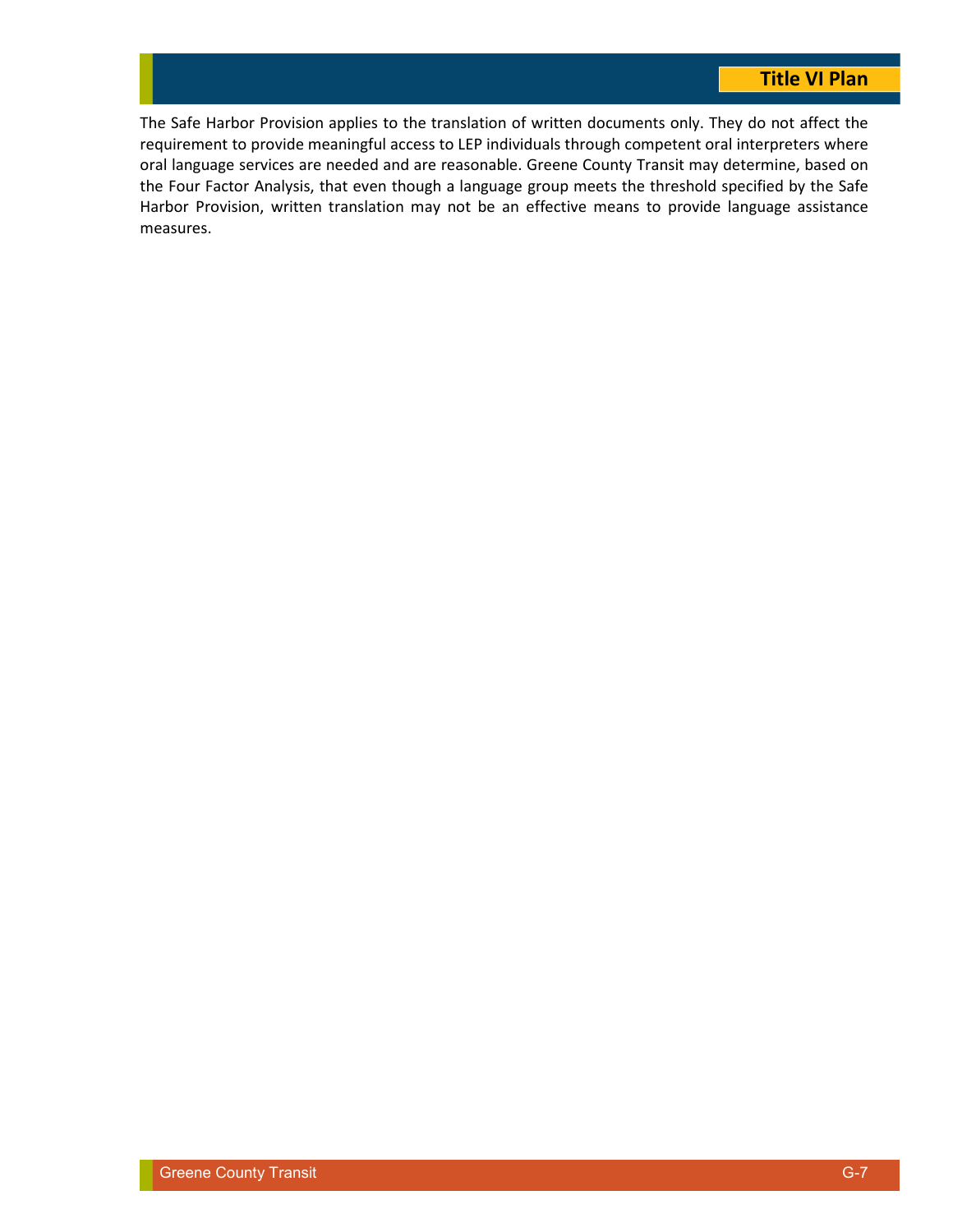# **Appendix H Operating Area Language Data: Greene County Transit Service Area**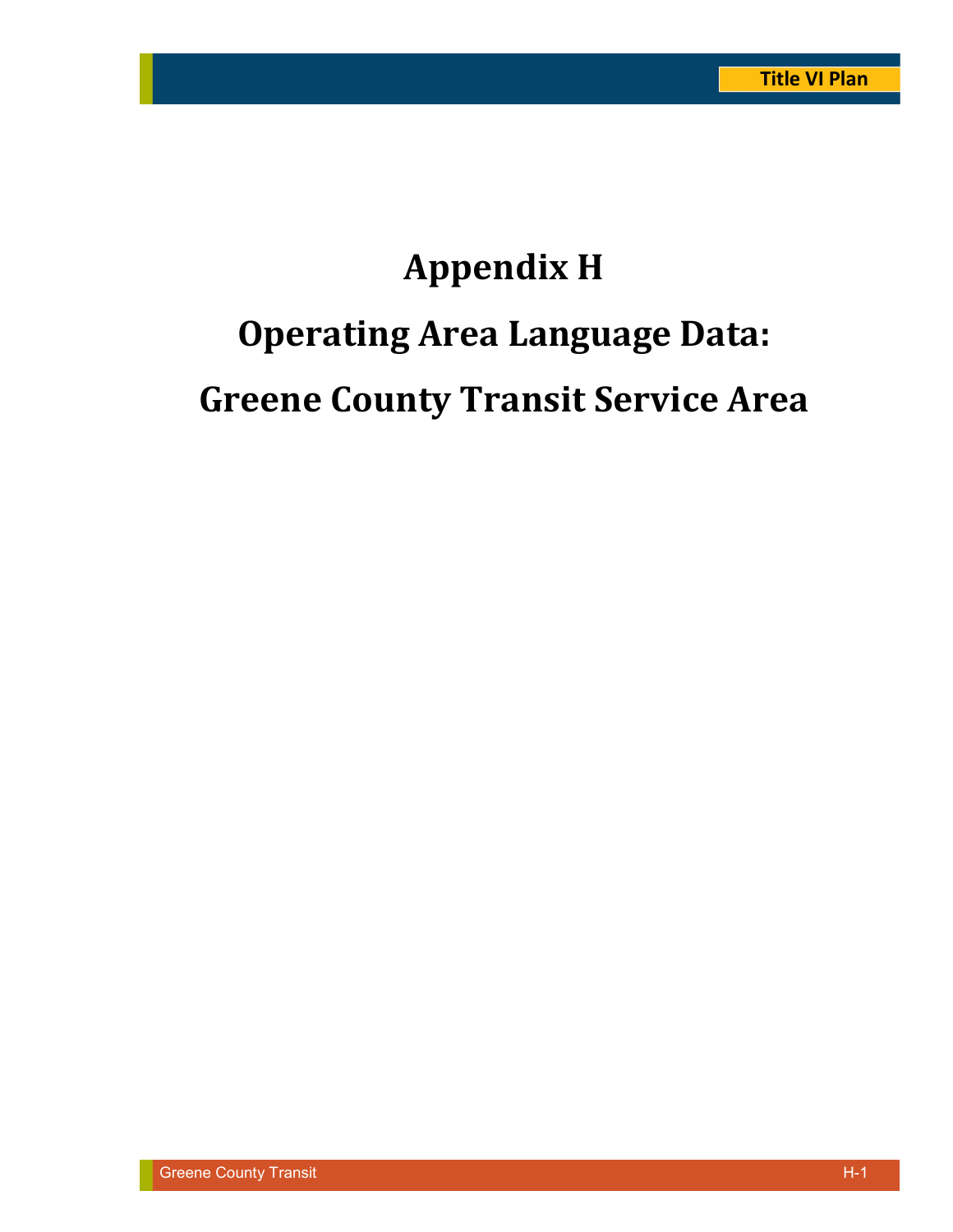| <b>Language</b>                     | <b>County</b> | <b>Percent of Population</b> |
|-------------------------------------|---------------|------------------------------|
| <b>Total</b>                        | 16,440        |                              |
| <b>Speak only English</b>           | 15,423        |                              |
| Spanish or Spanish Creole           | 864           | 5.26%                        |
| Speak English "very well"           | 600           | 3.65%                        |
| Speak English less than "very well" | 264           | 1.61%                        |
| Other Indo-European languages       | 141           |                              |
| Speak English "very well"           | 100           |                              |
| Speak English less than "very well" | 41            |                              |
| Asian & Pacific Island languages    | 12            |                              |
| Speak English "very well"           |               |                              |
| Speak English less than "very well" | 12            |                              |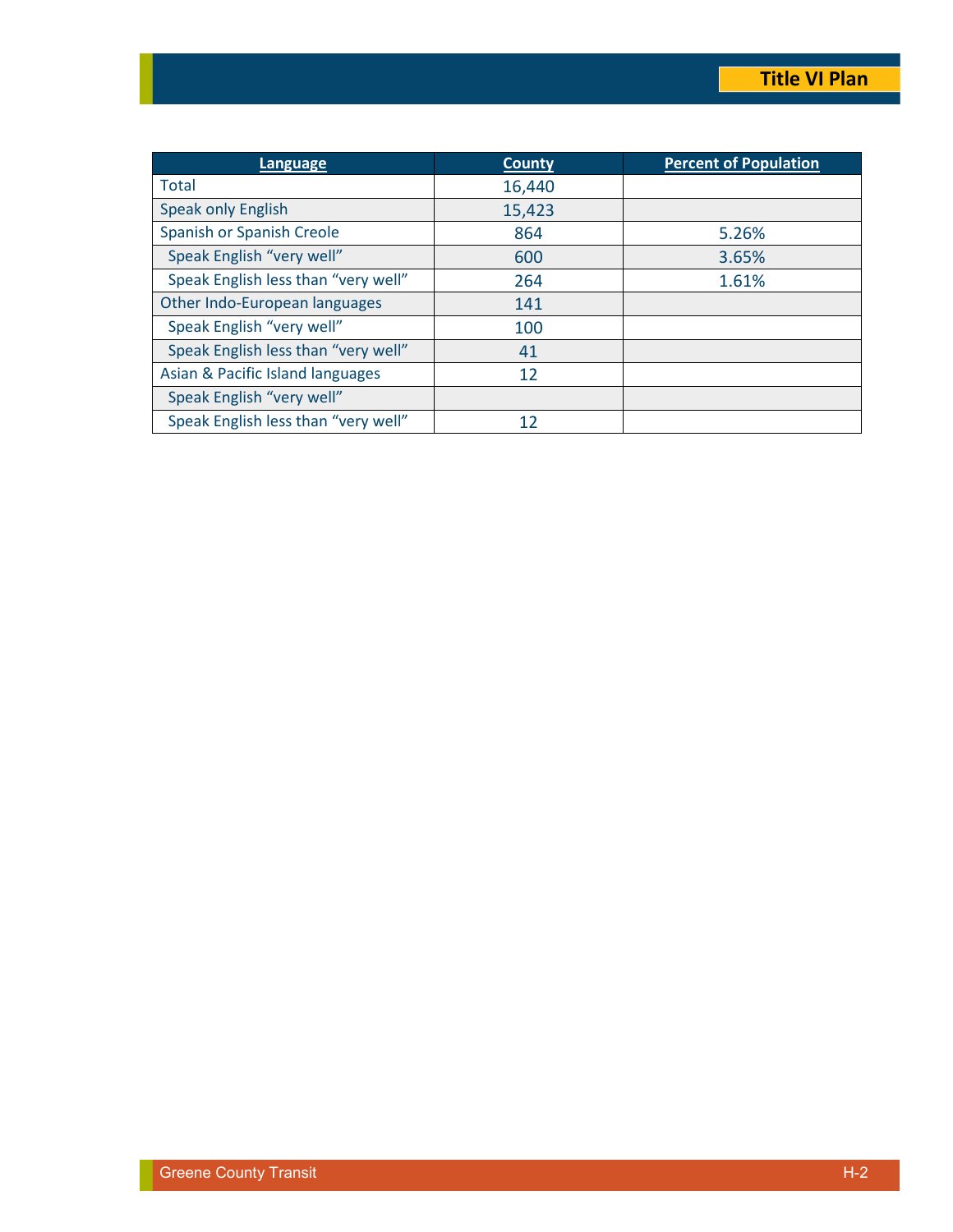# **Appendix I Demographic Maps**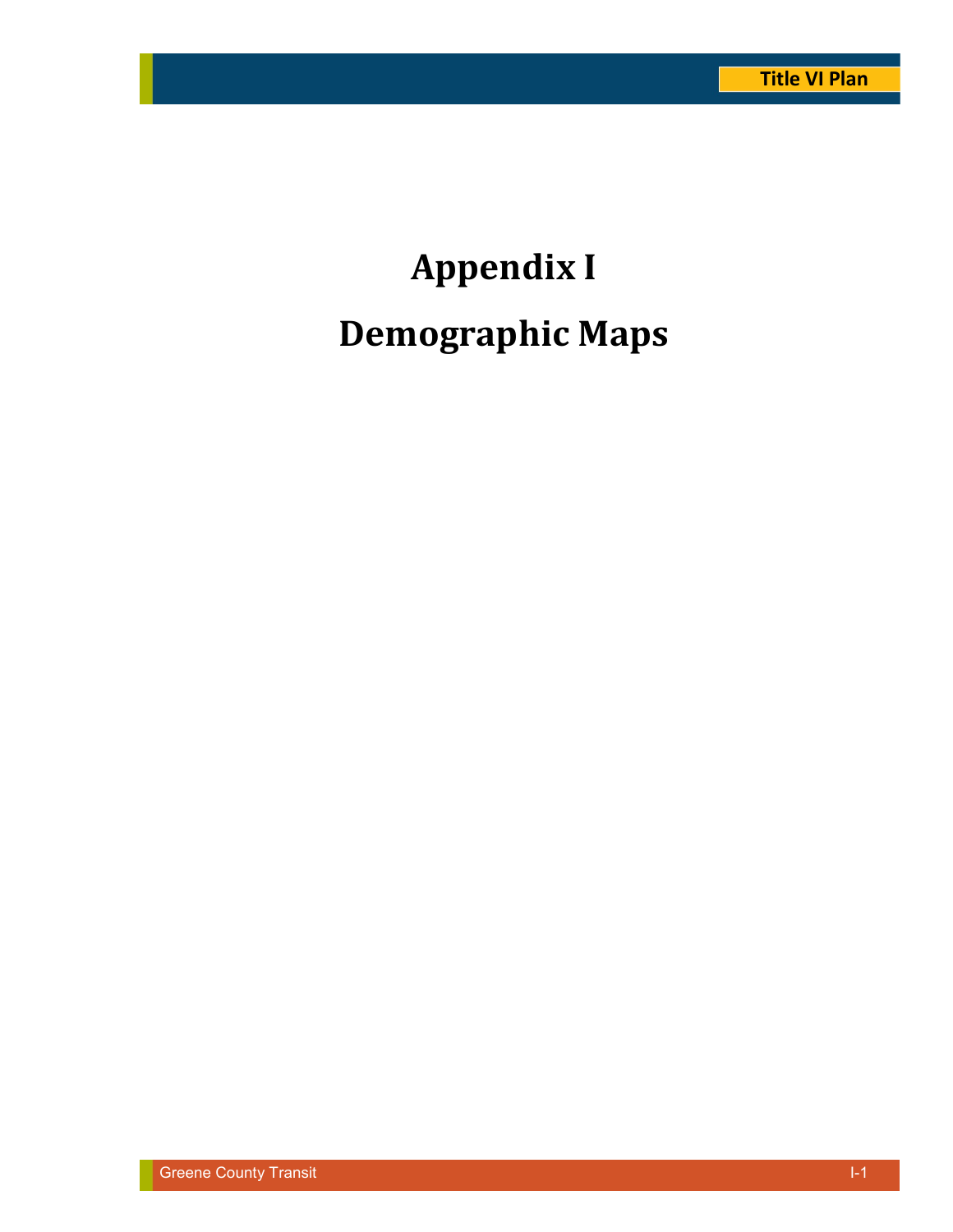## **LEP Population – One Tract in Greene County**

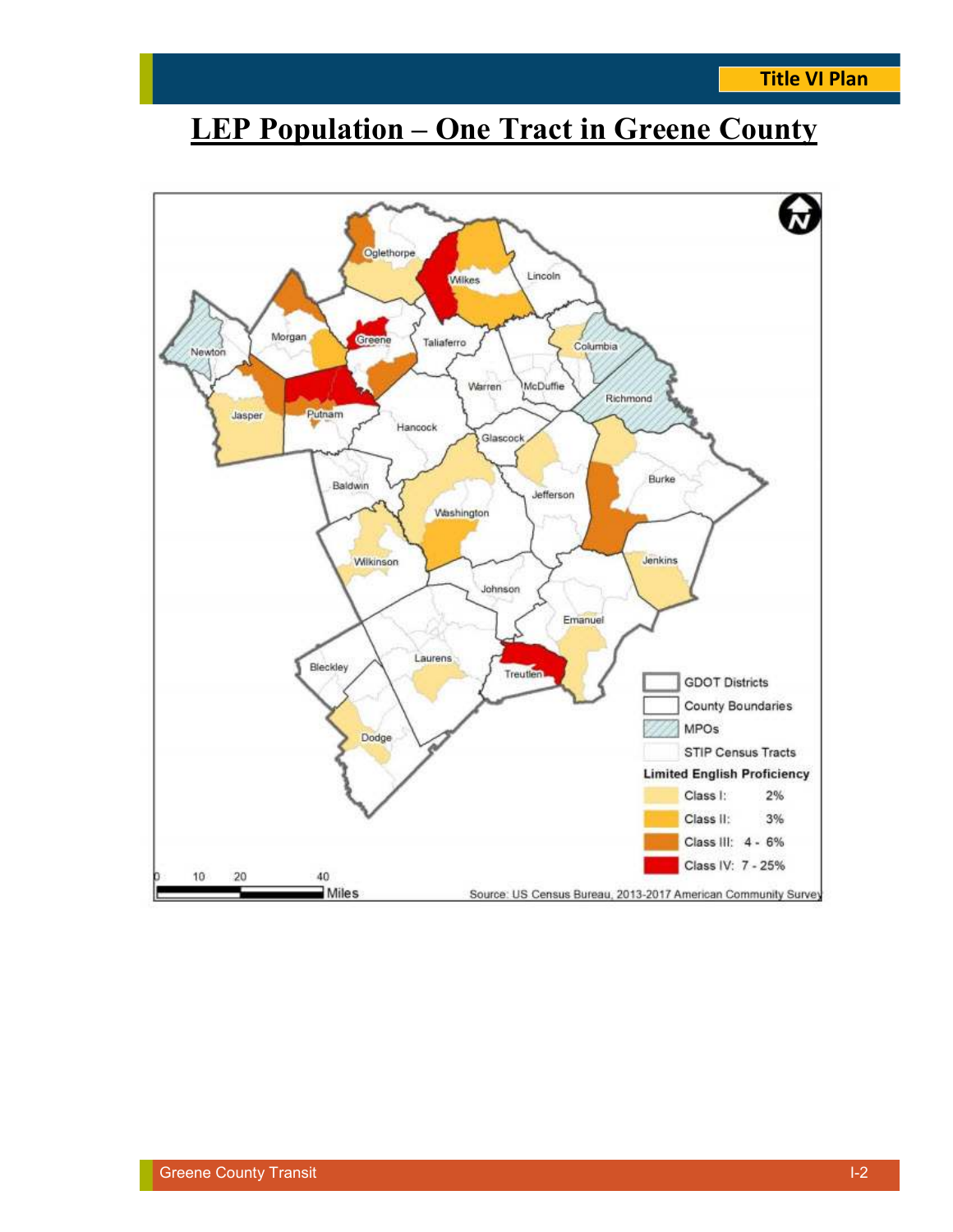## **Minority Population – Tracts in Greene County**

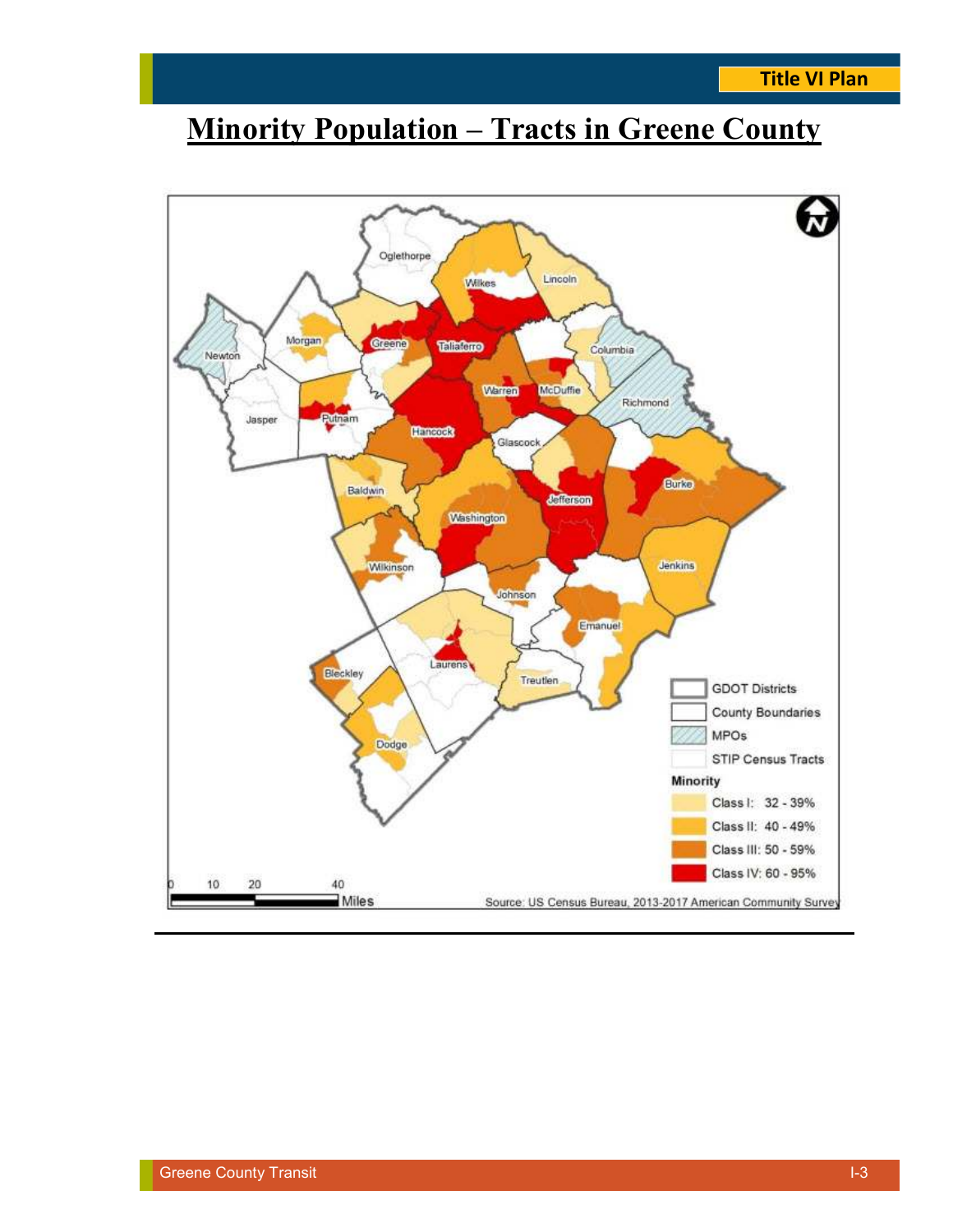## **Low Income Population – Tracts in Greene County**

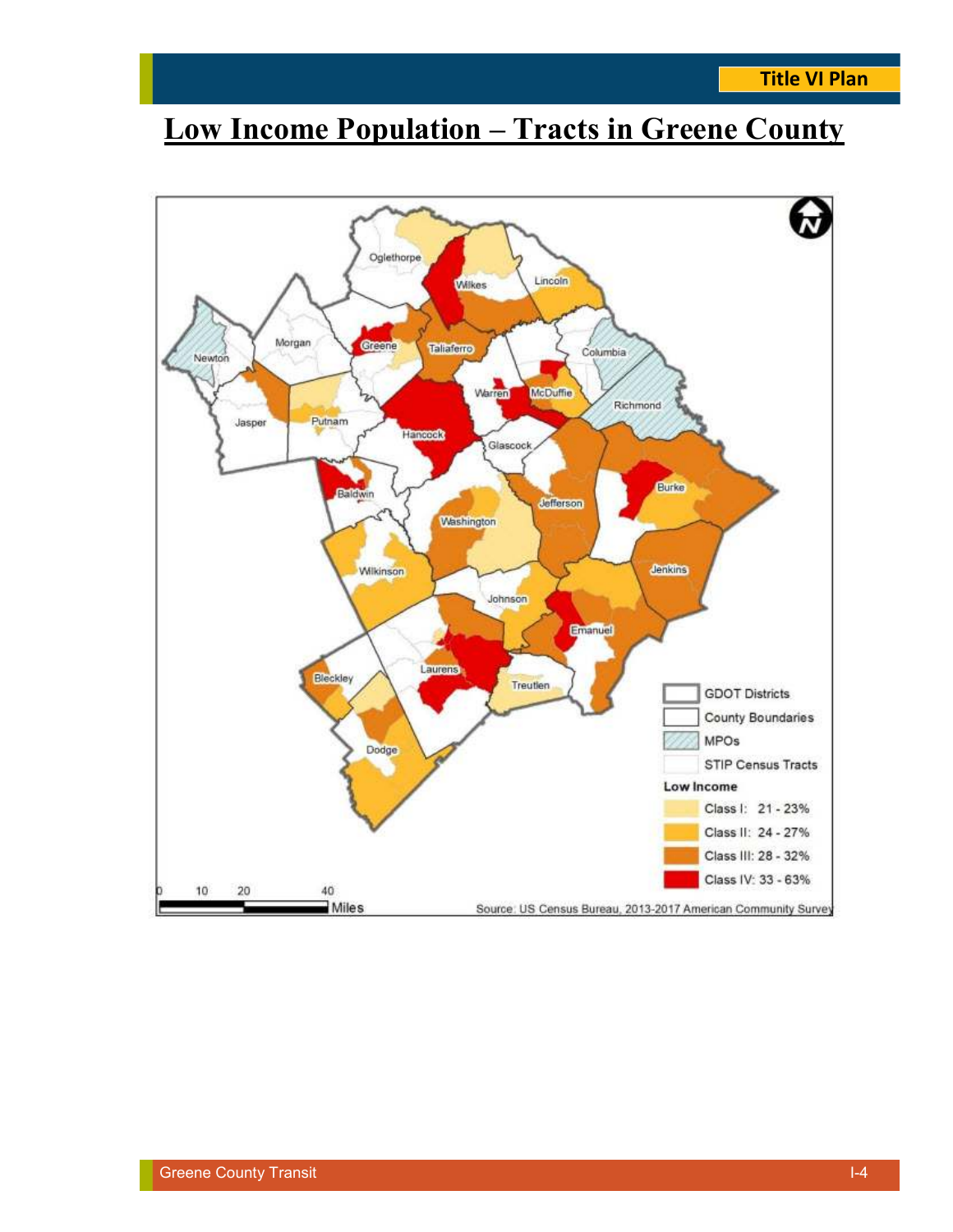# **Appendix J Title VI Equity Analysis**